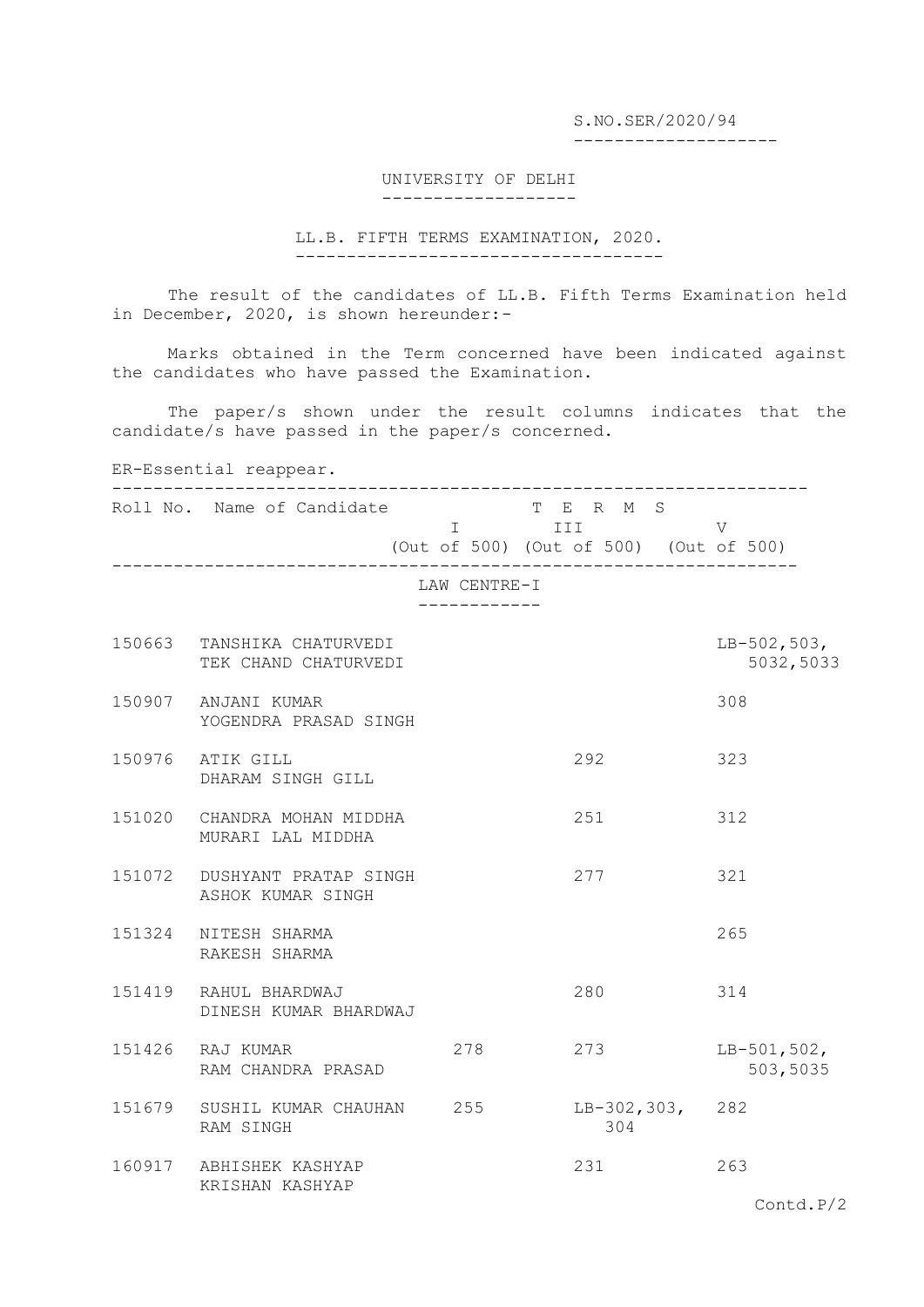|        | UNIVERSITY OF DELHI                                  |                              |                           |                                             |  |  |
|--------|------------------------------------------------------|------------------------------|---------------------------|---------------------------------------------|--|--|
|        | LL.B. FIFTH TERMS EXAMINATION, 2020.                 |                              |                           |                                             |  |  |
|        | Roll No. Name of Candidate                           |                              | T E R M S<br><b>I</b> III | V<br>(Out of 500) (Out of 500) (Out of 500) |  |  |
|        |                                                      | LAW CENTRE-I<br>____________ |                           |                                             |  |  |
|        | 160981 ANKIT BHAN<br>RAMAVTAR BHAN                   |                              | 257                       | 313                                         |  |  |
|        | 161027 ASHOK KUMAR GANDHI 244<br>SHRIBHAGWAN PRASAD  |                              | 289                       | 296                                         |  |  |
|        | 161068 DEEPAK KUMAR<br>SURESH PAL                    | 252                          | 258                       | 265                                         |  |  |
|        | 161073 DEEPAK YADAV<br>BALJIT YADAV                  | 278                          | 281                       | 289                                         |  |  |
|        | 161082 DHANANJAY KUMAR SHARMA 244<br>KAMESHWR SHARMA |                              | 249                       | 291                                         |  |  |
|        | 161151 INDERJEET KAUR<br>SHAMSHER SINGH              | 254                          | 252                       | 316                                         |  |  |
|        | 161175 KAMIUTHUAN PANMEI<br>KEISUNANG PANMEI         |                              | 296                       | 305                                         |  |  |
|        | 161198 KUMAR INDRAVIJAY 258<br>RAM ISHWAR PD. SINHA  |                              | 248                       | 271                                         |  |  |
| 161211 | LUNTHENMANG LUPHENG<br>JAMKHONGAM LUPENG             |                              | 259                       | 323                                         |  |  |
|        | 161222 MANISH KUMAR<br>PRADEEP KUMAR                 |                              | LB-3031                   | 270                                         |  |  |
|        | 161252 MOHD KAMRAN ASLAM<br>ASLAM RASHID             | 259                          | 264                       | 287                                         |  |  |
|        | 161256 MOHINDER SINGH<br>KIRPU RAM SINGH             |                              |                           | 328                                         |  |  |
|        | 161259 MOHIT JASWAL<br>SURINDER MOHAN                | Absent                       |                           | 302                                         |  |  |
| 161262 | MOHIT<br>S N SINGH                                   | LB-105 259<br>$(ER-LB-102)$  |                           | 274                                         |  |  |
|        | 161267 MRITUNJAY RANA<br>MAHENDRA SINGH RANA         |                              |                           | 300                                         |  |  |

 $- 2 -$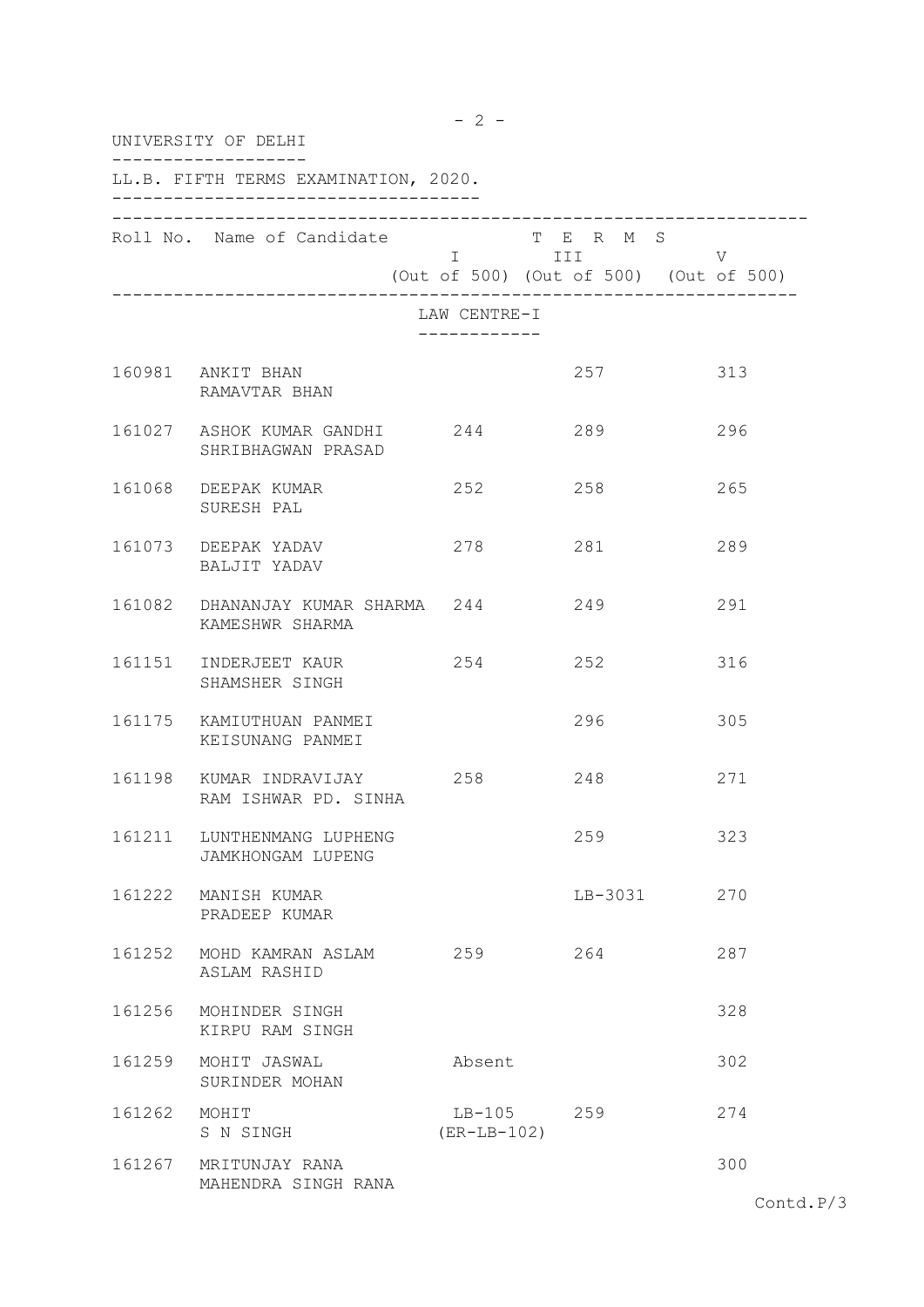| UNIVERSITY OF DELHI |                                                                       |                                                   |                            |                            |  |
|---------------------|-----------------------------------------------------------------------|---------------------------------------------------|----------------------------|----------------------------|--|
|                     | LL.B. FIFTH TERMS EXAMINATION, 2020.                                  |                                                   |                            |                            |  |
|                     | Roll No. Name of Candidate T E R M S                                  | I III V<br>(Out of 500) (Out of 500) (Out of 500) |                            |                            |  |
|                     |                                                                       | LAW CENTRE-I                                      |                            |                            |  |
|                     | 161333 PAYAL RATHI<br>SATISH KUMAR                                    | 259 244                                           |                            | 275                        |  |
|                     | 161364 PRINCE CHAPRANA 232 256<br>RAJU                                |                                                   |                            | 284                        |  |
|                     | 161393 RAKESH CHANDRA VARUN<br>RAJENDRA PRASAD SINGH                  |                                                   | 270                        | 291                        |  |
|                     | 161403 RAVI RAMAN<br>RAM SHRESHTH ROY                                 |                                                   |                            | $LB-502,503,$<br>5033,5037 |  |
|                     | 161539 SURENDRA CHHAPOLA<br>JAGDISH CHHAPOLA                          |                                                   |                            | 286                        |  |
|                     | 161565 VANLALRINZUALA VANSONS<br>VANLALHMUAKA                         |                                                   | LB-3031 332<br>(ER-LB-302) |                            |  |
|                     | 161598 YASHASWIN SRIPURAM Absent 274 296<br>S LAXMINARYAN (ER-LB-105) |                                                   |                            |                            |  |
|                     | 171002 AAKANKSHA<br>ANIL KUMAR JAISWAL                                |                                                   |                            | $LB-501,502,$<br>5031,5035 |  |
| 171026              | ADARSH THAKUR<br>PRATAP SINGH THAKUR                                  |                                                   | 298                        | 326                        |  |
|                     | 171037 AGGASO PUL<br>KATHAMSO PUL                                     |                                                   |                            | 272                        |  |
|                     | 171044 AKASH GUPTA<br>S K GUPTA                                       |                                                   |                            | 287                        |  |
| 171046              | AKASH MAURYA<br>B. N. MAURYA                                          |                                                   | 314                        | 333                        |  |
| 171083              | ANKIT CHAUHAN<br>SURENDER                                             |                                                   |                            | 276                        |  |
| 171091              | ANSHIKA SAHU<br>ASHOK SAHU                                            |                                                   | 295                        | 368                        |  |
| 171092              | ANSHUL SAXENA<br>SANJAY KISHORE                                       | 254                                               | 247                        | 297                        |  |

 $- 3 -$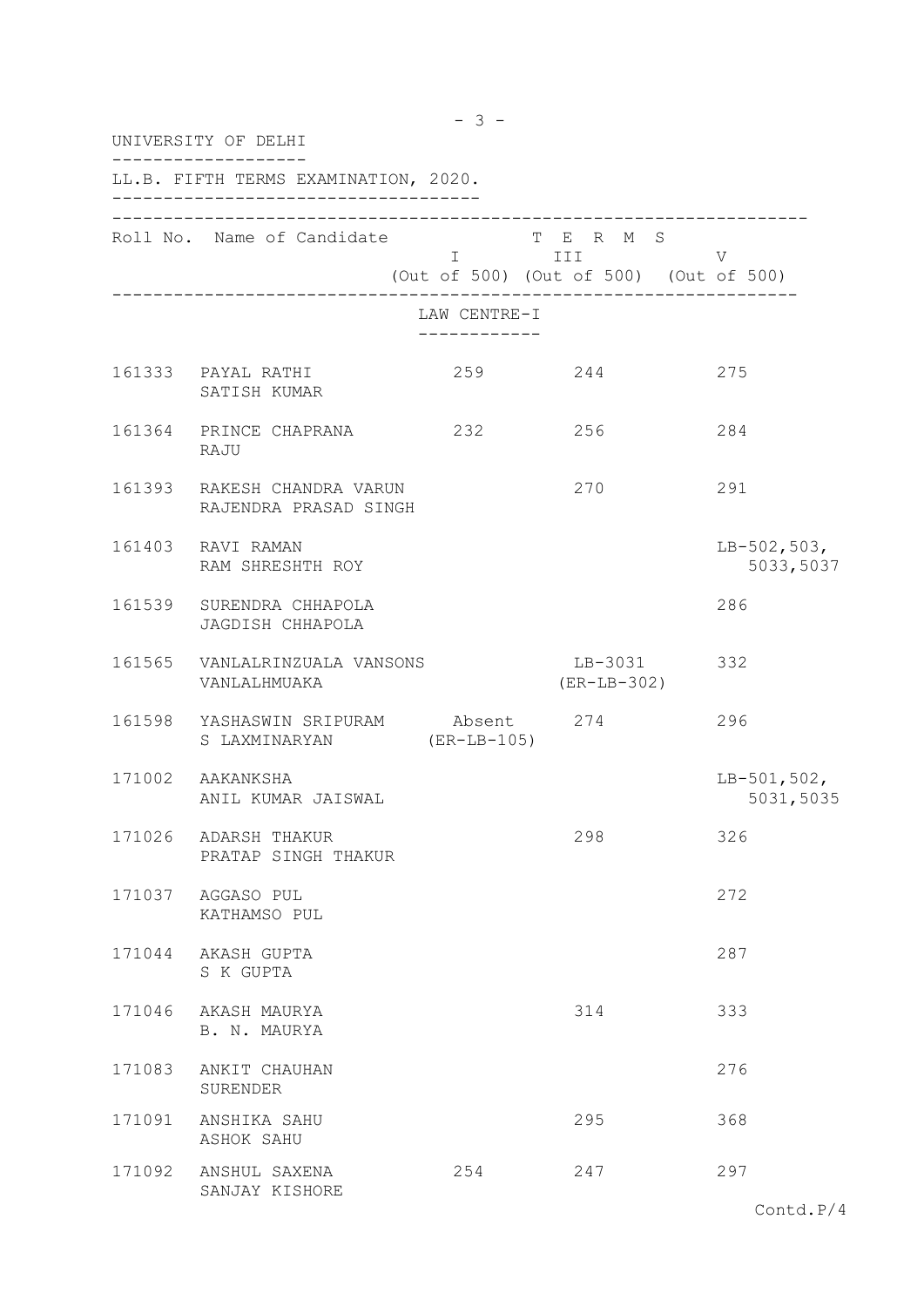| UNIVERSITY OF DELHI |                                                       |                                                                             |                                                            |                            |  |
|---------------------|-------------------------------------------------------|-----------------------------------------------------------------------------|------------------------------------------------------------|----------------------------|--|
|                     | LL.B. FIFTH TERMS EXAMINATION, 2020.                  |                                                                             |                                                            |                            |  |
|                     | Roll No. Name of Candidate                            | $\mathbf I$ and $\mathbf I$ and $\mathbf I$ and $\mathbf I$ and $\mathbf I$ | T E R M S<br>III<br>(Out of 500) (Out of 500) (Out of 500) | V                          |  |
|                     |                                                       | LAW CENTRE-I<br>____________                                                |                                                            |                            |  |
|                     | 171108 ARPITA ANJUM<br>RAVI SHANKAR                   |                                                                             | 259                                                        | 313                        |  |
|                     | 171111 ARUN KUMAR DALAL<br>ASHOK DALAL                |                                                                             | 312                                                        | 293                        |  |
|                     | 171115 ASHISH ANTIL<br>JAIBHAGWAN ANTIL               |                                                                             | 250                                                        | $LB-502,503,$<br>5033,5035 |  |
|                     | 171116 ASHISH CHANDRA<br>AJAY CHANDRA SAH             |                                                                             | LB-101 LB-3034                                             | $LB-502,503,$<br>5031,5033 |  |
|                     | 171117 ASHISH GUPTA<br>RAKESH GUPTA                   |                                                                             | 271                                                        | 295                        |  |
|                     | 171119 ASHOK KUMAR<br>NATHU RAM                       | 250                                                                         |                                                            | 302                        |  |
|                     | 171121 ASHUTOSH MATHUR<br>RAJROOP SINGH               |                                                                             | 261                                                        | 301                        |  |
|                     | 171126 AUGUSTINE RAVI TIRKEY 234<br>AJIT KUMAR TIRKEY |                                                                             | 272                                                        | 294                        |  |
| 171127              | AUSAN ANSARI<br>SOHRAB ANSARI                         |                                                                             | 281                                                        | 304                        |  |
|                     | 171130 AVINASH YADAV<br>BIRENDER SINGH                | 250                                                                         | 272                                                        | 284                        |  |
| 171140              | K BEIHNIAZI<br>K L CHHINGA                            |                                                                             | 253                                                        | 299                        |  |
| 171144              | BHARAT KUMAR<br>UKA RAM                               | 246                                                                         | 277                                                        | 288                        |  |
| 171152              | BRIJPAL<br>ROSHAN LAL                                 | 267                                                                         | 236                                                        | $LB-502,5031,$<br>5033     |  |
| 171156              | CHANDAN PANDEY<br>VIJAY SHANKAR PANDEY                | 248                                                                         | 247                                                        | $LB-501,503,$<br>5033,5037 |  |
| 171178              | DEEPAK KUMAR RANJAN<br>PRAKASH NARAIN                 |                                                                             | 269                                                        | 292<br>Contd.P/5           |  |

 $- 4 -$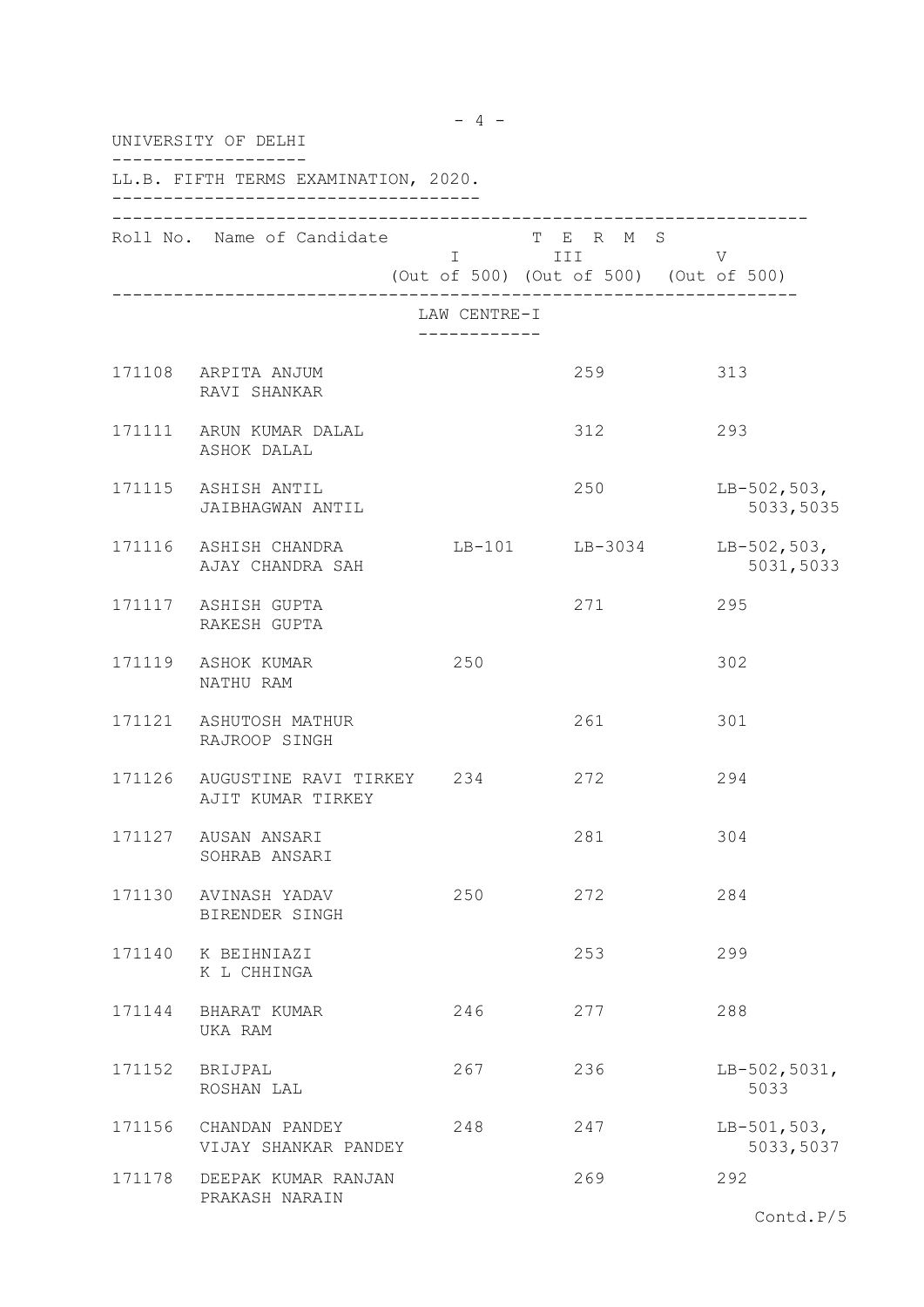|        | $-5 -$<br>UNIVERSITY OF DELHI                   |              |                                                                |                                         |  |  |
|--------|-------------------------------------------------|--------------|----------------------------------------------------------------|-----------------------------------------|--|--|
|        | LL.B. FIFTH TERMS EXAMINATION, 2020.            |              |                                                                |                                         |  |  |
|        | Roll No. Name of Candidate                      | LAW CENTRE-I | T E R M S<br>I III V<br>(Out of 500) (Out of 500) (Out of 500) |                                         |  |  |
|        |                                                 | ------------ |                                                                |                                         |  |  |
|        | 171191 DHARMENDRA KUMAR 258 234<br>GOVIND SINGH |              |                                                                | $LB-501,503,$<br>5033,5037              |  |  |
|        | 171198 DILBUNG WELNGAM<br>D. KAMSHOT            |              | 260                                                            | 327                                     |  |  |
| 171199 | DINESH<br>SATYA PRAKASH                         | 249          | 232                                                            | 271                                     |  |  |
| 171208 | GAISINGLUNG BARIAM<br>MAJOJINANG BARIAM         |              | 261                                                            | $LB-502,503,$<br>5034,5037              |  |  |
| 171209 | GAJENDER KUMAR<br>DAYA NAND                     |              |                                                                | 278                                     |  |  |
|        | 171212 GAURAV CHOUDHARY<br><b>JAWAHAR SINGH</b> |              | 255                                                            | $LB-501,502,$<br>503,5036               |  |  |
|        | 171221 GIRISH KUMAR<br>PREMCHAND RAVIDAS        | 257          | 245                                                            | 307                                     |  |  |
|        | 171228 HARSH VARDHAN CHAUHAN 268<br>R.K. SINGH  |              | 301                                                            | 301                                     |  |  |
| 171232 | HEMANT KISHOR<br>NAND KISHOR                    | 237          | 257                                                            | 322                                     |  |  |
| 171234 | HIMANSHU<br>SUNIL KUMAR                         |              | 285                                                            | 295                                     |  |  |
| 171237 | HIMANSHU YADAV<br>RAJEEV YADAV                  |              | $LB-301,302$<br>$(ER-LB-303)$                                  | 282                                     |  |  |
| 171241 | HUNNY YADAV<br>NANDESH                          | 249          | 269                                                            | $LB-501,503,$<br>5031,5037              |  |  |
| 171245 | ISHWAR SINGH<br>SUMER SINGH                     |              | 282                                                            | 290                                     |  |  |
| 171248 | JASHI KANT<br>CHANDU RAUT                       | 259          | 299                                                            | 270                                     |  |  |
| 171252 | JITENDER KUMAR<br>JAI PRAKASH                   |              | 277                                                            | $LB-502,503,$<br>5033,5035<br>Contd.P/6 |  |  |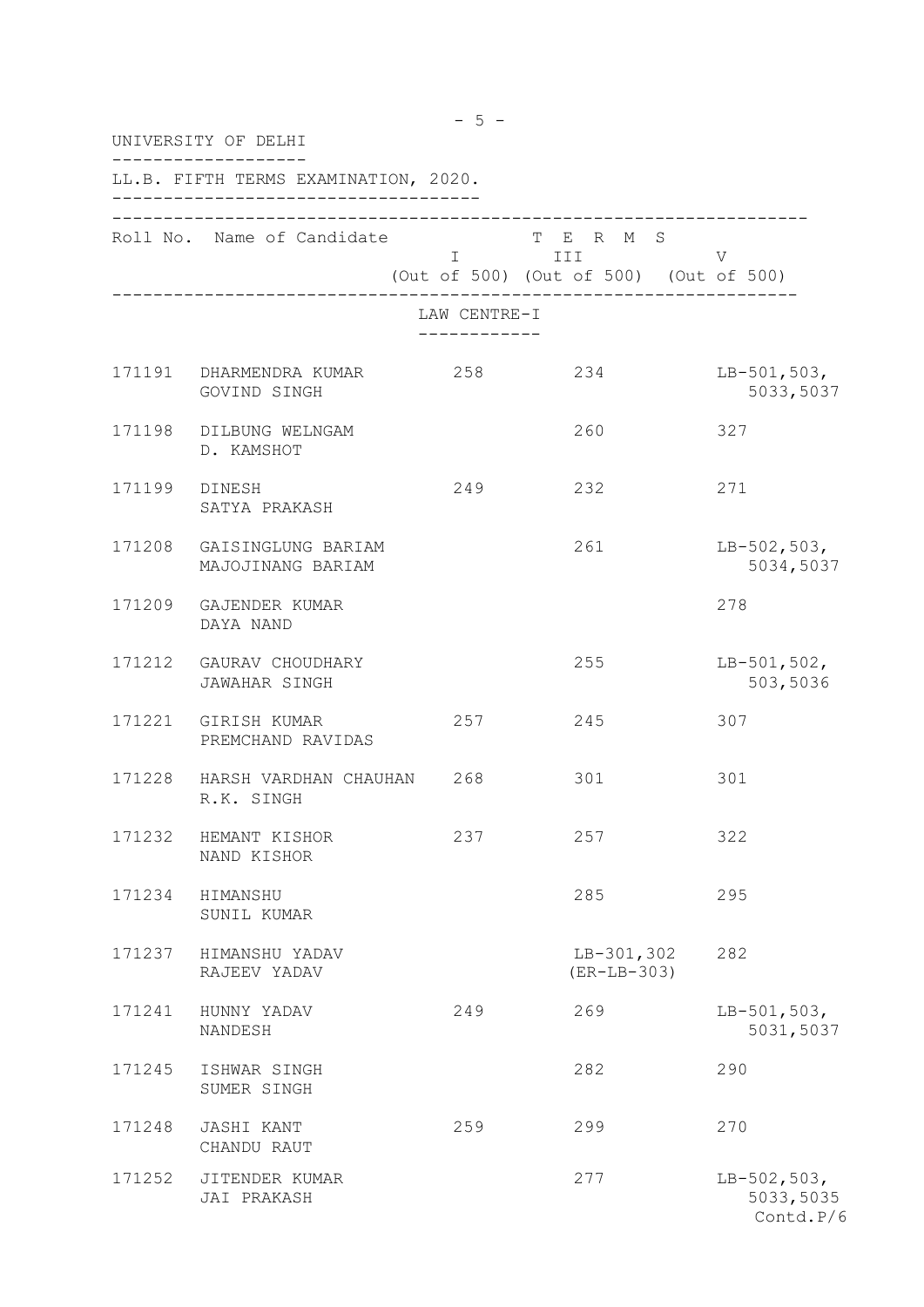|        | UNIVERSITY OF DELHI                                             |              |                                                                                                                                                                                                                                                                                       |                            |  |  |
|--------|-----------------------------------------------------------------|--------------|---------------------------------------------------------------------------------------------------------------------------------------------------------------------------------------------------------------------------------------------------------------------------------------|----------------------------|--|--|
|        | LL.B. FIFTH TERMS EXAMINATION, 2020.                            |              |                                                                                                                                                                                                                                                                                       |                            |  |  |
|        | Roll No. Name of Candidate                                      |              | T E R M S<br>I III DA SANTA DE LA TITULA DE LA CATALLA DE LA CATALLA DE LA CATALLA DE LA CATALLA DE LA CATALLA DE LA CATAL<br>DE LA CATALLA DE LA CATALLA DE LA CATALLA DE LA CATALLA DE LA CATALLA DE LA CATALLA DE LA CATALLA DE LA CATAL<br>(Out of 500) (Out of 500) (Out of 500) | V                          |  |  |
|        |                                                                 | LAW CENTRE-I |                                                                                                                                                                                                                                                                                       |                            |  |  |
|        | 171278 KARUNAKAR TRIPATHI Absent LB-304<br>BHALCHANDRA TRIPATHI |              |                                                                                                                                                                                                                                                                                       | 309                        |  |  |
|        | 171283 KETAN RAO<br>PRASHANT YADAV                              | 248          | 244                                                                                                                                                                                                                                                                                   | 304                        |  |  |
|        | NARENDRA KUMAR SHARMA                                           |              | (ER-LB-301)                                                                                                                                                                                                                                                                           |                            |  |  |
|        | 171295 KUMARI MEGHA<br>RAM KUMAR                                |              | 258 288                                                                                                                                                                                                                                                                               | 295                        |  |  |
|        | 171297 KUNAL SINGH NEEMWAL 227 LB-303<br>KHEM RAJ SINGH         |              |                                                                                                                                                                                                                                                                                       | $LB-501,503,$<br>5033,5037 |  |  |
| 171306 | LATA RANI AGARWAL 264 279<br>RAVENDRA KUMAR AGARWAL             |              |                                                                                                                                                                                                                                                                                       | 288                        |  |  |
|        | 171315 MAHIPAL<br>SHAMSHER BAHADUR SINGH                        | Absent 282   |                                                                                                                                                                                                                                                                                       | 309                        |  |  |
|        | 171317 MANISH KUMAR<br>DAL CHAND                                |              |                                                                                                                                                                                                                                                                                       | 287                        |  |  |
| 171318 | MANISH KUMAR<br>INDRA DEO PASWAN                                | 259          | 236                                                                                                                                                                                                                                                                                   | $LB-501,502,$<br>5033,5037 |  |  |
| 171322 | MANISH KUMAR RATHI<br>PRADEEP KUMAR RATHI                       |              | 274                                                                                                                                                                                                                                                                                   | 309                        |  |  |
| 171360 | MUMAL SINGH<br>AJAY SINGH                                       | 291          | 283                                                                                                                                                                                                                                                                                   | 322                        |  |  |
| 171364 | NAMRATA DAS<br>CHIRANJIB KUMAR DAS                              |              | $LB-302,303,$<br>3031                                                                                                                                                                                                                                                                 | 289                        |  |  |
| 171380 | NEHA PRAKASHAN<br>M P PRAKASHAN                                 |              | $LB-304$                                                                                                                                                                                                                                                                              | $LB-501,502,$<br>5031,5035 |  |  |
| 171387 | NIRBHAY NITYA NANDA<br>KAILASH BEHARY NANDA                     |              | 281                                                                                                                                                                                                                                                                                   | 305                        |  |  |
| 171393 | NITI NIRWAL<br>RAJENDER KUMAR                                   |              |                                                                                                                                                                                                                                                                                       | 296                        |  |  |
|        |                                                                 |              |                                                                                                                                                                                                                                                                                       | Contd.P/7                  |  |  |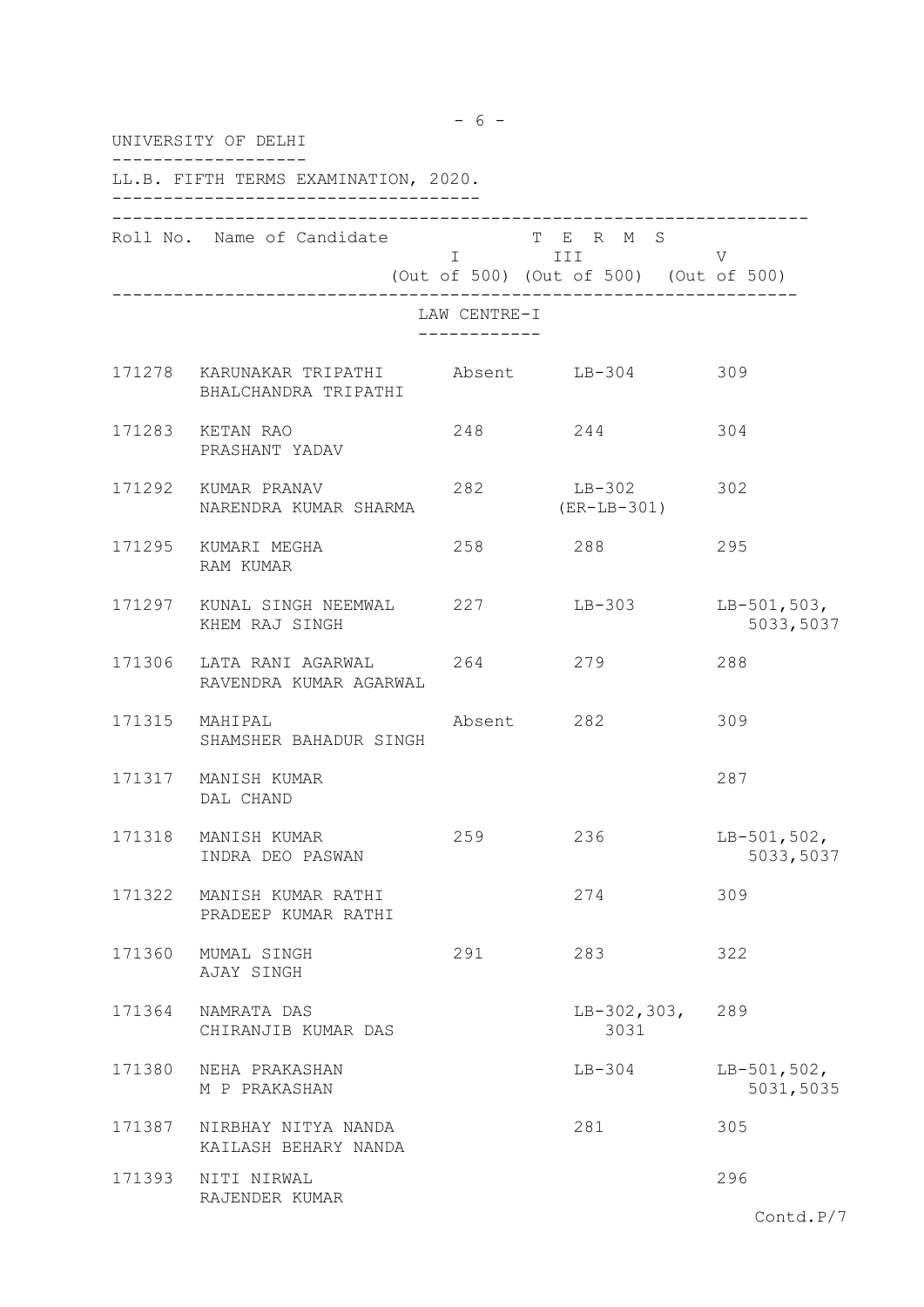| UNIVERSITY OF DELHI |                                                 |              |                         |                                             |  |
|---------------------|-------------------------------------------------|--------------|-------------------------|---------------------------------------------|--|
|                     | LL.B. FIFTH TERMS EXAMINATION, 2020.            |              |                         |                                             |  |
|                     | Roll No. Name of Candidate                      |              | T E R M S<br>I III DATU | V<br>(Out of 500) (Out of 500) (Out of 500) |  |
|                     |                                                 | LAW CENTRE-I |                         |                                             |  |
|                     | 171403 P AKUBOU<br>AKEBOU                       | 260          |                         | $LB-501,503,$<br>5033,5034                  |  |
|                     | 171409 PANKAJ KUMAR<br>VIJAY KUMAR YADAV        | 249          |                         | 273                                         |  |
|                     | 171422 PAWAN SINGH TANWAR<br>INDER SINGH TANWAR |              |                         | 299                                         |  |
|                     | 171428 POOJA SHARMA<br>KAILASH CHAND SHARMA     |              | 281                     | 340                                         |  |
|                     | 171449 PRIYA GARG<br>RAJESH KUMAR GARG          |              | 273                     | 311                                         |  |
|                     | 171465 RAHUL KUMAR<br>KAMAL SINGH               | 272          | 280                     | 307                                         |  |
|                     | 171470 RAHUL SINGH<br>UDAYA SINGH               |              |                         | 301                                         |  |
|                     | 171473 RAHUL YADAV<br>DHARAMPAL YADAV           |              | 268                     | 275                                         |  |
|                     | 171477 RAJ SHEKHAR<br>NAGENDRA PRASAD YADAV     |              | 256                     | 268                                         |  |
|                     | 171487 RAJSHREE SINGH<br>S P SINGH              | 282          |                         | 327                                         |  |
|                     | 171504 RENU MEENA<br>D R MEENA                  |              |                         | 333                                         |  |
| 171515              | RISHI RANJAN<br>AWADHESH KUMAR SINGH            |              | 303                     | 295                                         |  |
| 171523              | ROHIT KUMAR<br>HARISH CHAND                     |              | 249                     | 319                                         |  |
|                     | 171526 ROHIT TOPPO<br>CLEMENT TOPPO             | 242          | 252                     | $LB-501,502,$<br>503,5035                   |  |
|                     | 171531 ROJISH KUMAR<br>KAILASH PRASAD SINGH     |              | 268                     | 326                                         |  |

 $- 7 -$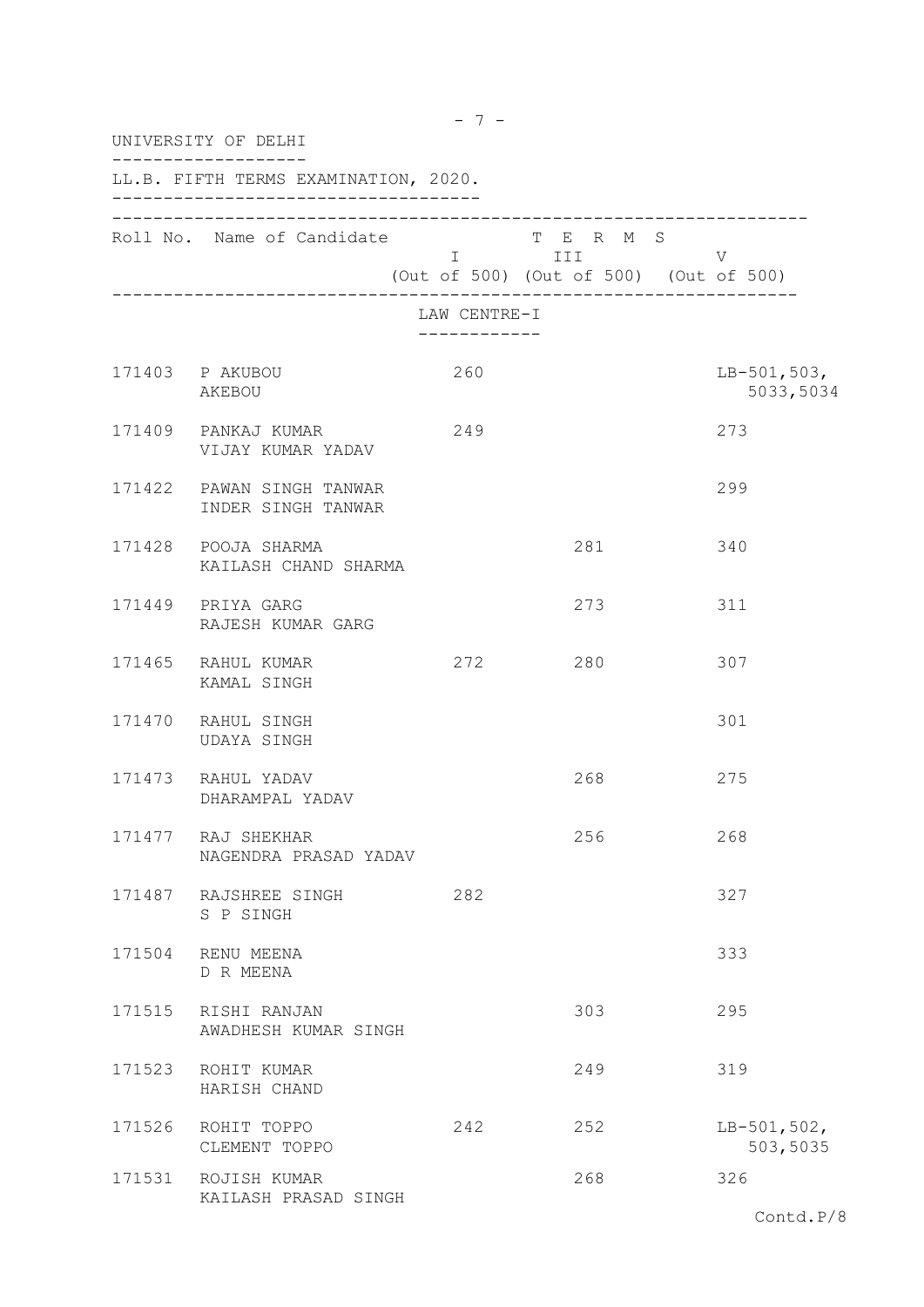|        | UNIVERSITY OF DELHI                              |                                         |                                                                                                                                                                      |                            |
|--------|--------------------------------------------------|-----------------------------------------|----------------------------------------------------------------------------------------------------------------------------------------------------------------------|----------------------------|
|        | LL.B. FIFTH TERMS EXAMINATION, 2020.             |                                         |                                                                                                                                                                      |                            |
|        | Roll No. Name of Candidate                       |                                         | T E R M S<br>in the first state of the state of the state of the state of the state of the state of the state of the state<br>(Out of 500) (Out of 500) (Out of 500) | V                          |
|        |                                                  | LAW CENTRE-I<br>. _ _ _ _ _ _ _ _ _ _ _ |                                                                                                                                                                      |                            |
|        | 171536 RUHA LATIF<br>REYAZ MOHAMMED LATIF        |                                         | 295                                                                                                                                                                  | 312                        |
|        | 171545 SAHIL<br>SANJEEV KUMAR                    | 241                                     | 259                                                                                                                                                                  | 291                        |
|        | 171547 SAHIL VERMA<br>MANOJ KUMAR VERMA          | 255                                     | 280                                                                                                                                                                  | 306                        |
|        | 171564 SANSKRITI REXWAL<br>NARENDER SINGH REXWAL |                                         | 284                                                                                                                                                                  | 330                        |
|        | 171565 SANTAN KUMAR<br>JANESHWAR RAM             |                                         | 264                                                                                                                                                                  | 276                        |
|        | 171566 SANTOSH<br>RAMESHWAR                      |                                         | 304                                                                                                                                                                  | 304                        |
|        | 171568 SARBAJEET SINGH<br>HARE RAM SINGH         |                                         | Failed                                                                                                                                                               | 249                        |
|        | 171569 SATISH KUMAR SHARMA<br>M P SHARMA         |                                         |                                                                                                                                                                      | 307                        |
| 171574 | SAURAV TANWAR<br>KARTAR SINGH TANWAR             |                                         | 241                                                                                                                                                                  | 316                        |
|        | 171577 SH PAOMINLEN MATE<br>SH NGAMKHOMANG MATE  | 249                                     | 270                                                                                                                                                                  | 287                        |
|        | 171588 SHASHWAT SINGH<br>PRAMOD SINGH            |                                         |                                                                                                                                                                      | 361                        |
|        | 171591 SHIKHA KAIN<br>KANWAR S KAIN              |                                         | 283                                                                                                                                                                  | 300                        |
|        | 171593 SHIV PRASAD GUPTA<br>NARESH BABU GUPTA    |                                         | 278                                                                                                                                                                  | 277                        |
| 171608 | SHRISTI SINHA<br>SATI PRASAD SINHA               |                                         | 239                                                                                                                                                                  | $LB-501,502,$<br>5034,5037 |
|        | 171634 SOURABH<br>JAI NARAIN                     | 282                                     | 304                                                                                                                                                                  | 324                        |

 $- 8 -$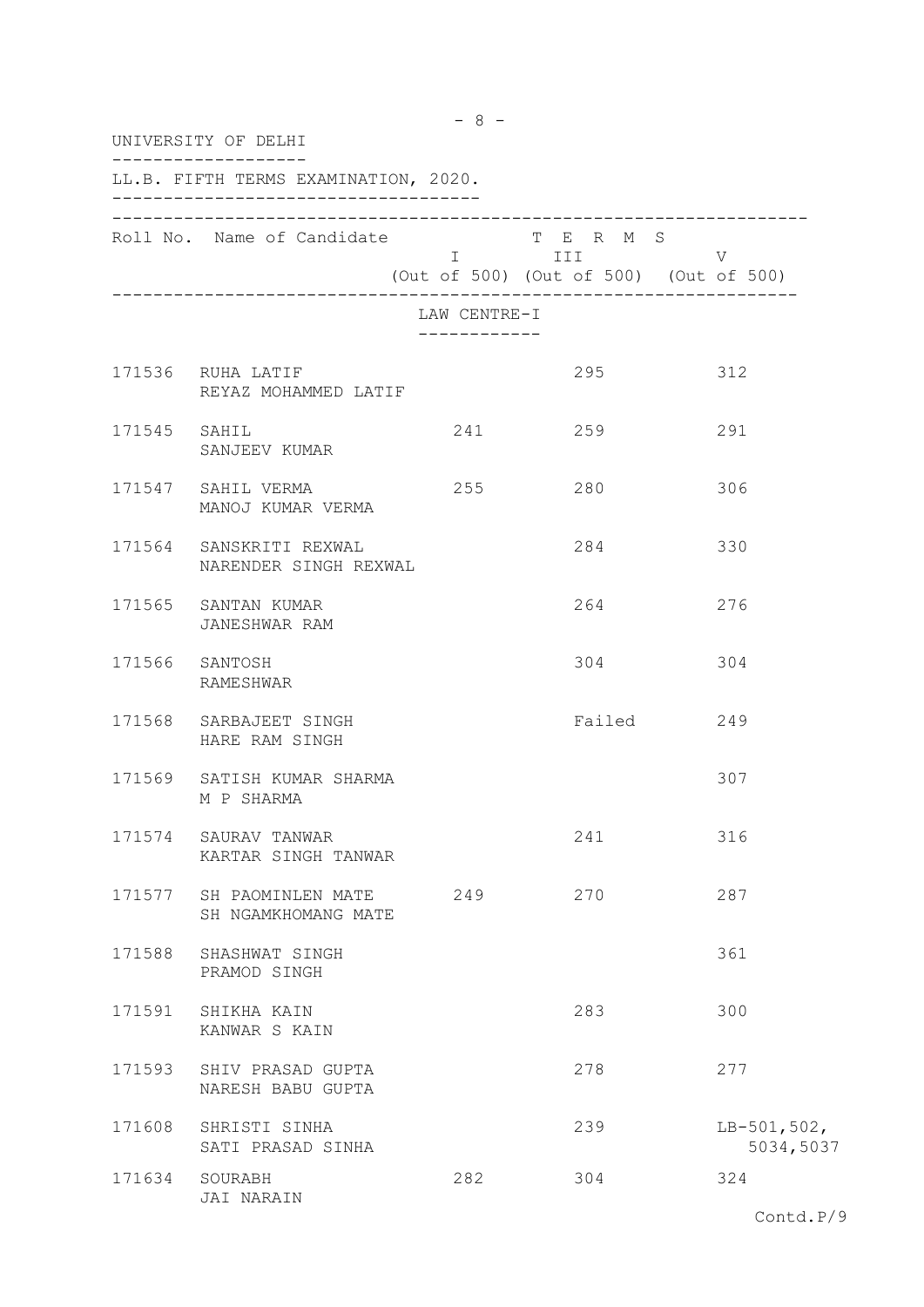| UNIVERSITY OF DELHI |                                             |                             |                    |                                             |
|---------------------|---------------------------------------------|-----------------------------|--------------------|---------------------------------------------|
|                     | LL.B. FIFTH TERMS EXAMINATION, 2020.        |                             |                    |                                             |
|                     | Roll No. Name of Candidate                  |                             | T E R M S<br>I III | V<br>(Out of 500) (Out of 500) (Out of 500) |
|                     |                                             | LAW CENTRE-I<br>----------- |                    |                                             |
|                     | 171655 SUNDER PAL KHATRI<br>PAHAL SINGH     |                             | 258                | 291                                         |
|                     | 171668 SWETABH SHARMA<br>DEVENDRA SHARMA    | 260                         | 313                | 300                                         |
|                     | 171682 TOVIKATO ACHUMI<br>ANITO ACHUMI      |                             |                    | 281                                         |
|                     | 171685 TUSHAR KUMAR<br>JAGDISH CHAND        |                             |                    | 298                                         |
|                     | 171690 UJJWAL SINGH<br>DALEEP SINGH         |                             | 244 250            | 287                                         |
|                     | 171701 VANSHIKA MIDDHA<br>RAVI MIDDHA       |                             | 261                | 322                                         |
|                     | 171714 VIKAS LAMBA<br>RAMAVTAR LAMBA        |                             | 302                | 329                                         |
|                     | 171723 VINAY YADAV<br>PARTAP SINGH          | 263                         | 302                | 303                                         |
| 171739              | VIVEK KUMAR<br>BAIJU KANT CHAUDHARY         |                             |                    | 326                                         |
|                     | 171740 VIVEK KUMAR<br>GOPAL PRASAD          |                             | 251                | 324                                         |
|                     | 171744 YAMINI SINGH<br>SATENDRA PAL SINGH   |                             | 247                | 293                                         |
|                     | 180903 AASHI GARG<br>KRISHAN KUMAR GARG     |                             |                    | 353                                         |
|                     | 180905 AASTHA KHANNA<br>MR. R. B. KHANNA    |                             |                    | 340                                         |
|                     | 180906 AAYUSHMAN AGGARWAL<br>PAWAN AGGARWAL |                             | 312                | 335                                         |
| 180908 ABHAY        | SATBEER SINGH                               |                             | 311                | 335                                         |

 $- 9 -$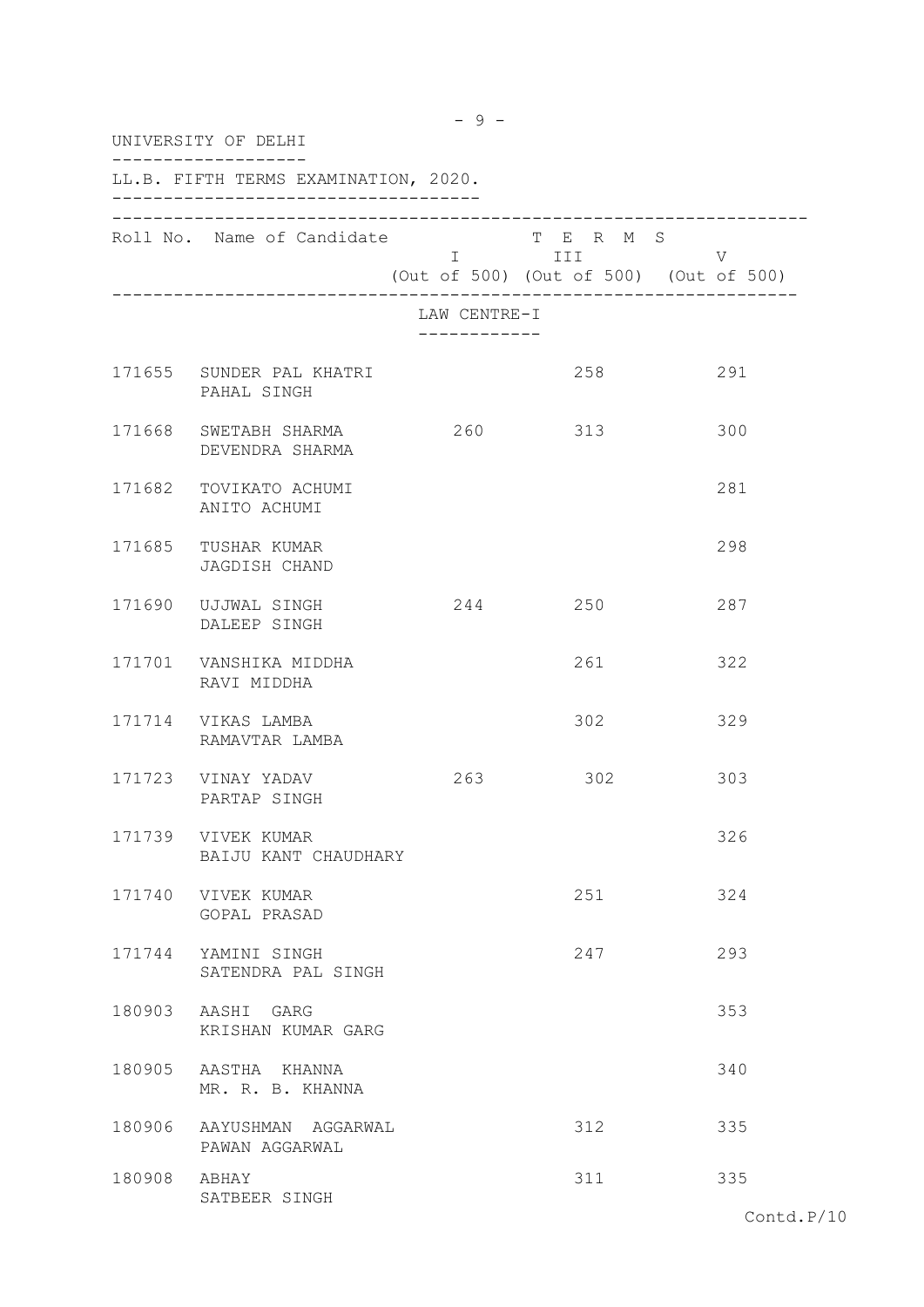| UNIVERSITY OF DELHI                                 |                             |                                       |                                             |  |
|-----------------------------------------------------|-----------------------------|---------------------------------------|---------------------------------------------|--|
| LL.B. FIFTH TERMS EXAMINATION, 2020.                |                             |                                       |                                             |  |
| Roll No. Name of Candidate                          |                             | T E R M S<br>I III DA SANTA DE L'ANTI | V<br>(Out of 500) (Out of 500) (Out of 500) |  |
|                                                     | LAW CENTRE-I<br>----------- |                                       |                                             |  |
| 180909 ABHAY SINGH<br>RAJESH SINGH                  |                             | 271                                   | 322                                         |  |
| 180912 ABHINAV AGGARWAL 293<br>ABHAY KUMAR AGGARWAL |                             |                                       | 303                                         |  |
| 180913 ABHINAV SHARMA<br>RAMESH SHARMA              |                             |                                       | 315                                         |  |
| 180914 ABHINAV TYAGI<br>BHUVNESHWAR TYAGI           |                             |                                       | 307                                         |  |
| 180916 ABHISHEK<br>VIJAY BAHADUR YADAV              |                             |                                       | 312                                         |  |
| 180917 ABHISHEK ANAND<br>AJAY KUMAR SINGH           |                             | 265                                   | 348                                         |  |
| 180919 ABHISHEK KUMAR<br>ANANDEE PRASAD YADAV       |                             | 270                                   | 299                                         |  |
| 180920 ABHISHEK KUMAR<br>BIPIN KUMAR                | 268                         | 273                                   | 293                                         |  |
| 180921 ABHISHEK KUMAR<br>RAMPAL SINGH               |                             | 281                                   | 304                                         |  |
| 180922 ABHISHEK SINGH<br>ARJUN SINGH                |                             | 293                                   | 306                                         |  |
| 180924 ABHISHEK KUMAR MISHRA<br>LAL JI MISHRA       |                             | 284                                   | 315                                         |  |
| 180926 ADARSH KUMAR<br>RAJESH KUMAR                 | 263                         | 253                                   | 284                                         |  |
| 180927 ADARSH SINGH<br>BRIJESH SINGH                |                             | 265                                   | 322                                         |  |
| 180928 ADIL SHAMS ANSARI<br>NISAR AHMAD ANSARI      |                             | 293                                   | 315                                         |  |
| 180929 ADITYA RAJ<br>GIRIJSH KUMAR SINGH            |                             |                                       | 326                                         |  |

- 10 -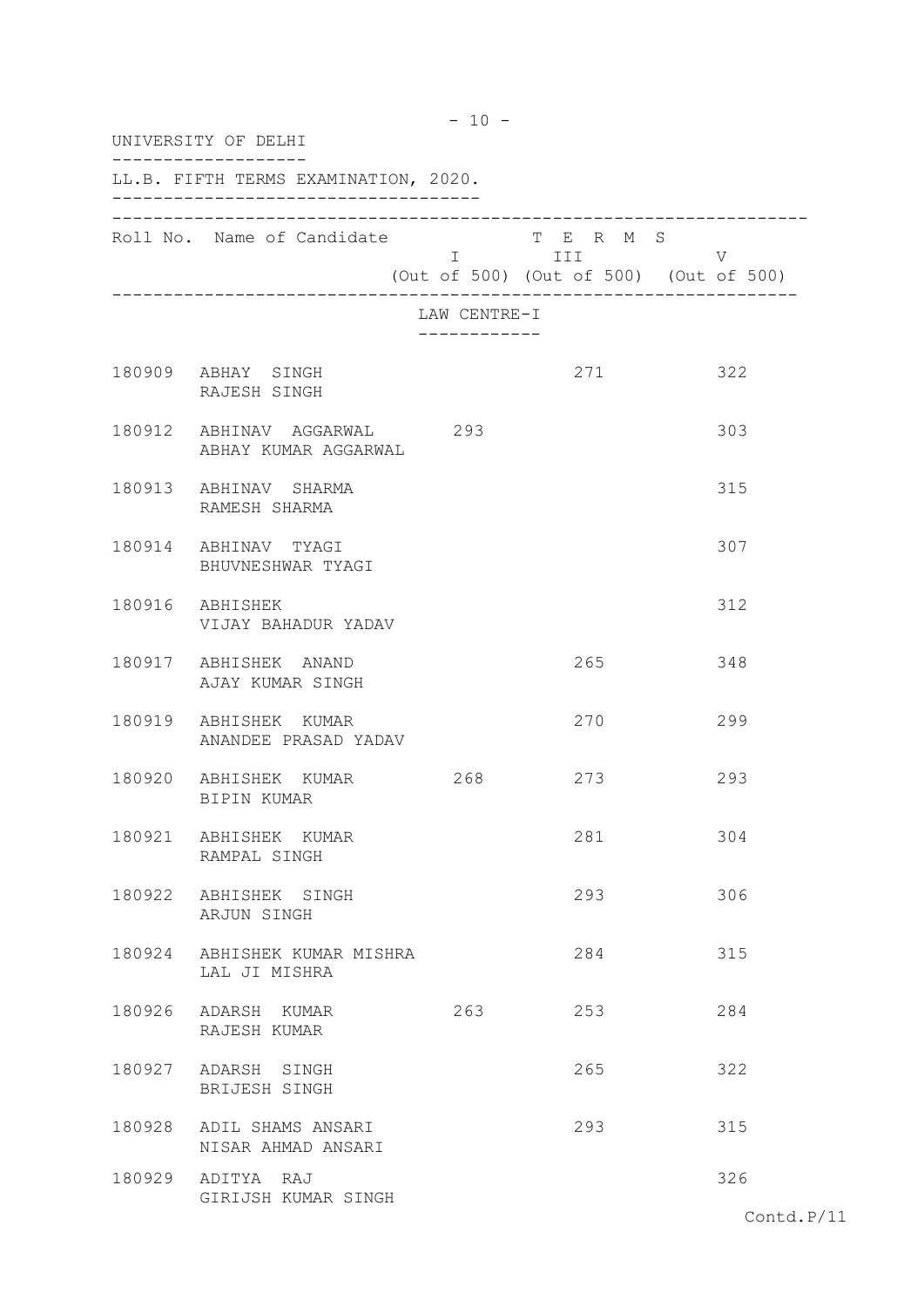| UNIVERSITY OF DELHI |                                               |                              |                                                              |     |
|---------------------|-----------------------------------------------|------------------------------|--------------------------------------------------------------|-----|
|                     | LL.B. FIFTH TERMS EXAMINATION, 2020.          |                              |                                                              |     |
|                     | Roll No. Name of Candidate                    |                              | T E R M S<br>I III<br>(Out of 500) (Out of 500) (Out of 500) | V   |
|                     |                                               | LAW CENTRE-I<br>------------ |                                                              |     |
|                     | 180930 ADITYA YADAV<br>MANOJ KUMAR YADAV      |                              | 300                                                          | 313 |
|                     | 180931 ADITYA YADAV<br>SUNIL KUMAR YADAV      |                              |                                                              | 349 |
|                     | 180933 AJAY KUMAR<br>RAMESH KUMAR             |                              | 263                                                          | 313 |
|                     | 180934 AJAY SABHARWAL<br>ANIL SABHARWAL       |                              | 317                                                          | 330 |
|                     | 180935 AJAY KUMAR DHANETIYA<br>RAGHUBIR SINGH |                              | 269                                                          | 298 |
|                     | 180936 AJAY KUMAR LAL<br>ANUP KUMAR LAL       |                              | 267                                                          | 313 |
|                     | 180937 AJEET SINGH<br>SUKHDEV SINGH           | 251                          |                                                              | 302 |
|                     | 180939 AKASH AWANA<br>SUDESH AWANA            |                              | 288                                                          | 284 |
|                     | 180940 AKASH KAUSHIK<br>RAKESH KAUSHIK        |                              |                                                              | 332 |
|                     | 180941 AKASH KUMAR<br>AWADESH MISTRI          |                              | 279                                                          | 295 |
|                     | 180942 AKASH SHUKLA<br>MANOJ SHUKLA           |                              | 305                                                          | 348 |
|                     | 180946 AKSHAT KUMAR<br>RAJ KUMAR              |                              |                                                              | 336 |
|                     | 180947 AKSHAY BEDI<br>ACHAL KUMAR BEDI        |                              | 262                                                          | 331 |
|                     | 180948 AKSHAY KUMAR SINGH<br>ANIL KUMAR SINGH |                              |                                                              | 324 |
|                     | 180949 ALOK KUMAR<br>BHOLA PRASAD SAHU        |                              | 261                                                          | 280 |

 $- 11 -$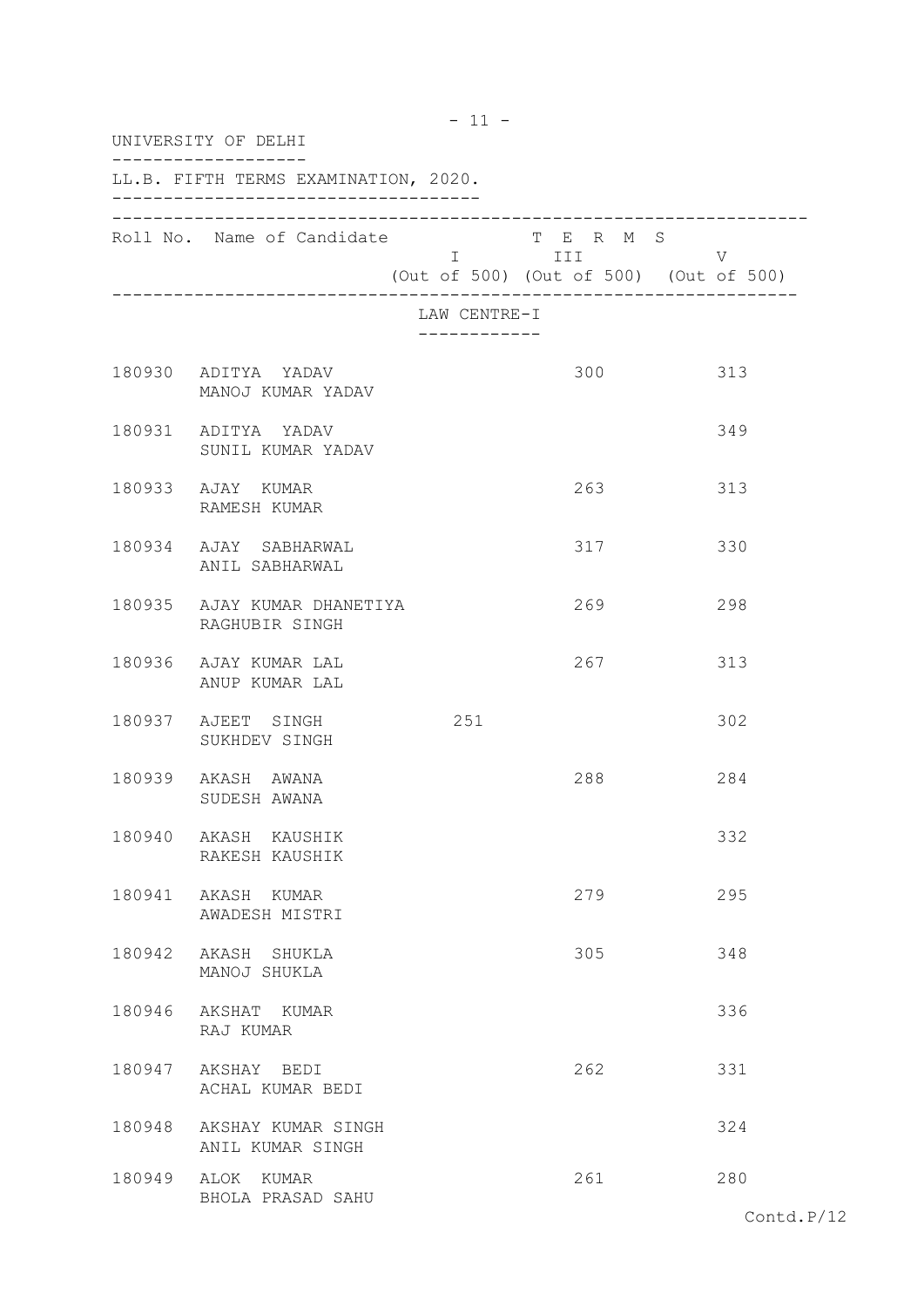| UNIVERSITY OF DELHI |                                                   |                            |                                                     |                            |  |
|---------------------|---------------------------------------------------|----------------------------|-----------------------------------------------------|----------------------------|--|
|                     | LL.B. FIFTH TERMS EXAMINATION, 2020.              |                            |                                                     |                            |  |
|                     | Roll No. Name of Candidate                        | <b>Example 111</b>         | T E R M S<br>(Out of 500) (Out of 500) (Out of 500) | V                          |  |
|                     |                                                   | LAW CENTRE-I<br>. <u>.</u> |                                                     |                            |  |
|                     | 180952 AMAN AKHTAR<br>HIMAL AKHTAR                |                            |                                                     | 357                        |  |
|                     | 180953 AMAN KUMAR<br>AJAY KUMAR SINGH             |                            |                                                     | 302                        |  |
|                     | 180954 AMAN KUMAR<br>NAGENDRA KUMAR               |                            | 269                                                 | 275                        |  |
|                     | 180955 AMAN KUMAR<br>ARUN KUMAR DAS               |                            |                                                     | 321                        |  |
|                     | 180956 AMAN PHUTELA<br>SATISH KUMAR               | 273                        | 270                                                 | 353                        |  |
|                     | 180957 AMAN KUMAR<br>RAJANI KANT MISHRA           |                            |                                                     | 304                        |  |
|                     | 180958 AMBER LALNUNPUII RIVUNG<br>R.LALDAWNGLIANA |                            |                                                     | 323                        |  |
|                     | 180959 AMBRISH KUMAR RAI<br>ARBIND RAI            |                            | $LB-301, 302, 303$<br>303<br>$(ER-LB-3031)$         |                            |  |
| 180961              | AMIT GUPTA<br>SUNIL GUPTA                         |                            | 270                                                 | 293                        |  |
| 180962              | AMIT KUMAR<br>SUMER SINGH                         | 255                        | 284                                                 | 297                        |  |
| 180963              | AMIT KUMAR<br>RAM SEVAK                           | 265                        | 280                                                 | $LB-502,503,$<br>5033,5035 |  |
| 180964              | AMIT MALIK<br>KARAMBIR SINGH                      | 256                        | 277                                                 | 302                        |  |
| 180966              | AMIT KUMAR<br><b>RAMROOP</b>                      |                            |                                                     | 303                        |  |
| 180968              | AMREEK SINGH ADHANA<br>DHEER SINGH ADHANA         |                            | 254                                                 | 332                        |  |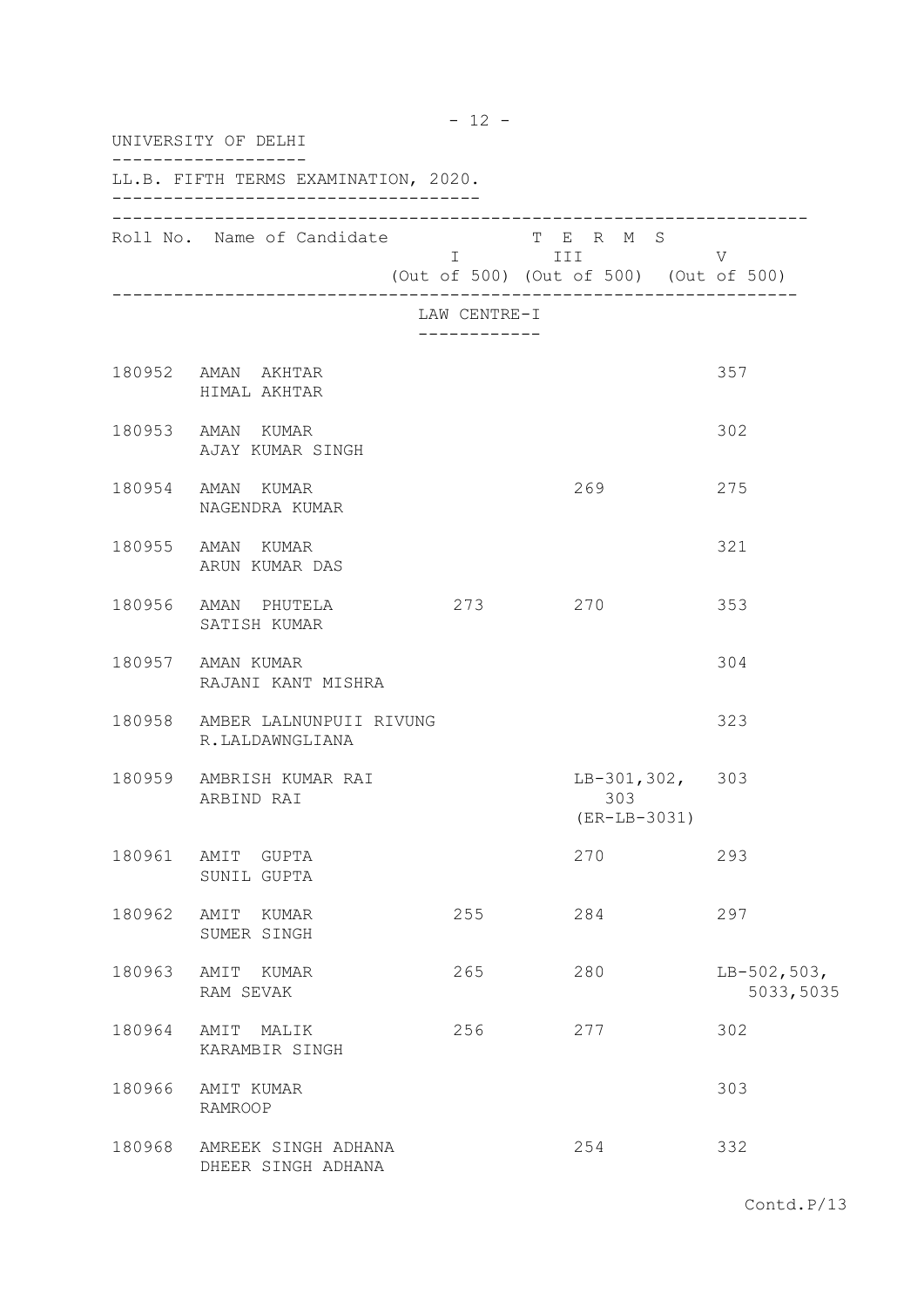| UNIVERSITY OF DELHI |                                                     |                                           |                         |                                             |  |
|---------------------|-----------------------------------------------------|-------------------------------------------|-------------------------|---------------------------------------------|--|
|                     | LL.B. FIFTH TERMS EXAMINATION, 2020.                |                                           |                         |                                             |  |
|                     | Roll No. Name of Candidate                          |                                           | T E R M S<br>I III DATU | V<br>(Out of 500) (Out of 500) (Out of 500) |  |
|                     |                                                     | LAW CENTRE-I<br>. _ _ _ _ _ _ _ _ _ _ _ _ |                         |                                             |  |
|                     | 180969 ANAMIKA KUMARI 272 282<br>R.B PRASAD         |                                           |                         | 298                                         |  |
|                     | 180970 ANISH KUMAR<br>SATYA PAL                     |                                           |                         | 312                                         |  |
|                     | 180971 ANAND ABHISHEK<br>BANSHI DHAR                |                                           | 305                     | 319                                         |  |
|                     | 180972 ANAND PRAKASH GAUTAM<br>BHANU PRAKASH SINGH  |                                           | 269                     | $LB-502,503,$<br>5033,5035                  |  |
|                     | 180973 ANANI ACHUMI<br>KHEVITO ACHUMI               |                                           | 297                     | 316                                         |  |
|                     | 180975 ANIGYA KUMAR CHAUBEY<br>RAKESH KUMAR CHAUBEY |                                           |                         | $LB-501,503,$<br>5035,5037                  |  |
| 180976 ANIL         | RAMESH CHANDER                                      |                                           | 247                     | 275                                         |  |
|                     | 180977 ANIL SINGH<br>BHIM SINGH                     |                                           |                         | $LB-501,5031,$<br>5033                      |  |
| 180978              | ANIL KUMAR YADAV<br>RAMADHAR YADAV                  | 261                                       | 276                     | 331                                         |  |
|                     | 180979 ANIMESH PANDEY<br>TAP NARAYAN PANDEY         |                                           | 241                     | 305                                         |  |
| 180980              | ANISH KESHARI<br>ANIL KUMAR GUPTA                   |                                           |                         | 328                                         |  |
| 180981 ANJALI       | SATYA PARKASH                                       |                                           |                         | 340                                         |  |
| 180982              | ANJNEY MISHRA<br>GANGESH MISHRA                     |                                           |                         | 309                                         |  |
| 180983              | ANKIT<br>M.S. JAGLAN                                |                                           | 248                     | 343                                         |  |
|                     | 180985 ANKIT CHAWLA<br>DEVINDER CHAWLA              |                                           |                         | 291                                         |  |

- 13 -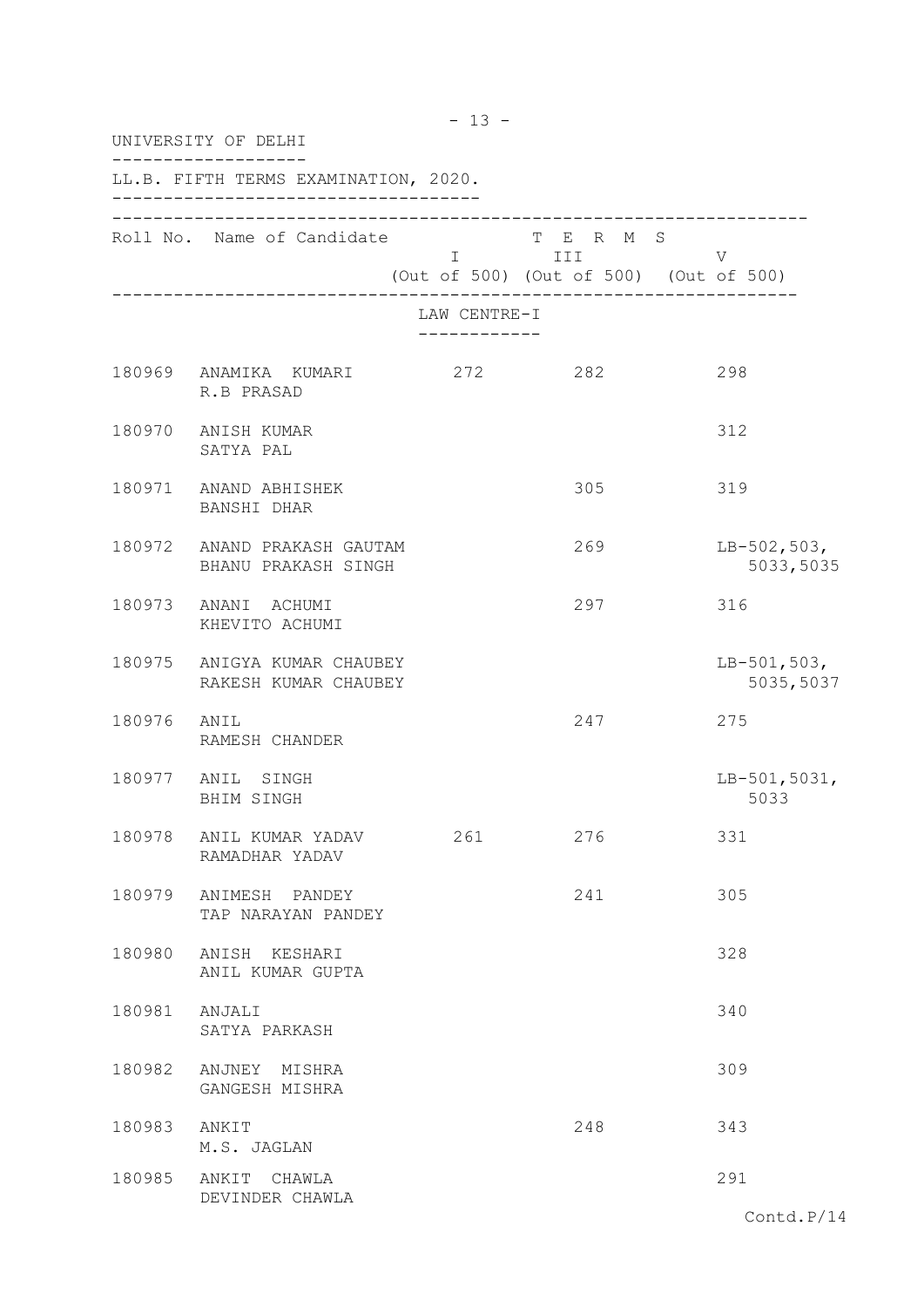| UNIVERSITY OF DELHI |                                               |                              |                         |                                             |  |
|---------------------|-----------------------------------------------|------------------------------|-------------------------|---------------------------------------------|--|
|                     | LL.B. FIFTH TERMS EXAMINATION, 2020.          |                              |                         |                                             |  |
|                     | Roll No. Name of Candidate                    |                              | T E R M S<br>I III DATU | V<br>(Out of 500) (Out of 500) (Out of 500) |  |
|                     |                                               | LAW CENTRE-I<br>------------ |                         |                                             |  |
|                     | 180989 ANKIT PATNI<br>SANJAY KUMAR PATNI      |                              |                         | 328                                         |  |
|                     | 180990 ANKIT RANA<br>RAJENDER SINGH RANA      |                              | 300                     | 329                                         |  |
|                     | 180991 ANKIT TIWARI<br>ASHOK TIWARI           |                              |                         | 311                                         |  |
|                     | 180992 ANKIT KUMAR TIWARI<br>RAM DULAR TIWARI |                              | 274                     | 300                                         |  |
|                     | 180993 ANKUR DUBEY<br>UMESH DUBEY             |                              |                         | 328                                         |  |
|                     | 180994 ANKUSH JANGHU<br>PARAS                 | 269                          | 257                     | 316                                         |  |
|                     | 180995 ANSHITA PHUTELA<br>RAJIV PHUTELA       |                              |                         | 311                                         |  |
|                     | 180996 ANSHUL KUMAR<br>MOHAN LAL              |                              | 267                     | 307                                         |  |
| 180998              | ANUJ KALSHAN<br>KATAR SINGH                   | 288                          |                         | 298                                         |  |
|                     | 180999 ANUKRITI SHARMA<br>ARVIND SHARMA       |                              | 324                     | 350                                         |  |
|                     | 181000 ANUPAM JHA<br>PRABHAT JHA              |                              |                         | 278                                         |  |
|                     | 181001 ANURAG SAGAR<br>RAJ KUMAR              |                              |                         | 318                                         |  |
|                     | 181002 ANVITA AGGARWAL<br>SUDHIR AGGARWAL     |                              | 330                     | 331                                         |  |
|                     | 181003 APARNA GIRLI BABU<br>C. BABU           |                              | 273                     | 308                                         |  |
|                     | 181005 ARCHIT BHADANI<br>SATYA BRAT BHADANI   |                              |                         | 354                                         |  |

- 14 -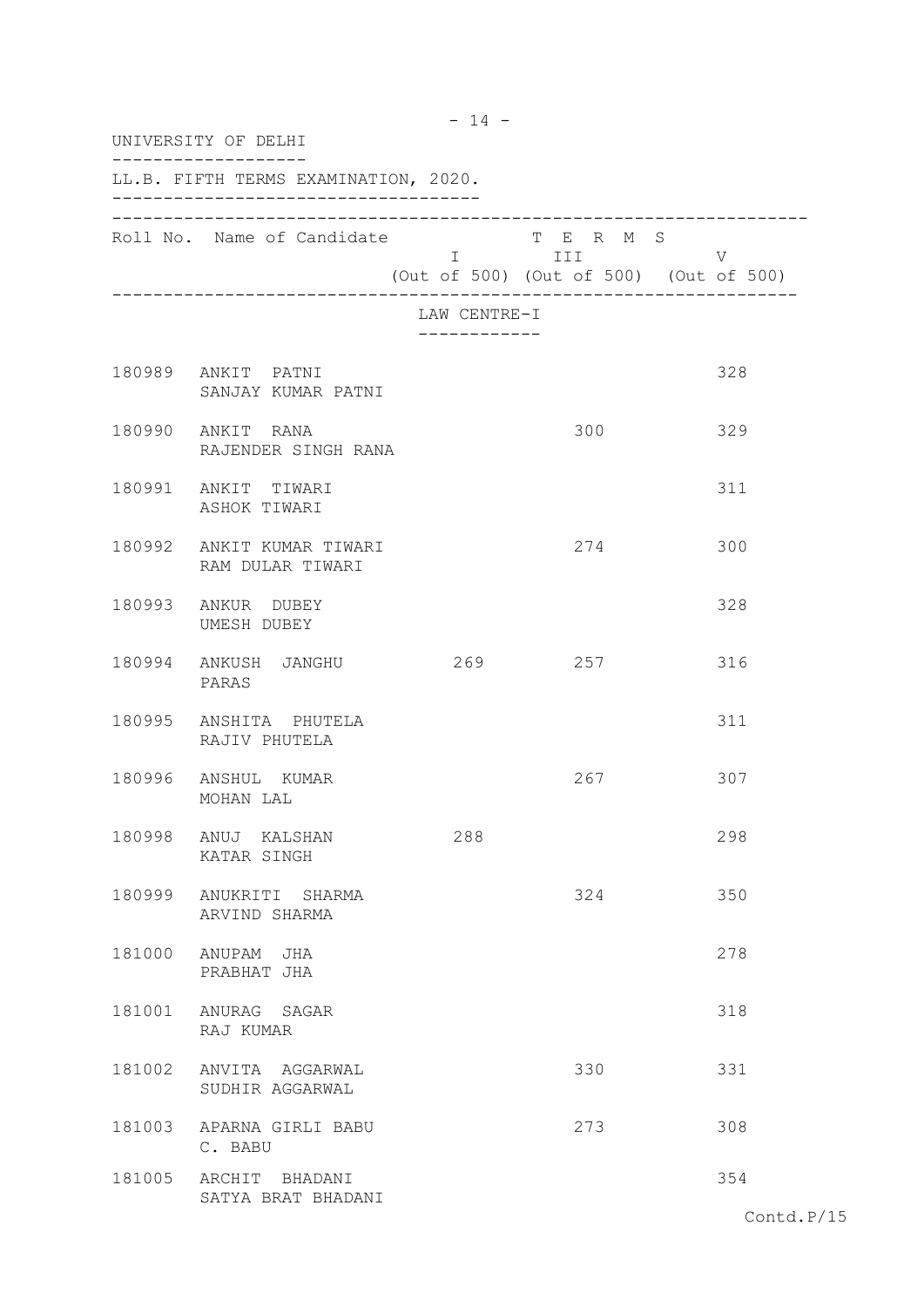| UNIVERSITY OF DELHI |                                                |                                           |                                                                                                                                                                                                                                                                                       |                            |  |
|---------------------|------------------------------------------------|-------------------------------------------|---------------------------------------------------------------------------------------------------------------------------------------------------------------------------------------------------------------------------------------------------------------------------------------|----------------------------|--|
|                     | LL.B. FIFTH TERMS EXAMINATION, 2020.           |                                           |                                                                                                                                                                                                                                                                                       |                            |  |
|                     | Roll No. Name of Candidate                     |                                           | T E R M S<br>I III DA SANTA DE LA TITULA DE LA CATALLA DE LA CATALLA DE LA CATALLA DE LA CATALLA DE LA CATALLA DE LA CATAL<br>DE LA CATALLA DE LA CATALLA DE LA CATALLA DE LA CATALLA DE LA CATALLA DE LA CATALLA DE LA CATALLA DE LA CATAL<br>(Out of 500) (Out of 500) (Out of 500) | V                          |  |
|                     |                                                | LAW CENTRE-I<br>. _ _ _ _ _ _ _ _ _ _ _ _ |                                                                                                                                                                                                                                                                                       |                            |  |
|                     | 181006 ARINDAM NAYAK<br>ANANDI CHARAN NAYAK    |                                           | 246                                                                                                                                                                                                                                                                                   | $LB-501,503,$<br>5031,5036 |  |
|                     | 181007 ARJUN RAWAT<br>NARENDRA SINGH RAWAT     | 281                                       | $LB-301,302, 305$<br>303<br>$(ER-LB-3031)$                                                                                                                                                                                                                                            |                            |  |
|                     | 181008 ARPANA KUMARI<br>RAMESH KUMAR MISHRA    |                                           |                                                                                                                                                                                                                                                                                       | 318                        |  |
|                     | 181009 ARUN CHOUDHARY 264<br>JAGDISH CHOUDHARY |                                           | 268                                                                                                                                                                                                                                                                                   | 299                        |  |
|                     | 181010 ARUN PRAKASH P<br>K. PANDI              |                                           | 272                                                                                                                                                                                                                                                                                   | 319                        |  |
|                     | 181011 ARUN PRATAP UPADHYAY<br>SURENDRA KUMAR  |                                           | 254                                                                                                                                                                                                                                                                                   | 279                        |  |
|                     | 181012 ARVIND KUMAR<br>KRIPAL RAM              |                                           | 286                                                                                                                                                                                                                                                                                   | 279                        |  |
|                     | 181013 ARYA AISHWARYA<br>VIJAY KUMAR           |                                           |                                                                                                                                                                                                                                                                                       | 290                        |  |
|                     | 181014 ARZOO SAHNI<br>R P SAHNI                |                                           | 321                                                                                                                                                                                                                                                                                   | 318                        |  |
| 181015              | ASAWARI SODHI<br>HARPAL SINGH                  |                                           |                                                                                                                                                                                                                                                                                       | 322                        |  |
| 181016              | ASHIF KHAN<br>YASHIN KHAN                      |                                           | 260                                                                                                                                                                                                                                                                                   | 300                        |  |
| 181017              | ASHISH BHARMORIA<br>PRATAP CHAND BHARMORIA     |                                           |                                                                                                                                                                                                                                                                                       | 342                        |  |
| 181018              | ASHISH KERKETTA<br>JULIOUS KERKETTA            |                                           | 274                                                                                                                                                                                                                                                                                   | 314                        |  |
| 181019              | ASHISH KUMAR<br>RAKESH KUMAR                   |                                           |                                                                                                                                                                                                                                                                                       | 345                        |  |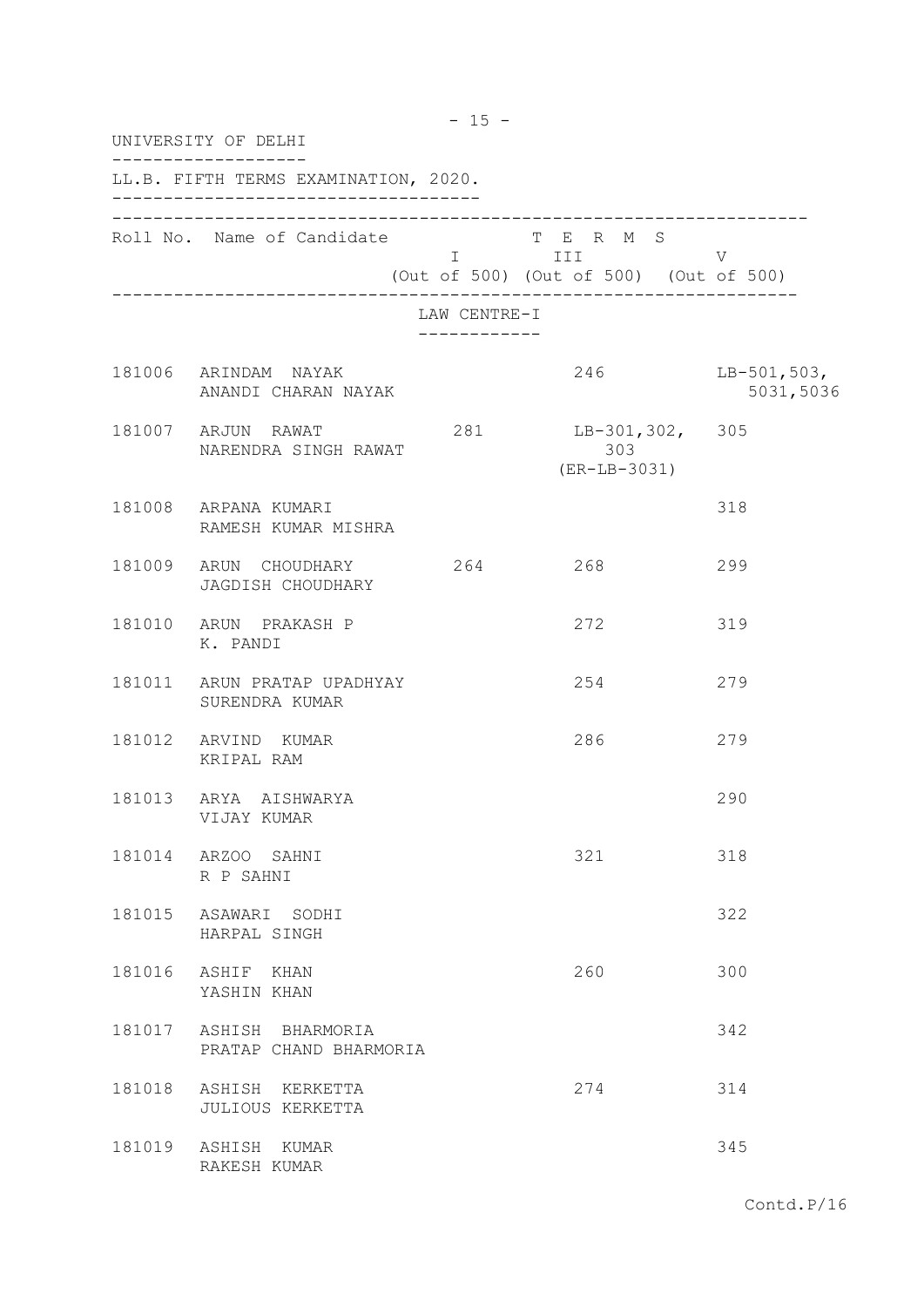| UNIVERSITY OF DELHI                                          |                              |                                                                   |     |
|--------------------------------------------------------------|------------------------------|-------------------------------------------------------------------|-----|
| LL.B. FIFTH TERMS EXAMINATION, 2020.                         |                              |                                                                   |     |
| Roll No. Name of Candidate                                   |                              | T E R M S<br>I III DATU<br>(Out of 500) (Out of 500) (Out of 500) | V   |
|                                                              | LAW CENTRE-I<br>------------ |                                                                   |     |
| 181020 ASHISH SINGH<br>ARIMARDAN SINGH                       |                              |                                                                   | 321 |
| 181021 ASHISH KUMAR<br>ANAND SINGH                           |                              | 290                                                               | 300 |
| 181022 ASHISH KUMAR CHAURASIYA<br>SURENDRA PRASAD CHAURASIYA |                              |                                                                   | 318 |
| 181023 ASHISH KUMAR VERMA<br>RAJESH CHANDRA VERMA            |                              | 285                                                               | 285 |
| 181024 ASHISH KUMAR YADAV<br>RAM DHANI YADAV                 |                              | 291                                                               | 297 |
| 181026 ASHU BHARGAV<br>OM PRAKASH BHARGAVA                   |                              |                                                                   | 337 |
| 181028 ASHUTOSH HANS<br>OMPRAKASH                            |                              |                                                                   | 322 |
| 181029 ASHWANI KUMAR<br>SATYAPRAKASH                         |                              | 292                                                               | 310 |
| 181030 ASHWANI KUMAR DWIVEDI<br>NARENDRA PRASAD              |                              |                                                                   | 311 |
| 181031 ASHWANI KUMAR MAURYA<br>BIRBAL PRASAD MAURYA          |                              |                                                                   | 316 |
| 181032 ASHWINI PARTEKI<br>MAHADEO PARTEKI                    |                              |                                                                   | 299 |
| 181033 ASTHA GUPTA<br>HARIOM GUPTA                           |                              |                                                                   | 315 |
| 181034 ATUL KUMAR SRIVASTAV<br>OM PRAKASH                    |                              | 302                                                               | 306 |
| 181035 AVINASH MEDIDHI<br>NEEL KAMAL                         |                              | 309                                                               | 309 |
| 181036 AVINASH SAHAI<br>SIDDHESHWAR NATH SRIVASTAVA          |                              |                                                                   | 312 |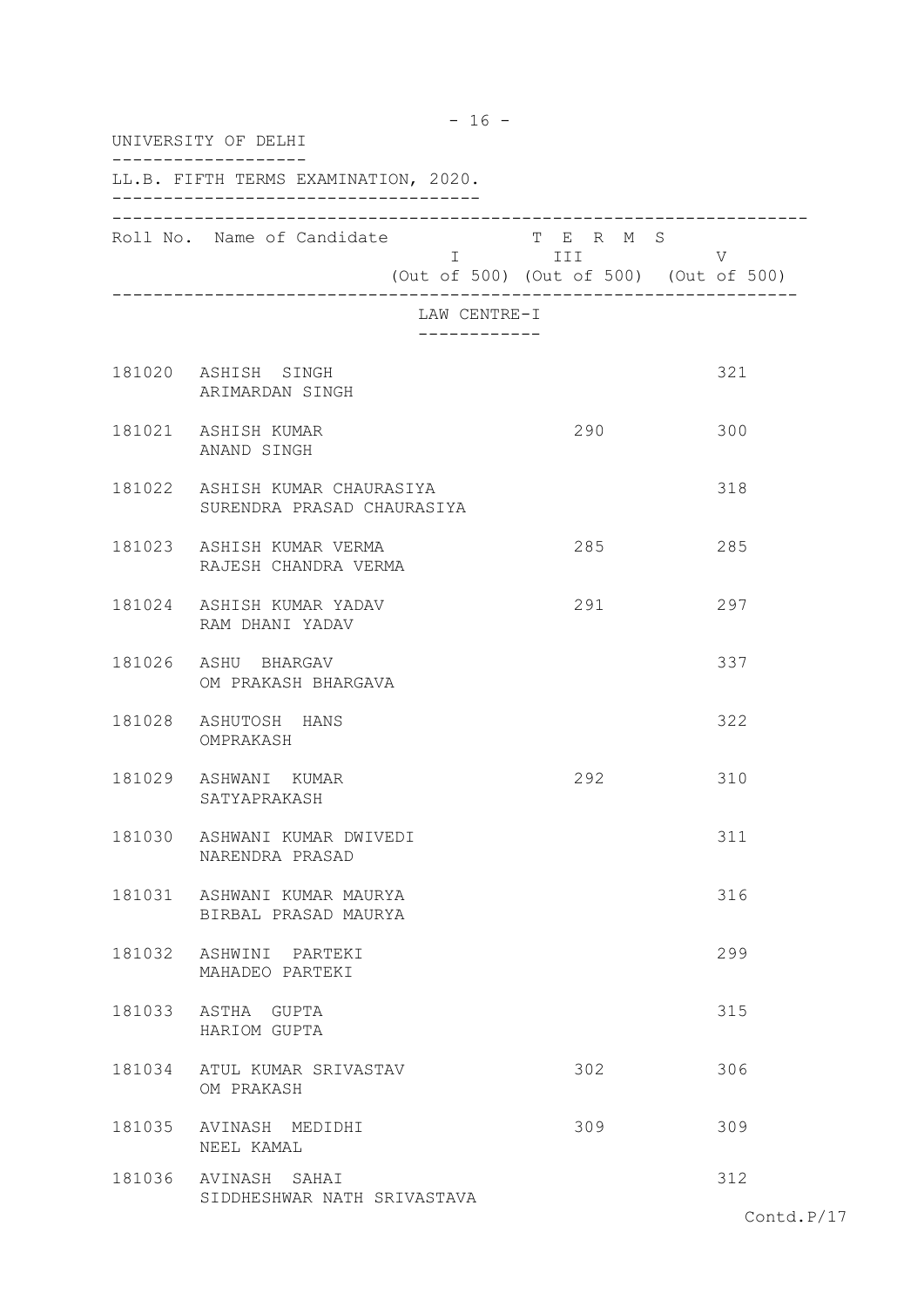| UNIVERSITY OF DELHI |                                                                                |                             |                                                                |             |  |
|---------------------|--------------------------------------------------------------------------------|-----------------------------|----------------------------------------------------------------|-------------|--|
|                     | LL.B. FIFTH TERMS EXAMINATION, 2020.                                           |                             |                                                                |             |  |
|                     | Roll No. Name of Candidate                                                     |                             | T E R M S<br>I III V<br>(Out of 500) (Out of 500) (Out of 500) |             |  |
|                     |                                                                                | LAW CENTRE-I                |                                                                |             |  |
|                     | 181038 AVNEESH DANDOTIA<br>DINESH DANDOTIA                                     |                             | 283                                                            | 301         |  |
|                     | 181039 AVNISH BAMANIYA<br>RAKESH BAMANIYA                                      |                             | 269                                                            | 288         |  |
|                     | 181040 AWADHESH TIWARI<br>RAJENDRA TIWARI                                      |                             |                                                                | LB-502,5033 |  |
|                     | 181041 AWANEESH KUMAR PANDEY Absent 297<br>PURUSHOTTAM NATH PANDEY (ER-LB-102) |                             | 302                                                            |             |  |
|                     | 181043 AYUSH DIXIT<br>VINOD DIXIT                                              |                             | 274                                                            | 307         |  |
|                     | 181044 AYUSH GAUTAM<br>SANJAY GAUTAM                                           |                             |                                                                | 315         |  |
|                     | 181045 AYUSH NARULA<br>PAWAN KUMAR NARULA                                      |                             | 297                                                            | 320         |  |
|                     | 181046 AYUSHI GUPTA<br>MANISH GUPTA                                            |                             |                                                                | 340         |  |
| 181048              | AYUSHI SRIVASTAVA<br>A K SRIVASTAVA                                            |                             |                                                                | 323         |  |
|                     | 181049 BABITA<br>PREM SINGH                                                    |                             | 263                                                            | 297         |  |
| 181050 BABITA       | MOHINDER SINGH                                                                 |                             | 275                                                            | 324         |  |
|                     | 181051 BARUN KUMAR JHA<br>NARAYAN JHA                                          |                             | 274                                                            | 314         |  |
| 181052              | BHAVNA YADAV<br>ASHOK KUMAR                                                    |                             |                                                                | 301         |  |
|                     | 181053 BHAVNESH DALAL<br>RAVINDER SINGH DALAL                                  | Absent 323<br>$(ER-LB-102)$ |                                                                | 311         |  |
|                     | 181054 BIR INDER SINGH GURM<br>SURINDER SINGH GURM                             | 253                         | 249                                                            | 305         |  |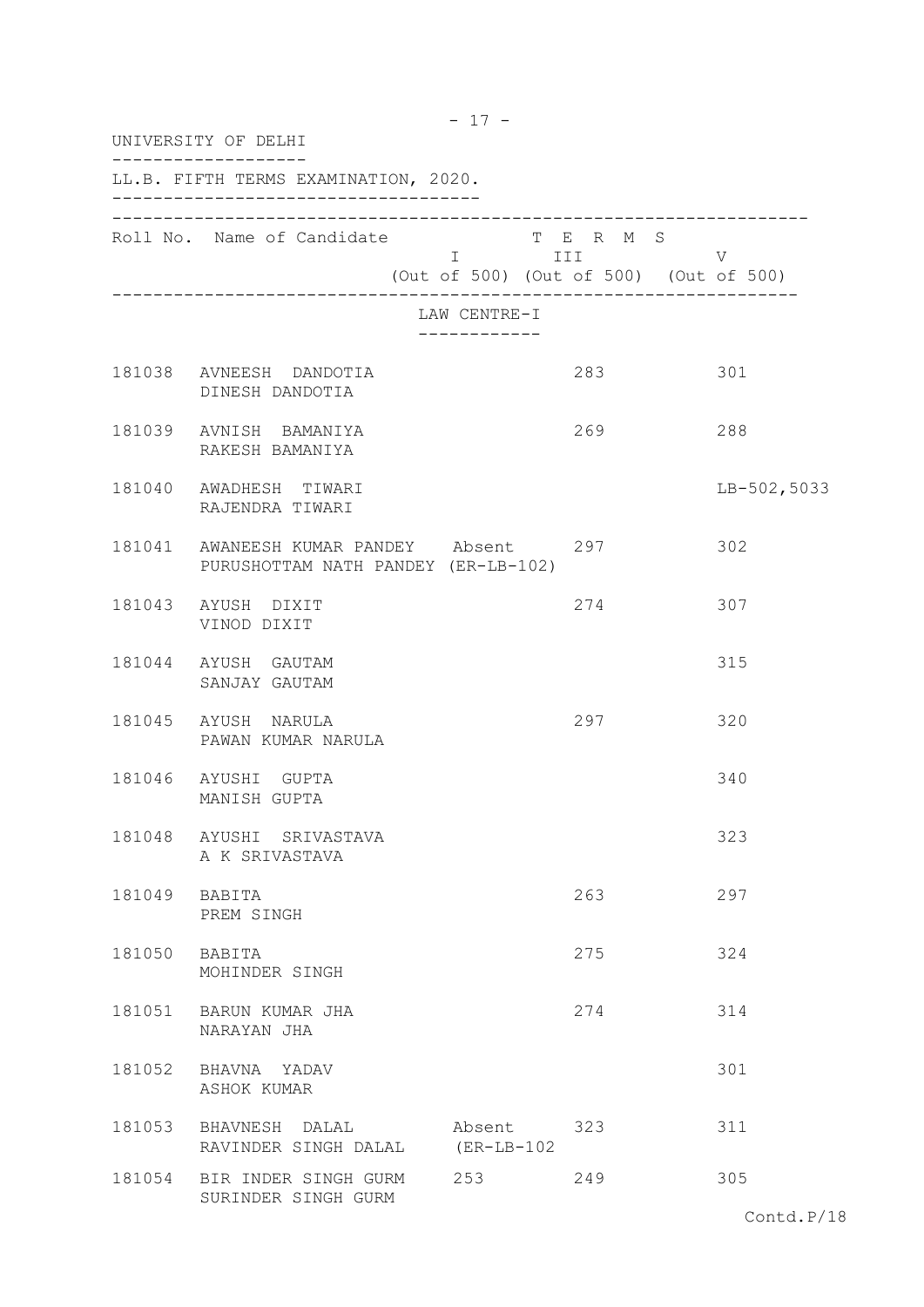| UNIVERSITY OF DELHI |                                                                 |                              |                                                                   |     |
|---------------------|-----------------------------------------------------------------|------------------------------|-------------------------------------------------------------------|-----|
|                     | LL.B. FIFTH TERMS EXAMINATION, 2020.                            |                              |                                                                   |     |
|                     | Roll No. Name of Candidate                                      |                              | T E R M S<br>I III DATU<br>(Out of 500) (Out of 500) (Out of 500) | V   |
|                     |                                                                 | LAW CENTRE-I<br>------------ |                                                                   |     |
|                     | 181057 CHAHAT PAREEK<br>ANIL PAREEK                             |                              |                                                                   | 323 |
|                     | 181058 CHAHAT VERMA<br>CHANDRA PRAKASH                          |                              | 296                                                               | 331 |
|                     | 181062 CHANDER SHEKHAR<br>SHEKHAR CHAND                         |                              | 287                                                               | 318 |
|                     | 181063 CHANDERBHAN SINGH 275 248<br>TIKAM SINGH                 |                              |                                                                   | 290 |
|                     | 181064 CHANDRA SHEKHAR<br>BINOD RAJAK                           |                              |                                                                   | 322 |
|                     | 181065 CHANDRAKANT BANDUJI BAILMARE<br>BANDUJI RAMBHAU BAILMARE |                              | 257                                                               | 295 |
|                     | 181066 CHARANPUNEET SINGH<br>JARNAIL SINGH                      |                              | 312                                                               | 322 |
|                     | 181067 CHARU THUKRAL<br>ASHWANI THUKRAL                         |                              |                                                                   | 340 |
| 181068              | CHETAN SHARMA<br>SHARD KUMAR                                    |                              | 278                                                               | 307 |
|                     | 181069 CHHAVI YADAV<br>SURENDRA SINGH YADAV                     |                              | $LB-303$<br>$(ER-LB-301)$                                         | 332 |
|                     | 181070 CHUMEI MERCY<br>HONPHA                                   |                              |                                                                   | 309 |
|                     | 181071 DAMINI YADAV<br>ARVIND KUMAR YADAV                       |                              |                                                                   | 314 |
| 181073              | DEEPAK<br>RANBIR SINGH                                          |                              |                                                                   | 288 |
| 181074              | DEEPAK CHOUDHARY<br>SUBHASH CHOUDHARY                           |                              | 251                                                               | 319 |
|                     | 181075 DEEPAK GHANGAS<br>SURESH KUMAR                           |                              |                                                                   | 291 |

- 18 -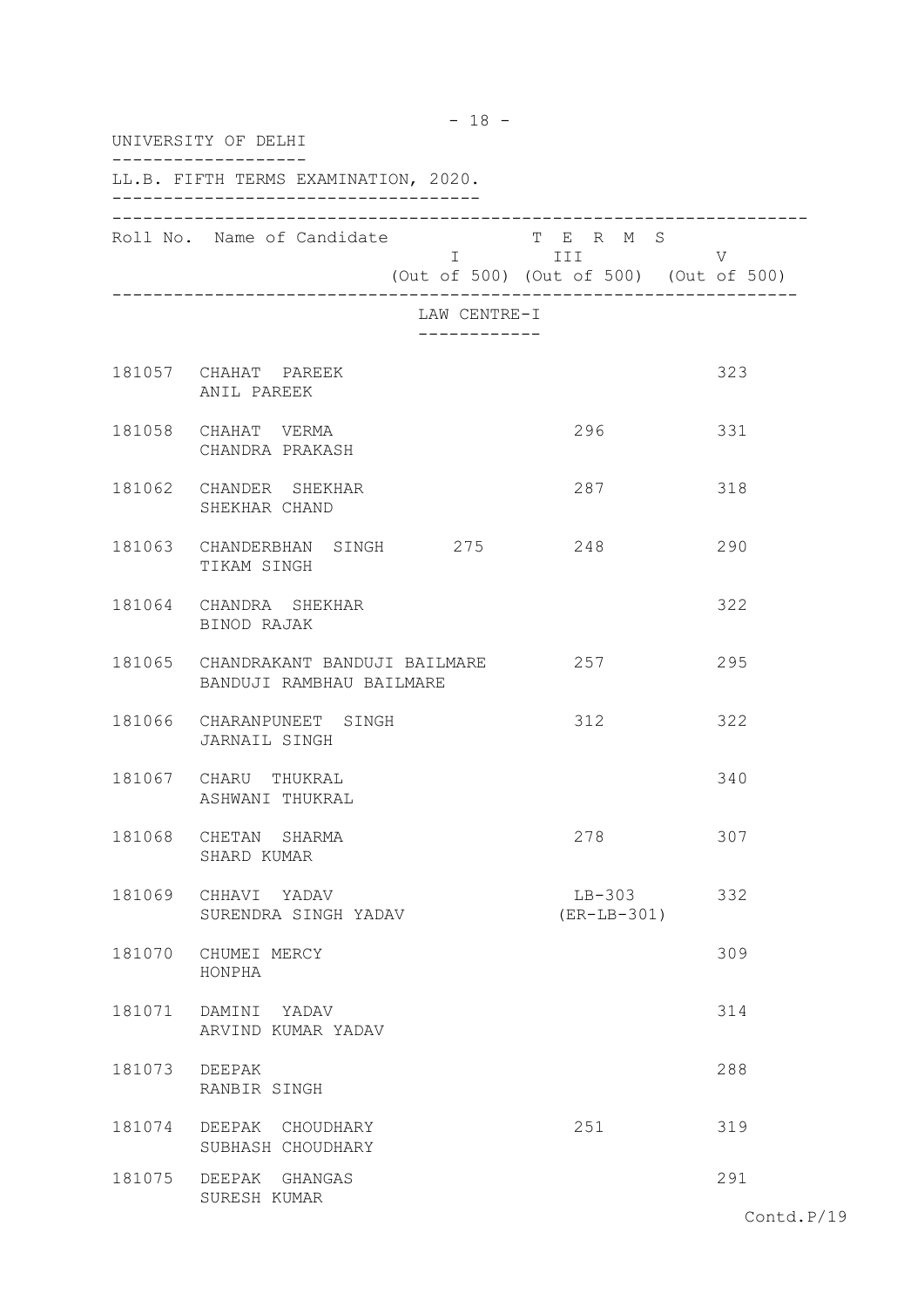| UNIVERSITY OF DELHI |                                                       |                                           |           |                                             |  |
|---------------------|-------------------------------------------------------|-------------------------------------------|-----------|---------------------------------------------|--|
|                     | LL.B. FIFTH TERMS EXAMINATION, 2020.                  |                                           |           |                                             |  |
|                     | Roll No. Name of Candidate                            |                                           | T E R M S | V<br>(Out of 500) (Out of 500) (Out of 500) |  |
|                     |                                                       | LAW CENTRE-I<br>- - - - - - - - - - - - - |           |                                             |  |
|                     | 181076 DEEPAK KATARIA<br>ROOP KISHOR KATARIA          |                                           | 287       | 288                                         |  |
|                     | 181078 DEEPAK KUMAR<br>NARANDER SINGH                 | 239                                       | 277       | 321                                         |  |
|                     | 181080 DEEPAK KUMAR TRIPATHI<br>SANJAY KUMAR TRIPATHI |                                           | 323       | 315                                         |  |
|                     | 181081 DEEPIKA<br>PARDEEP KUMAR                       |                                           |           | 331                                         |  |
|                     | 181082 DEVANSH GAUR<br>SANJIVA GAUR                   |                                           | 259 239   | 327                                         |  |
|                     | 181083 DEVANSHI<br>RAJAN                              |                                           |           | 335                                         |  |
|                     | 181084 DEVIKA PATEL<br>RAJENDRA PRASAD PATEL          |                                           | 286       | 311                                         |  |
|                     | 181085 DHARMENDER KUMAR<br>JAI PAL SINGH              |                                           |           | 312                                         |  |
| 181086              | DHAWAN<br>SINGH<br>SHAMBHU SHARAN SINGH               | 270                                       | 283       | 294                                         |  |
|                     | 181087 DHEERAJ KUMAR<br>MANOJ KUMAR                   |                                           |           | 315                                         |  |
|                     | 181088 DHRUV SARDANA<br>RAJIV KUMAR                   |                                           | 299       | 311                                         |  |
| 181090              | DIKSHA<br>RAM NARESH SHAHI                            |                                           | 292       | 341                                         |  |
| 181091              | DIKSHA SINGH<br>RAMVIR SINGH                          |                                           | 281       | 348                                         |  |
| 181092              | DINESH<br>RAMESHWAR                                   |                                           | 310       | 317                                         |  |
| 181093              | DINESH CHAND<br>LAKHI CHAND                           |                                           | LB-3031   | 271                                         |  |

- 19 -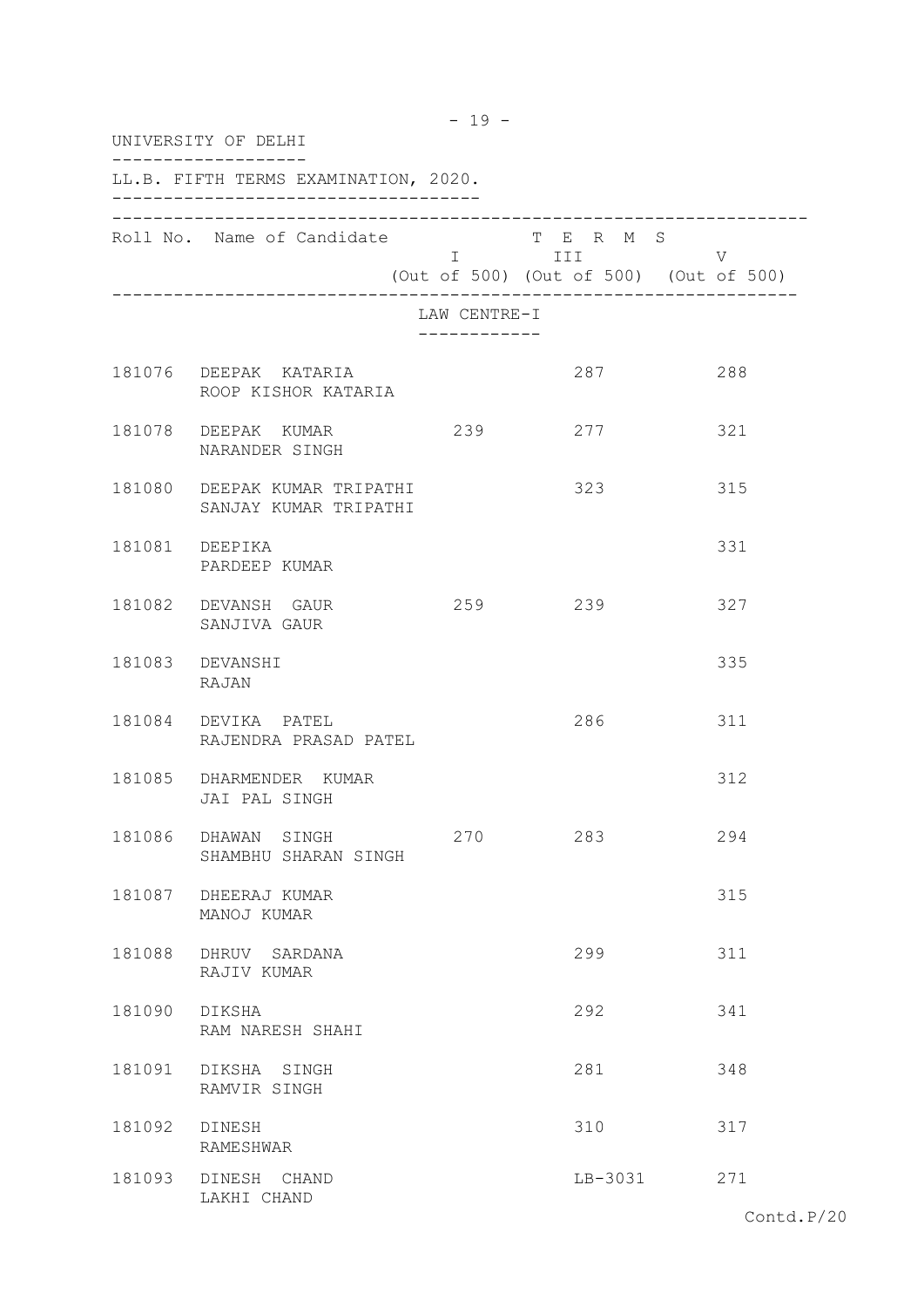|               | UNIVERSITY OF DELHI                                 |              |                                                   |                          |  |  |
|---------------|-----------------------------------------------------|--------------|---------------------------------------------------|--------------------------|--|--|
|               | LL.B. FIFTH TERMS EXAMINATION, 2020.                |              |                                                   |                          |  |  |
|               | Roll No. Name of Candidate T E R M S                |              | I III V<br>(Out of 500) (Out of 500) (Out of 500) |                          |  |  |
|               |                                                     | LAW CENTRE-I |                                                   |                          |  |  |
|               | 181094 DINESH KUMAR<br>LATE SURENDRA PRASAD         |              | 271 275                                           | 297                      |  |  |
|               | 181096 DINESH KUMAR SUTHAR 246<br>GHEESU LAL SUTHAR |              | 298                                               | LB-501,503,<br>5031,5033 |  |  |
|               | 181098 DISHANT TIWARI<br>A K TIWARI                 |              | 302                                               | 324                      |  |  |
|               | 181099 DIVESH SAWHNEY<br>RAKESH SAWHNEY             |              |                                                   | 329                      |  |  |
|               | 181100 DIVYA DABAS<br>RAKESH DABAS                  |              |                                                   | 304                      |  |  |
|               | 181101 DIVYA KHANDELWAL<br>PREM KHANDELWAL          |              |                                                   | 334                      |  |  |
|               | 181102 DIVYA KISHOR<br>NAVAL KISHOR                 |              | 271                                               | 315                      |  |  |
|               | 181103 DIVYA SINGH<br>JAWAHARLAL SINGH              | 252          |                                                   | 289                      |  |  |
|               | 181104 DIVYA YADAV<br>BISHAN SAROOP                 |              |                                                   | 295                      |  |  |
|               | 181105 DIVYA DARSHAN SINGH<br>CHANDAN SINGH         |              | 305                                               | 325                      |  |  |
|               | 181106 DIVYAN KUMAR<br>GANESH KUMAR                 | 263          |                                                   | 313                      |  |  |
|               | 181107 DIVYANSHU NAUTIYAL<br>MUKESH NAUTIYAL        |              | 270                                               | 296                      |  |  |
|               | 181108 DIWAKAR AYYALA<br>A S VENKATA RATNAM         |              |                                                   | 307                      |  |  |
|               | 181110 GAJENDRA KUMAR<br>BALMEEKI PRASAD            |              | 288                                               | 306                      |  |  |
| 181111 GAURAV | HARI RAM                                            |              | 281                                               | 316                      |  |  |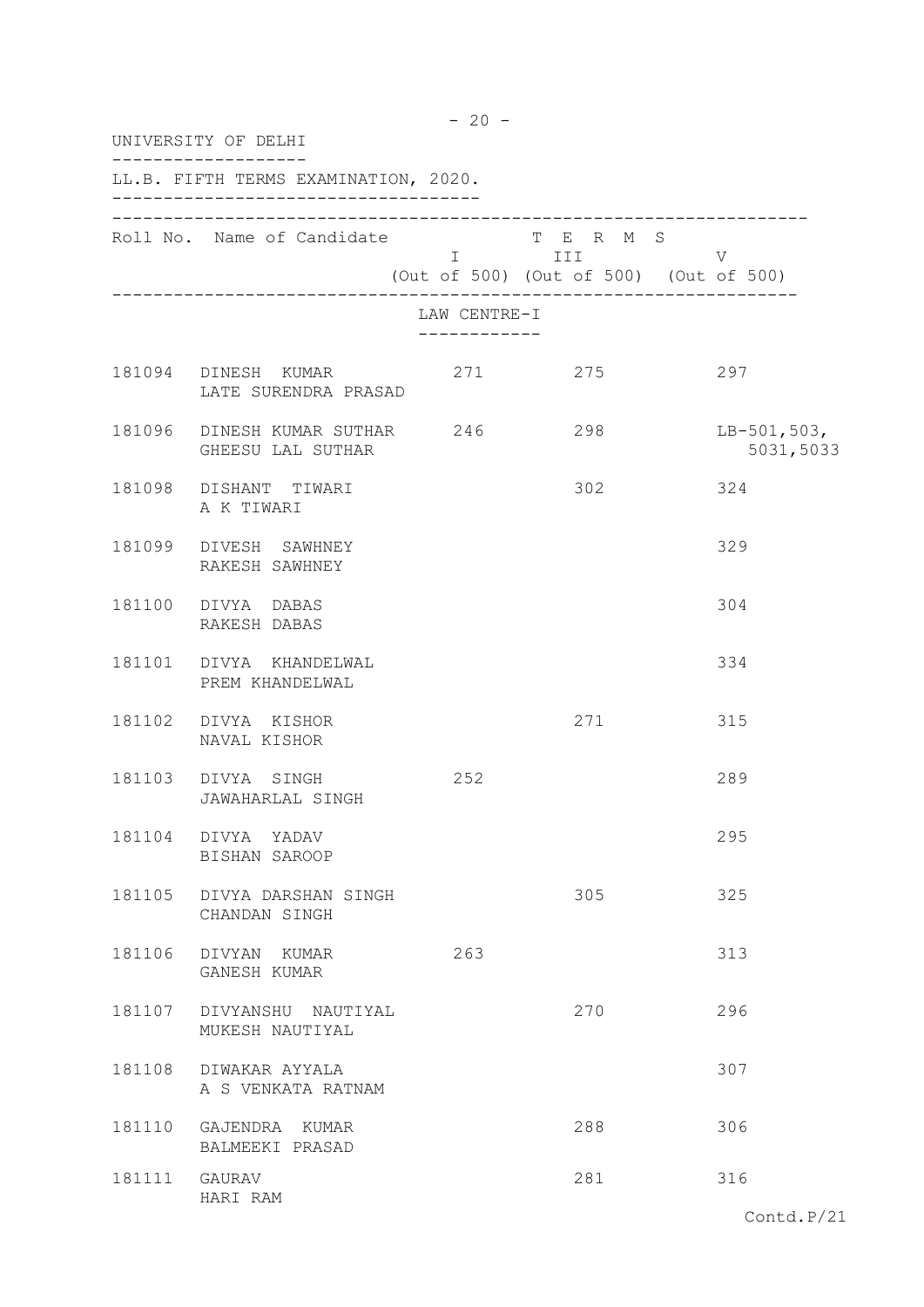| UNIVERSITY OF DELHI |                                                      |              |                                                                                                                                                                                                                                             |                                             |  |
|---------------------|------------------------------------------------------|--------------|---------------------------------------------------------------------------------------------------------------------------------------------------------------------------------------------------------------------------------------------|---------------------------------------------|--|
|                     | LL.B. FIFTH TERMS EXAMINATION, 2020.                 |              |                                                                                                                                                                                                                                             |                                             |  |
|                     | Roll No. Name of Candidate                           |              | T E R M S<br>I III DA SANTA DE LA TITULA DE LA CATALLA DE LA CATALLA DE LA CATALLA DE LA CATALLA DE LA CATALLA DE LA CATAL<br>DE LA CATALLA DE LA CATALLA DE LA CATALLA DE LA CATALLA DE LA CATALLA DE LA CATALLA DE LA CATALLA DE LA CATAL | V<br>(Out of 500) (Out of 500) (Out of 500) |  |
|                     |                                                      | LAW CENTRE-I |                                                                                                                                                                                                                                             |                                             |  |
|                     | 181112 GAURAV KUMAR<br>SHASHI KUMAR SINGH            | 250          | 285                                                                                                                                                                                                                                         | 313                                         |  |
|                     | 181113 GAURAV KUMAR<br>RAJENDRA PRASAD SWARNKAR      |              | 271                                                                                                                                                                                                                                         | 296                                         |  |
|                     | 181114 GAURAV PATEL<br>AKHILESH PATEL                |              |                                                                                                                                                                                                                                             | 316                                         |  |
|                     | 181117 GOKULAKRISNAN SR<br>RAJAGOPALAN S             |              | 279                                                                                                                                                                                                                                         | 326                                         |  |
|                     | 181118 GURDEEP GREWAL<br>DHARAMBIR SINGH GREWAL      |              |                                                                                                                                                                                                                                             | 318                                         |  |
|                     | 181119 HANUMANT SINGH<br>SIDDHARTH SINGH             |              | 300                                                                                                                                                                                                                                         | 316                                         |  |
|                     | 181120 HARDIK SINGAL<br>SHASHI SINGAL                |              |                                                                                                                                                                                                                                             | 349                                         |  |
|                     | 181121 HARGUN SINGH<br>JATINDER SINGH                |              |                                                                                                                                                                                                                                             | 309                                         |  |
|                     | 181123 HARISH KUMAR GAUTAM<br>MR. ASHOK KUMAR GAUTAM | 248          | 272                                                                                                                                                                                                                                         | 307                                         |  |
|                     | 181124 HAROON ASHRAF<br>K A MOHAMMED ASHRAF          | 248          | 263                                                                                                                                                                                                                                         | 310                                         |  |
|                     | 181125 HARSH GOYAL<br>SANJEEV GOYAL                  |              | 287                                                                                                                                                                                                                                         | 314                                         |  |
|                     | 181126 HARSH YADAV<br>BIRENDER SINGH (ER-LB-104)     | LB-101 280   |                                                                                                                                                                                                                                             | 301                                         |  |
|                     | 181127 HARSH ADITYA OJHA<br>GIRINDRA OSHA            |              |                                                                                                                                                                                                                                             | 303                                         |  |
|                     | 181129 HARSHIT DHEER<br>SUDHEEN DHEER                |              | 245                                                                                                                                                                                                                                         | 305                                         |  |
|                     | 181134 HEMANT PRASAD UNIYAL<br>GOVIND PRASAD UNIYAL  |              | 307                                                                                                                                                                                                                                         | 325                                         |  |

 $- 21 -$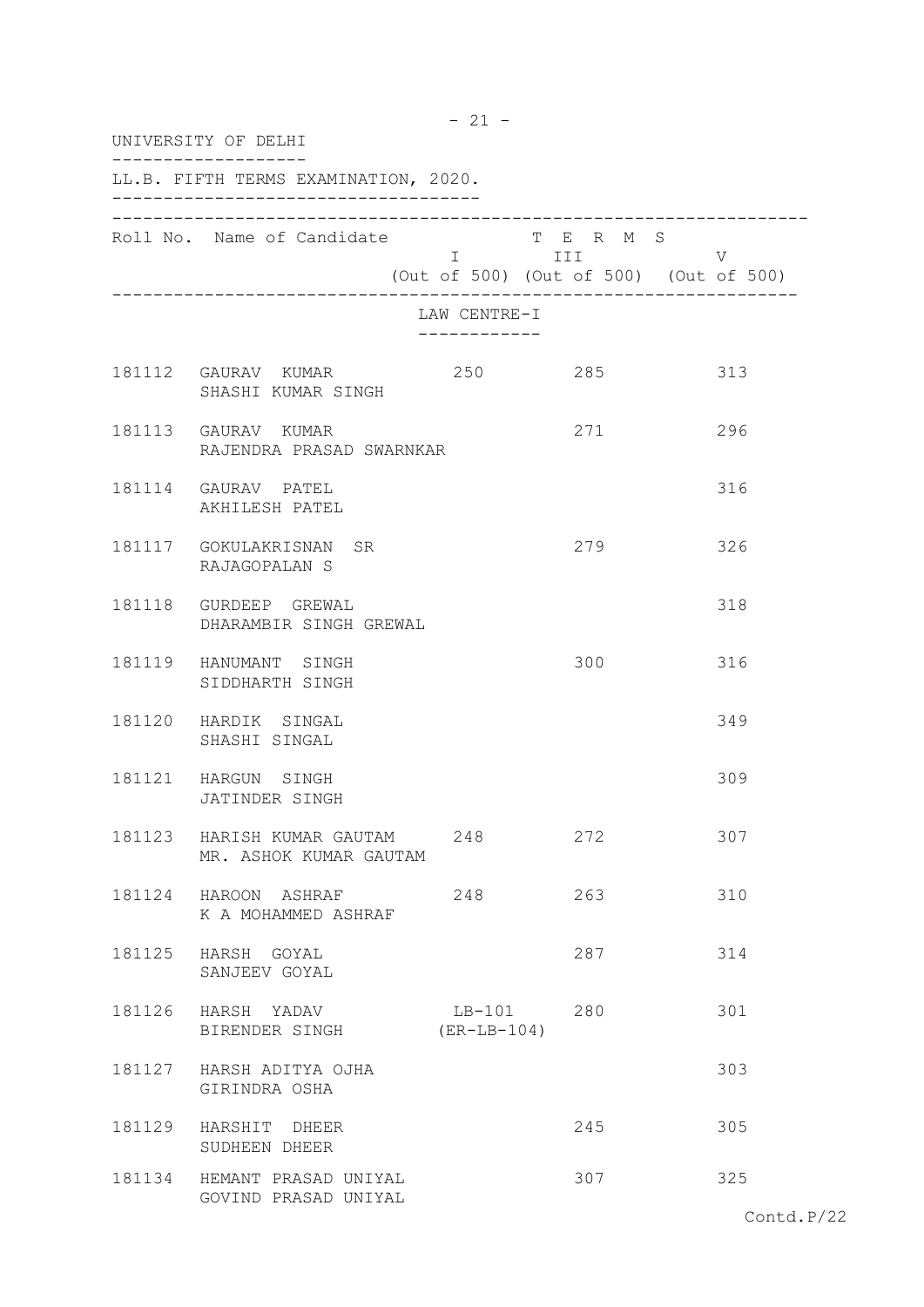| UNIVERSITY OF DELHI |                                                 |                              |                                                                                                                                                                                                                                                                                        |        |  |
|---------------------|-------------------------------------------------|------------------------------|----------------------------------------------------------------------------------------------------------------------------------------------------------------------------------------------------------------------------------------------------------------------------------------|--------|--|
|                     | LL.B. FIFTH TERMS EXAMINATION, 2020.            |                              |                                                                                                                                                                                                                                                                                        |        |  |
|                     | Roll No. Name of Candidate                      |                              | T E R M S<br>I III DA SANTA DE LA TITULA DE LA CATALLA DE LA CATALLA DE LA CATALLA DE LA CATALLA DE LA CATALLA DE LA CATAL<br>DE LA CATALLA DE LA CATALLA DE LA CATALLA DE LA CATALLA DE LA CATALLA DE LA CATALLA DE LA CATALLA DE LA CATALL<br>(Out of 500) (Out of 500) (Out of 500) | V      |  |
|                     |                                                 | LAW CENTRE-I<br>------------ |                                                                                                                                                                                                                                                                                        |        |  |
|                     | 181135 HIMANI DALAL<br>HARIOM DALAL             |                              | 273                                                                                                                                                                                                                                                                                    | 319    |  |
|                     | 181138 HIMANSHU SETH<br>VIJAY SETH              |                              |                                                                                                                                                                                                                                                                                        | 301    |  |
|                     | 181139 HIMANSHU SIKKA<br>ASHWANI KUMAR SIKKA    |                              | 248                                                                                                                                                                                                                                                                                    | 324    |  |
|                     | 181141 IQURA KHAN<br>MOHD NOOR KHAN             |                              | 288                                                                                                                                                                                                                                                                                    | 318    |  |
|                     | 181142 ISHA AHIR<br>BALDEV RAJ AHIR             |                              | Absent 332<br>$(ER-LB-301, 302)$                                                                                                                                                                                                                                                       |        |  |
|                     | 181143 ISHANI SAXENA<br>SHASHIKANT SAXENA       |                              |                                                                                                                                                                                                                                                                                        | 329    |  |
|                     | 181144 ISHITA ROY<br>DHIRA NANDA                |                              | 304                                                                                                                                                                                                                                                                                    | 318    |  |
|                     | 181145 ISHU MANAKSIYA<br>VIMAL MANAKSIYA        |                              |                                                                                                                                                                                                                                                                                        | 317    |  |
| 181146              | ISHVENDER PAL SINGH SAGOO<br>SURENDRA PAL SINGH |                              |                                                                                                                                                                                                                                                                                        | 329    |  |
|                     | 181148 JAI PRADHA T MA<br>MANOKARAN T           |                              |                                                                                                                                                                                                                                                                                        | 318    |  |
|                     | 181149 JAIDEEP GURSEY<br>JAI PRAKASH            |                              |                                                                                                                                                                                                                                                                                        | Absent |  |
|                     | 181150 JANMEJAR VERMA<br>OM PRAKASH             |                              | 242                                                                                                                                                                                                                                                                                    | 295    |  |
| 181151              | JATIN CHAUDHARY<br>KARNAIL SINGH                |                              | 274                                                                                                                                                                                                                                                                                    | 310    |  |
|                     | 181152 JATIN MASAR<br>RAMCHANDRA MASAR          |                              |                                                                                                                                                                                                                                                                                        | 298    |  |
|                     | 181153 JATIN KUMAR GAUR<br>HARENDRA SINGH GAUR  |                              | 277                                                                                                                                                                                                                                                                                    | 324    |  |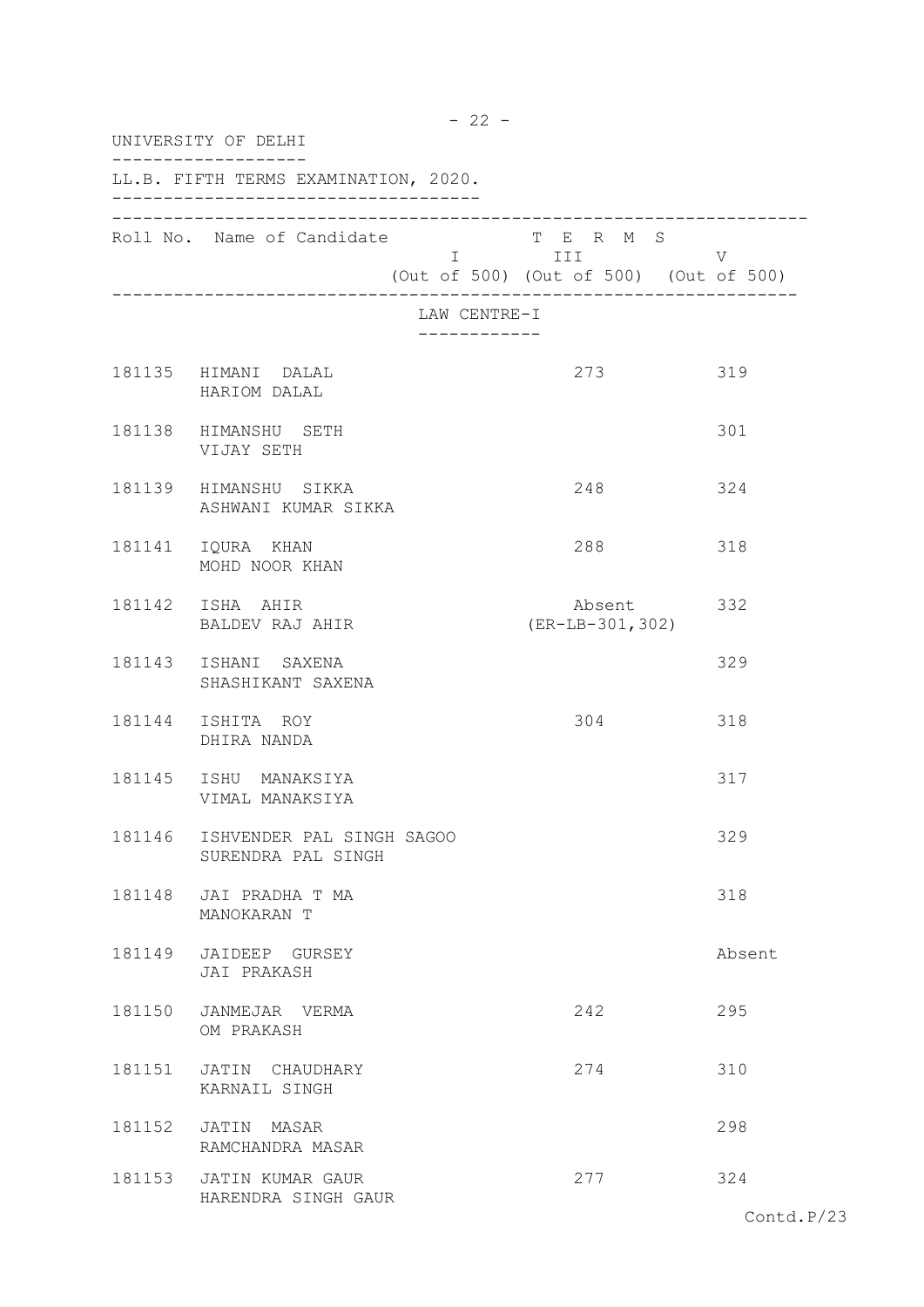|              | UNIVERSITY OF DELHI                                 |                                           |                                                                                                                                                                       |                            |
|--------------|-----------------------------------------------------|-------------------------------------------|-----------------------------------------------------------------------------------------------------------------------------------------------------------------------|----------------------------|
|              | LL.B. FIFTH TERMS EXAMINATION, 2020.                |                                           |                                                                                                                                                                       |                            |
|              | Roll No. Name of Candidate                          |                                           | T E R M S<br>i i statistik su se svjetlja i stari i stari i stari i stari i stari i stari i stari i stari i stari i stari i<br>(Out of 500) (Out of 500) (Out of 500) | V                          |
|              |                                                     | LAW CENTRE-I<br>. _ _ _ _ _ _ _ _ _ _ _ _ |                                                                                                                                                                       |                            |
|              | 181154 JAY PRAKASH PANDEY<br>TIKA RAM PANDEY        |                                           | 240                                                                                                                                                                   | 304                        |
|              | 181155 JAYA KUMARI<br>BINAY KUMAR CHAUDHARY         |                                           |                                                                                                                                                                       | 303                        |
|              | 181157 JIMU MEYA<br>EKO MEYA                        |                                           | 264                                                                                                                                                                   | 313                        |
|              | 181158 JINTU KARMAKAR 243 241<br>JAGADISH KARMAKAR  |                                           |                                                                                                                                                                       | 295                        |
| 181160 JYOTI | RAMESH KUMAR                                        |                                           | 275                                                                                                                                                                   | 333                        |
|              | 181161 JYOTI MEHRA<br>GOPAL SINGH MEHRA             |                                           |                                                                                                                                                                       | 331                        |
|              | 181162 JYOTI PANWAR<br>T.P. SINGH                   |                                           |                                                                                                                                                                       | 300                        |
|              | 181163 JYOTI YADAV<br>DAYA RAM YADAV                |                                           |                                                                                                                                                                       | 299                        |
|              | 181164 JYOTIKA SINGH<br>VIKRAM SINGH                |                                           |                                                                                                                                                                       | 333                        |
|              | 181166 KABAMDAILIU PAMEI 265<br>TUNGJINGAMANG PAMEI |                                           | LB-301,304 303<br>$(ER-LB-302, 3034)$                                                                                                                                 |                            |
|              | 181167 KAMAL RAJ ROY<br>NAWAL KISHORE ROY           |                                           | 284                                                                                                                                                                   | 266                        |
|              | 181169 KANHAIYA KUMAR<br>GOPAL PRASAD CHOUDHARY     |                                           | 246                                                                                                                                                                   | $LB-502,503,$<br>5034,5035 |
|              | 181170 KANHAIYA JEE PATHAK<br>RAMESHWAR PATHAK      |                                           | $LB-301$                                                                                                                                                              | $LB-501,503,$<br>5031,5035 |
|              | 181171 KANIKA JAIN<br>SURENDRA KUMAR JAIN           |                                           | 316                                                                                                                                                                   | 337                        |
|              | 181172 KANUPRIYA<br>MAHESH KUMAR                    |                                           | 304                                                                                                                                                                   | 327                        |

- 23 -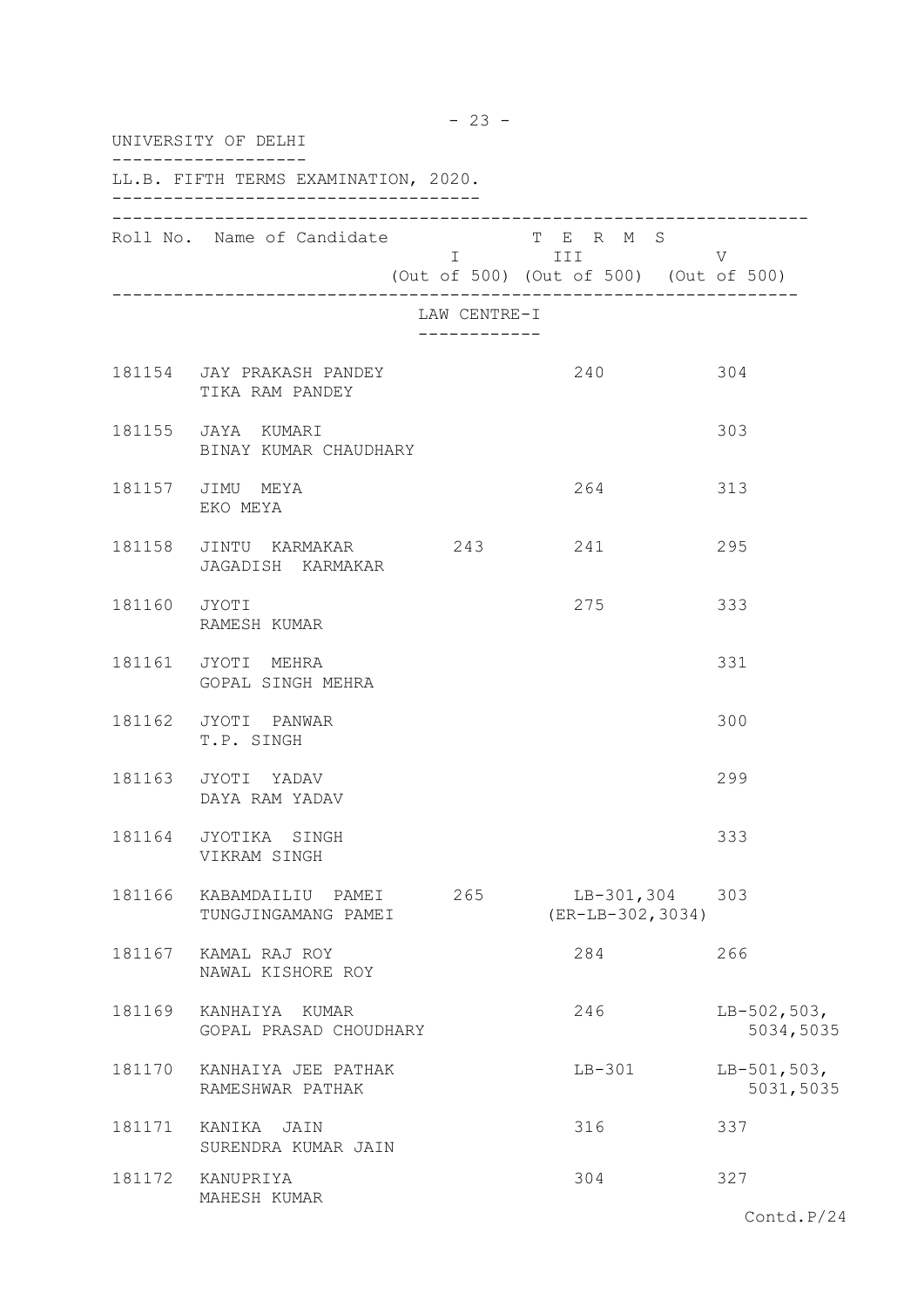| UNIVERSITY OF DELHI |                                                       |                             |                                                                |                          |  |
|---------------------|-------------------------------------------------------|-----------------------------|----------------------------------------------------------------|--------------------------|--|
|                     | LL.B. FIFTH TERMS EXAMINATION, 2020.                  |                             |                                                                |                          |  |
|                     | Roll No. Name of Candidate                            |                             | T E R M S<br>I III V<br>(Out of 500) (Out of 500) (Out of 500) |                          |  |
|                     |                                                       | LAW CENTRE-I<br>----------- |                                                                |                          |  |
|                     | 181173 KARAN CHAUDHARY<br>KARAMVEER CHOUDHARY         |                             |                                                                | 283                      |  |
|                     | 181175 KARAN SINGH<br>BRAHMA NAND SINGH               |                             | 263                                                            | 274                      |  |
|                     | 181176 KARAN SONI<br>MAHESH SONI                      |                             | 286                                                            | 305                      |  |
|                     | 181177 KARAN VIJAYAN<br>VIJAYAN B                     |                             | 290                                                            | 315                      |  |
|                     | 181179 KARTIK TYAGI<br>OM DUTT TYAGI                  |                             |                                                                | 316                      |  |
|                     | 181180 KARTIKEY VASHIST<br>SATISH KUMAR SHARMA        |                             |                                                                | 342                      |  |
|                     | 181181 KAUSHALENDRA KUMAR<br>ASHOK SINGH              |                             | $LB-304$                                                       | LB-501,502,<br>5035,5037 |  |
|                     | 181183 KAVITA VINAYAK<br>MR. SANJAY VINAYAK           |                             |                                                                | 339                      |  |
| 181185              | KHYATI GOEL<br>SANJAY GOEL                            |                             |                                                                | 338                      |  |
|                     | 181186 KOUSHIK KUMAR GANGULY<br>KRISHNA KUMAR GANGULY |                             |                                                                | 326                      |  |
|                     | 181187 KRISHAN<br><b>JOGINDER</b>                     |                             | $LB-302$                                                       | 279                      |  |
| 181188              | KRISHNA RAJ<br>RAVINDRA KUMAR SINGH                   |                             | 261                                                            | 323                      |  |
|                     | 181190 KRISHNASISH MISHRA<br>BHAGABAN MISHRA          |                             | 254                                                            | 308                      |  |
|                     | 181191 KRITIKA GOYAL<br>KAMAL GOYAL                   |                             |                                                                | 346                      |  |
|                     | 181193 KULDEEP YADAV<br>NAHAR SINGH YADAV             |                             | $(ER-LB-304, 3031)$                                            | LB-302,304 323           |  |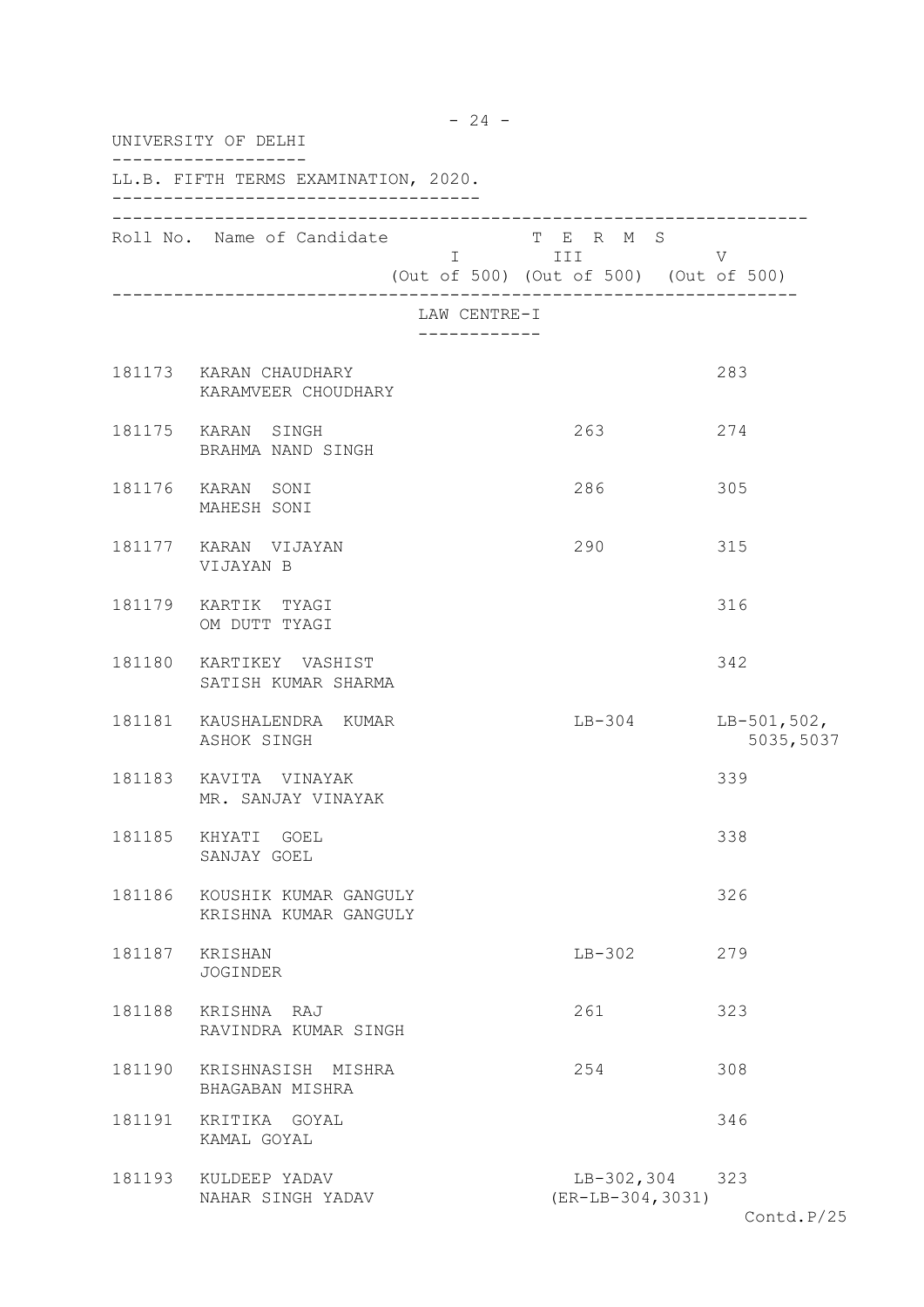| UNIVERSITY OF DELHI                                    |                                           |                                                   |                           |  |  |
|--------------------------------------------------------|-------------------------------------------|---------------------------------------------------|---------------------------|--|--|
| LL.B. FIFTH TERMS EXAMINATION, 2020.                   |                                           |                                                   |                           |  |  |
| Roll No. Name of Candidate T E R M S                   |                                           | I III V<br>(Out of 500) (Out of 500) (Out of 500) |                           |  |  |
|                                                        | LAW CENTRE-I<br>. _ _ _ _ _ _ _ _ _ _ _ _ |                                                   |                           |  |  |
| 181194 KUMAR GAURAV<br>AMRESH PRASAD SINGH             |                                           |                                                   | 325                       |  |  |
| MUKUL VERMA                                            |                                           | 299                                               | 302                       |  |  |
| 181197 KUMAR NISHANT<br>MADAN MOHAN PRASAD             |                                           | 278                                               | 288                       |  |  |
| 181198 KUMAR SOURABH<br>RAMADHAR SHARMA                |                                           | 270                                               | 310                       |  |  |
| 181199 KUMARI CHANDRESH UPADHAYAY<br>OM PRAKASH SHARMA |                                           | 287                                               | 342                       |  |  |
| 181200 KUNAL SHARMA<br>ASHOK KUMAR                     |                                           |                                                   | 304                       |  |  |
| 181201 KUNAL YADAV<br>PARMOD YADAV                     |                                           |                                                   | 348                       |  |  |
| 181204 KUSUM YADAV<br>RAKESH YADAV                     |                                           | 306                                               | 330                       |  |  |
| 181205 LAKITA GAICHAND<br>KAMAL GAICHAND               |                                           |                                                   | 342                       |  |  |
| 181208 LALMALSAWMA<br>LALHMANGAIHZUALA                 |                                           | Absent 299                                        | $LB-501,502,$<br>503,5033 |  |  |
| 181209 LANCHUNGREI KAHMEI<br>MAKILANANG KAHMEI         | 248                                       |                                                   | 296                       |  |  |
| 181210 LAV AMAN<br>BABU SAHEB SINGH                    |                                           |                                                   | 318                       |  |  |
| 181211 LHINGTHENKIM<br>ONKHOLUN HAOKIP                 |                                           | 278                                               | 309                       |  |  |
| 181212 LIMIKA KINIMI<br>KATOSHE K KINIMI               |                                           |                                                   | 317                       |  |  |
| 181213 LOKESH KUMAR<br>RITESH KUMAR                    |                                           |                                                   | 311                       |  |  |

- 25 -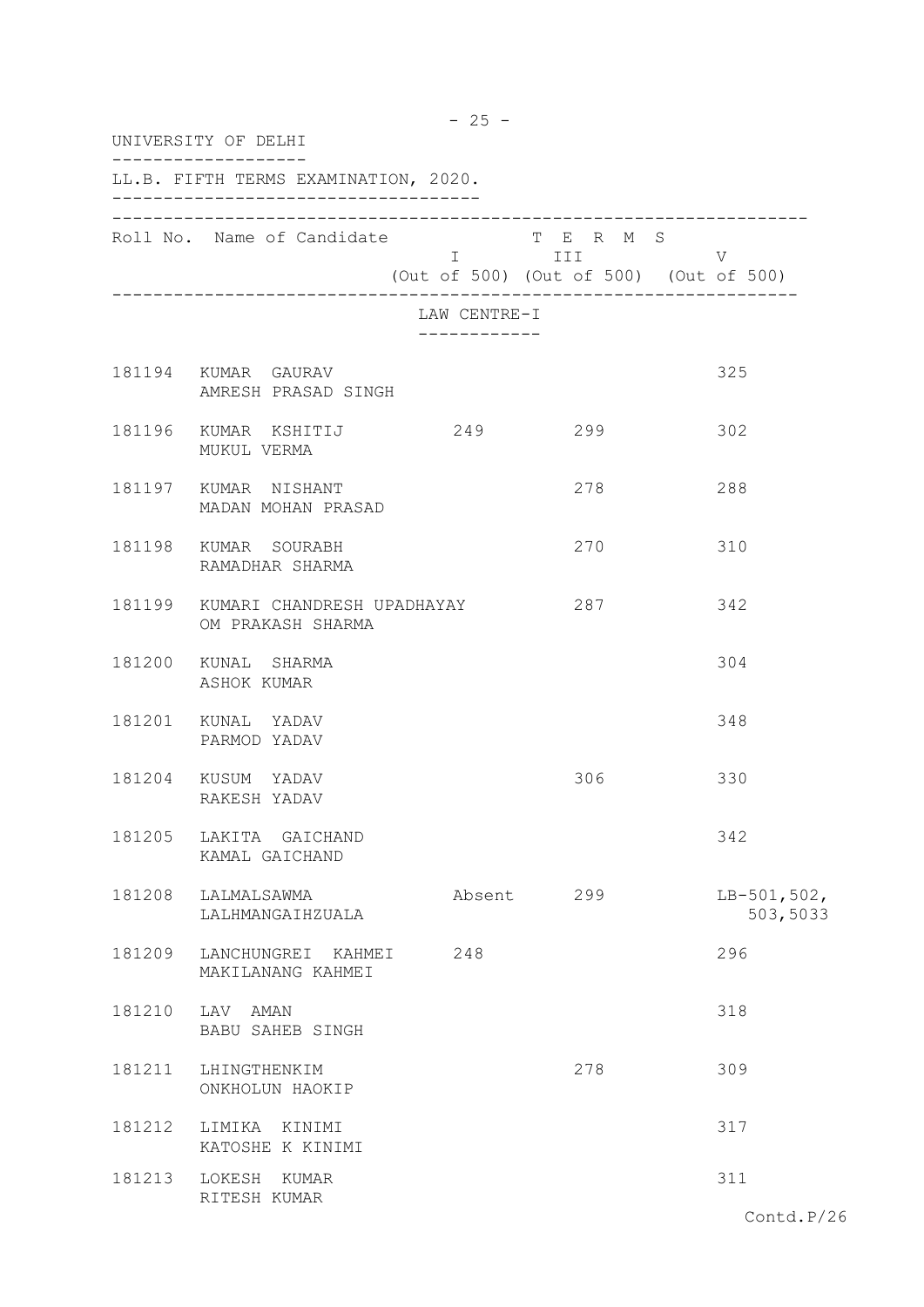| UNIVERSITY OF DELHI |                                                  |              |                                                                   |                            |  |  |
|---------------------|--------------------------------------------------|--------------|-------------------------------------------------------------------|----------------------------|--|--|
|                     | LL.B. FIFTH TERMS EXAMINATION, 2020.             |              |                                                                   |                            |  |  |
|                     | Roll No. Name of Candidate                       |              | T E R M S<br>I III DANI<br>(Out of 500) (Out of 500) (Out of 500) | V                          |  |  |
|                     |                                                  | LAW CENTRE-I |                                                                   |                            |  |  |
|                     | 181215 M ASHWIN<br>B MOHAN                       |              |                                                                   | 311                        |  |  |
|                     | 181216 MAHENDRA THAKUR<br>LAXMAN THAKUR          | 249          |                                                                   | $LB-501,503,$<br>5031,5036 |  |  |
|                     | 181217 MALO MAI HEMBROM<br>SHUBHNATH HEMBROM     |              |                                                                   | 327                        |  |  |
|                     | 181218 MALVIKA GUPTA<br>KAMAL GUPTA              |              | 295                                                               | 318                        |  |  |
|                     | 181220 MANAN AGRAWAL<br>ANIL AGRAWAL             |              | $LB-303$<br>$(ER-LB-3031)$                                        | 327                        |  |  |
|                     | 181224 MANI SHANKAR<br>SUDHIR KUMAR SINGH        | 292          | 301                                                               | 306                        |  |  |
| 181225              | MANISH KUMAR<br>KULDEEP SINGH                    |              |                                                                   | 321                        |  |  |
| 181226              | MANISH KUMAR<br>ARUN KUMAR                       |              | 303                                                               | 341                        |  |  |
| 181227              | MANISH KUMAR<br>RAJA RAM PASWAN (ER-LB-102, 104) | Absent       | 259                                                               | 289                        |  |  |
| 181228              | MANISHA BODWAL<br>NIRANJAN LAL                   |              |                                                                   | 356                        |  |  |
| 181230              | MANOHAR SHAW<br>LAKHAN SHAW                      | 261          | 278                                                               | $LB-501$                   |  |  |
| 181231              | MANSI GOSAIN<br>PRADEEP SINGH GOSAIN             |              | 310                                                               | 335                        |  |  |
| 181232              | MAYANK KATARIA<br>RAM CHANDER KATARIA            |              |                                                                   | 329                        |  |  |
|                     | 181233 MAYANK PANDEY<br>SATISH KUMAR PANDEY      | 262          |                                                                   | 292                        |  |  |
| 181235              | MEGHALI SINGH<br>RV SINGH                        |              |                                                                   | 315                        |  |  |
|                     |                                                  |              |                                                                   | $\text{Contd.P}/27$        |  |  |

- 26 -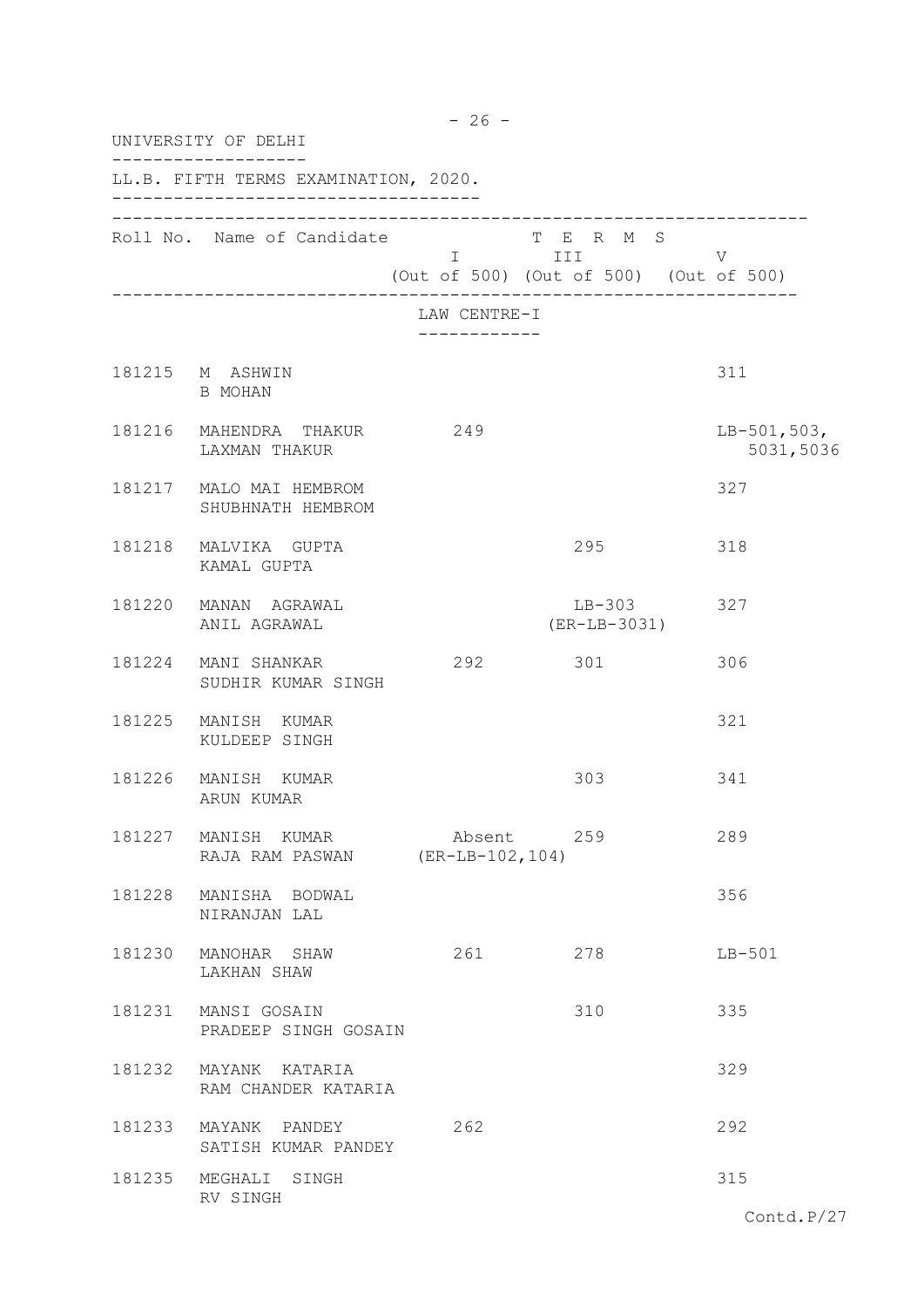|              | UNIVERSITY OF DELHI                                                |                              |                                                                                                                             |                                             |  |  |
|--------------|--------------------------------------------------------------------|------------------------------|-----------------------------------------------------------------------------------------------------------------------------|---------------------------------------------|--|--|
|              | LL.B. FIFTH TERMS EXAMINATION, 2020.                               |                              |                                                                                                                             |                                             |  |  |
|              | Roll No. Name of Candidate                                         |                              | T E R M S<br>I III DA SANTA DE LA TITULA DE LA CATALLA DE LA CATALLA DE LA CATALLA DE LA CATALLA DE LA CATALLA DE LA CATALL | V<br>(Out of 500) (Out of 500) (Out of 500) |  |  |
|              |                                                                    | LAW CENTRE-I<br>____________ |                                                                                                                             |                                             |  |  |
|              | 181236 MEGHNA CHAUDHARY<br>ANIL CHOUDHARY                          |                              | 302                                                                                                                         | 322                                         |  |  |
|              | 181238 MICHAEL LALHRIATRENGA 270<br>PACHUAU<br>LALDINTHARA PACHUAU |                              | 270                                                                                                                         | 292                                         |  |  |
|              | 181240 MOHAMMAD RIYAZ<br>LIYAKAT ALI                               |                              | 285                                                                                                                         | 299                                         |  |  |
|              | 181241 MOHAMMAD SUMAMAH<br>MOHAMMAD SALIM                          |                              |                                                                                                                             | 326                                         |  |  |
|              | 181242 MOHD SHARIB<br>MAQBOOL ALAM ANSARI                          |                              | 315                                                                                                                         | 325                                         |  |  |
|              | 181243 MOHD FAIZ ANSARI<br>JALALUDDIN ANSARI                       |                              | 312                                                                                                                         | 320                                         |  |  |
|              | 181247 MOHIT KASHYAP<br>LAXMAN KASHYAP                             |                              |                                                                                                                             | 293                                         |  |  |
|              | 181248 MOHIT KUNDALIYA 258<br>RAMESH                               |                              |                                                                                                                             | 313                                         |  |  |
| 181249 MOHIT | NEGI<br>VIRENDER NEGI                                              | 249                          | 293                                                                                                                         | 309                                         |  |  |
| 181250       | MOHIT YADAV<br>MAHENDER SINGH                                      |                              |                                                                                                                             | 280                                         |  |  |
| 181251       | MOHIT YADAV<br>SHISHPAL SINGH YADAV                                | 233                          | 238                                                                                                                         | 289                                         |  |  |
| 181253       | MONIKA MADAAN<br>HANS RAJ MADAAN                                   |                              |                                                                                                                             | 310                                         |  |  |
|              | 181254 MRITYUNJAY MAURYA<br>RAM PRAVESH PASWAN                     |                              |                                                                                                                             | 308                                         |  |  |
|              | 181255 MUKTA SINGH<br>M. P SINGH                                   | 273                          | 263                                                                                                                         | 321                                         |  |  |

- 27 -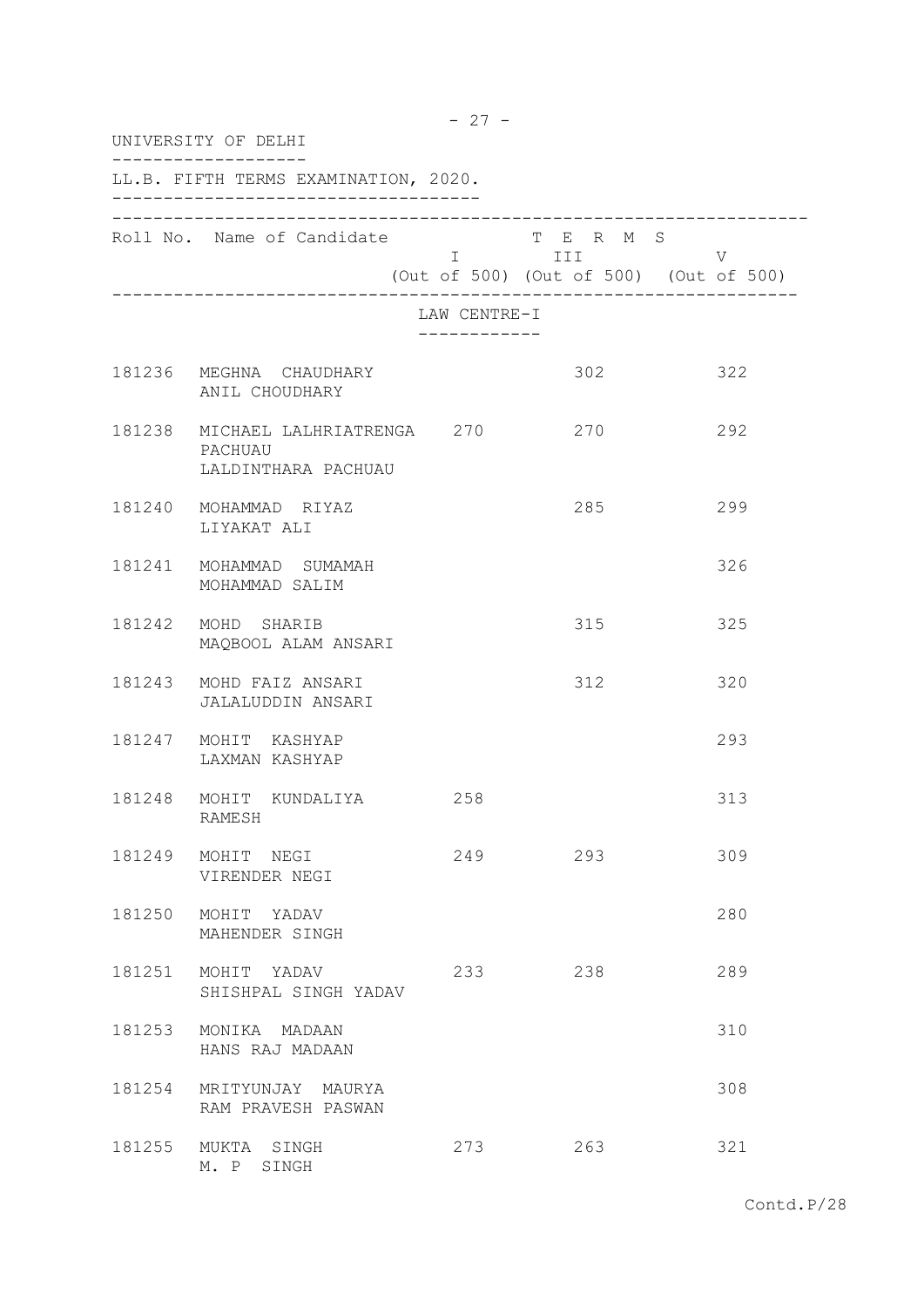|               | UNIVERSITY OF DELHI                                 |                             |                         |                                             |  |
|---------------|-----------------------------------------------------|-----------------------------|-------------------------|---------------------------------------------|--|
|               | LL.B. FIFTH TERMS EXAMINATION, 2020.                |                             |                         |                                             |  |
|               | Roll No. Name of Candidate                          |                             | T E R M S<br>I III DATU | V<br>(Out of 500) (Out of 500) (Out of 500) |  |
|               |                                                     | LAW CENTRE-I<br>----------- |                         |                                             |  |
| 181256 MUNISH | SARVESHANAND                                        |                             | 287                     | 312                                         |  |
|               | 181257 MUNISH<br>ARAMI                              | 230                         |                         | 303                                         |  |
|               | 181259 MUSKAN MITTAL<br>MUKESH KUMAR MITTAL         |                             |                         | 319                                         |  |
|               | 181260 NAGMANI<br>MAHENDRA SAH                      |                             | 288                     | 310                                         |  |
|               | 181262 NANDINI GOEL<br>RAVI GOEL                    |                             | 322                     | 329                                         |  |
|               | 181263 NARENDER KUMAR<br>ASHOK                      | 282                         |                         | 324                                         |  |
|               | 181269 NAVEEN KUMAR<br>NARESH KUMAR                 |                             | 281                     | 330                                         |  |
|               | 181270 NAVNEET DWIVEDI<br>SIYA SHARAN DWIVEDI       |                             | 308                     | 316                                         |  |
|               | 181271 NEETU SINGH<br>RAJVIR SINGH YADAV            |                             | 282                     | 324                                         |  |
|               | 181272 NEHA NARANG<br>HARSH NARANG                  |                             | LB-105 279              | 329                                         |  |
|               | 181273 NIDHI SHUKLA<br>PREM PRAKASH SHUKLA          |                             |                         | 335                                         |  |
|               | 181278 NIKHIL KUMAR SINGH LB-105 259<br>DILIP SINGH | (ER-LB-101)                 |                         | 310                                         |  |
|               | 181279 NIKITA RAJ<br>NUP RAM                        |                             |                         | 310                                         |  |
|               | 181280 NIMIT KUMAR<br>RAJENDRA PRASAD LAL           | 274                         | 268                     | 317                                         |  |
|               | 181282 NISHA RAWAT<br>KRIPAL SINGH                  |                             | 332                     | 311                                         |  |

- 28 -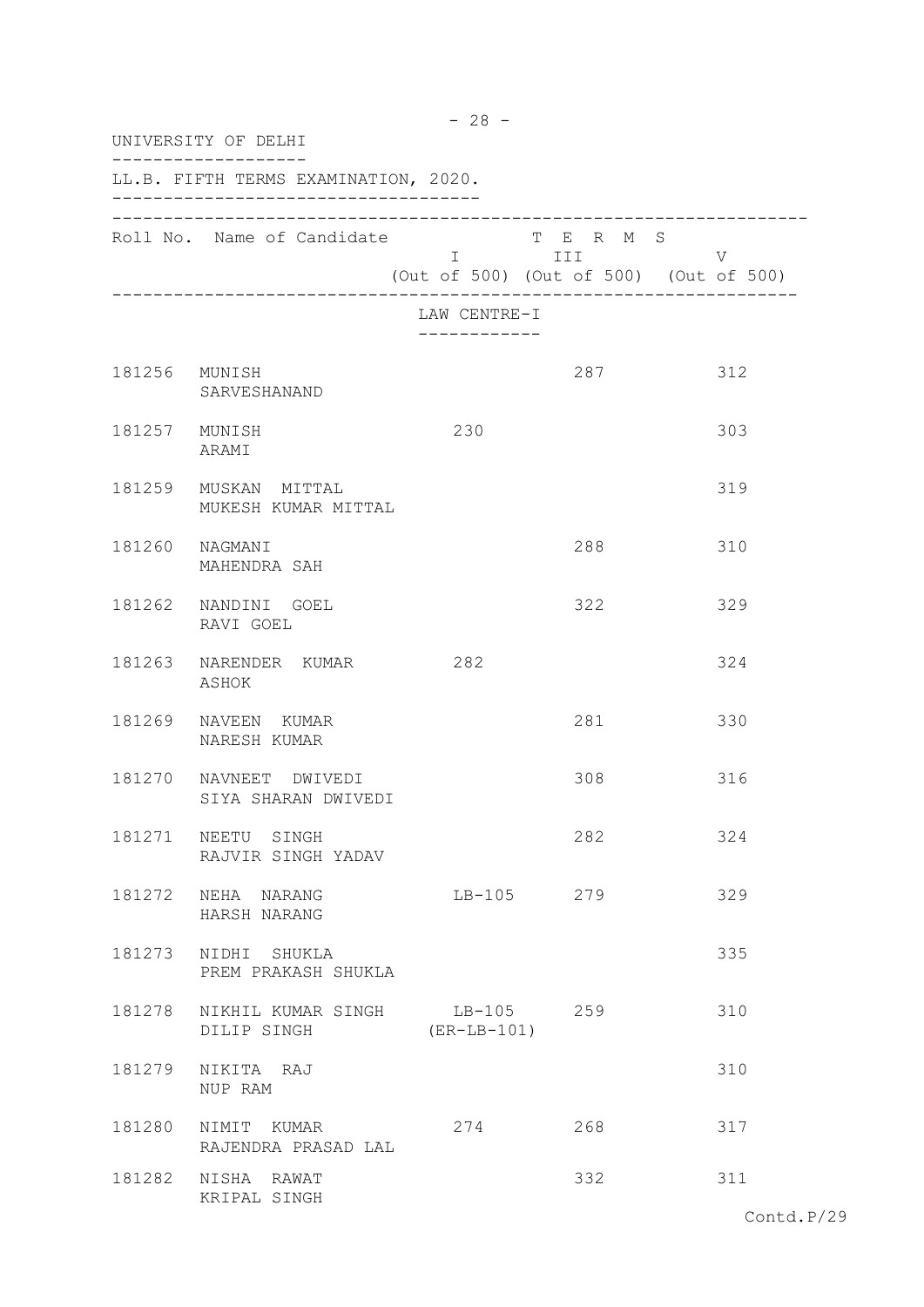|        | UNIVERSITY OF DELHI                              |                              |                                                                   |                            |  |  |
|--------|--------------------------------------------------|------------------------------|-------------------------------------------------------------------|----------------------------|--|--|
|        | LL.B. FIFTH TERMS EXAMINATION, 2020.             |                              |                                                                   |                            |  |  |
|        | Roll No. Name of Candidate                       |                              | T E R M S<br>I III DATU<br>(Out of 500) (Out of 500) (Out of 500) | V                          |  |  |
|        |                                                  | LAW CENTRE-I<br>____________ |                                                                   |                            |  |  |
|        | 181284 NISHANT KUMAR<br>ANIL KUMAR               |                              |                                                                   | 323                        |  |  |
|        | 181285 NITI PRIYAM RAJ<br>KAUSHAL KISHOR SINGH   |                              |                                                                   | 301                        |  |  |
|        | 181289 OSHO UPADHYAY<br>AMRESH CHANDRA UPADHYAYA |                              | 289                                                               | 316                        |  |  |
|        | 181291 PANKAJ CHAUHAN<br>SUKHBIR SINGH           |                              | 252                                                               | $LB-502,503,$<br>5033,5035 |  |  |
|        | 181293 PANKAJ KUMAR<br>VIRENDRA KUMAR            | 296                          |                                                                   | 294                        |  |  |
| 181294 | PANKAJ KUMAR<br>LAKHAN LAL SAHA                  |                              | 325                                                               | 313                        |  |  |
|        | 181296 PANKAJ PRAKASH<br>RAMENDRA PRASAD         |                              | 301                                                               | 326                        |  |  |
|        | 181297 PANKAJ YADAV<br>BIRENDER SINGH            |                              | 324                                                               | 306                        |  |  |
| 181298 | PARASH MANI KALAI<br>UTTAM KUMAR KALAI           |                              | 298                                                               | 288                        |  |  |
| 181299 | PARDEEP<br>RAJENDER SINGH                        |                              |                                                                   | 321                        |  |  |
| 181300 | PARUL CHAUDHARY<br>SUSHIL KUMAR                  |                              | 316                                                               | 346                        |  |  |
| 181302 | PARVEEN<br>SURESH                                |                              |                                                                   | 324                        |  |  |
| 181303 | PARVEEN KUMAR                                    |                              | Failed LB-304                                                     | $LB-501,502,$<br>5031,5037 |  |  |
| 181304 | PARVESH KUMAR SHARMA<br>RAMVIR SINGH             |                              |                                                                   | 332                        |  |  |
| 181305 | PARVEZ ALAM<br>MUSTAQ AHMED                      |                              | 245                                                               | 260<br>Contd.P/30          |  |  |

- 29 -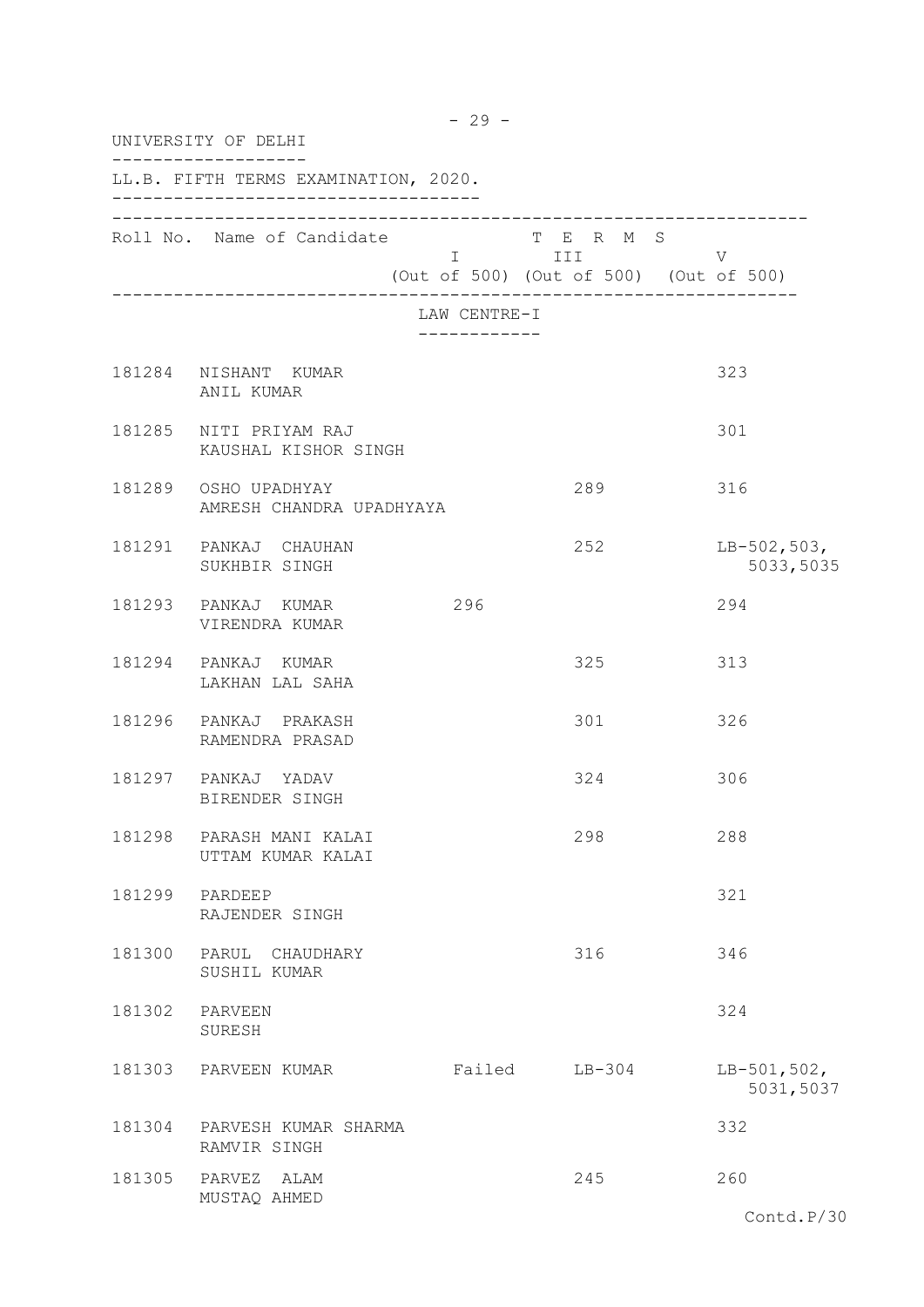|              | $-30 -$<br>UNIVERSITY OF DELHI                       |              |                                                                  |                           |  |  |  |
|--------------|------------------------------------------------------|--------------|------------------------------------------------------------------|---------------------------|--|--|--|
|              | LL.B. FIFTH TERMS EXAMINATION, 2020.                 |              |                                                                  |                           |  |  |  |
|              | Roll No. Name of Candidate                           |              | T E R M S<br>$I$ III V<br>(Out of 500) (Out of 500) (Out of 500) |                           |  |  |  |
|              |                                                      | LAW CENTRE-I |                                                                  |                           |  |  |  |
| 181308 PAWAN | KULDEEP SINGH                                        |              | 253                                                              | 292                       |  |  |  |
|              | 181309 PAWAN GUPTA<br>DINESH GUPTA                   |              |                                                                  | 307                       |  |  |  |
|              | 181310 PAWAN KUMAR<br>PARMANAND MANDAL               |              | 285                                                              | 323                       |  |  |  |
|              | 181311 PAWAN SHAH<br>RAJ NARAYAN                     |              | 250                                                              | 292                       |  |  |  |
|              | 181315 PIYUSH SHARMA<br>VIPIN SHARMA                 |              |                                                                  | 300                       |  |  |  |
|              | 181316 POOJA GOLA<br>GOVIND                          | 269          |                                                                  | 291                       |  |  |  |
|              | 181318 PRABHAKAR<br>SANJEEVA VERMA                   |              | 261                                                              | $LB-502,5033,$<br>5035    |  |  |  |
|              | 181319 PRABHAT YADAV<br>VIMLENDRA SINGH YADAV        |              | 305                                                              | 304                       |  |  |  |
|              | 181320 PRABHAT SINGH RANA<br>AJAY KUMAR RANA         |              |                                                                  | 330                       |  |  |  |
|              | 181321 PRAFULL SINGH CHANDEL 279<br>J.B.S CHANDEL    |              | 297                                                              | 317                       |  |  |  |
|              | 181322 PRAFULLA SHARMA                               |              |                                                                  | $LB-501,503$<br>5033,5034 |  |  |  |
|              | 181323 PRAGATI GUPTA<br>SHRI PRAKASH GUPTA           |              |                                                                  | 329                       |  |  |  |
|              | 181325 PRAKHAR SINGH SENGAR<br>NARENDRA SINGH SENGAR |              | 293                                                              | 321                       |  |  |  |
|              | 181326 PRAMOD YADAV<br>HARINATH YADAV                |              |                                                                  | 329                       |  |  |  |
|              | 181328 PRASHANT DAHIYA<br>SHRI KRISHAN DAHIYA        |              | 239                                                              | 292                       |  |  |  |
|              |                                                      |              |                                                                  | Contd.P/31                |  |  |  |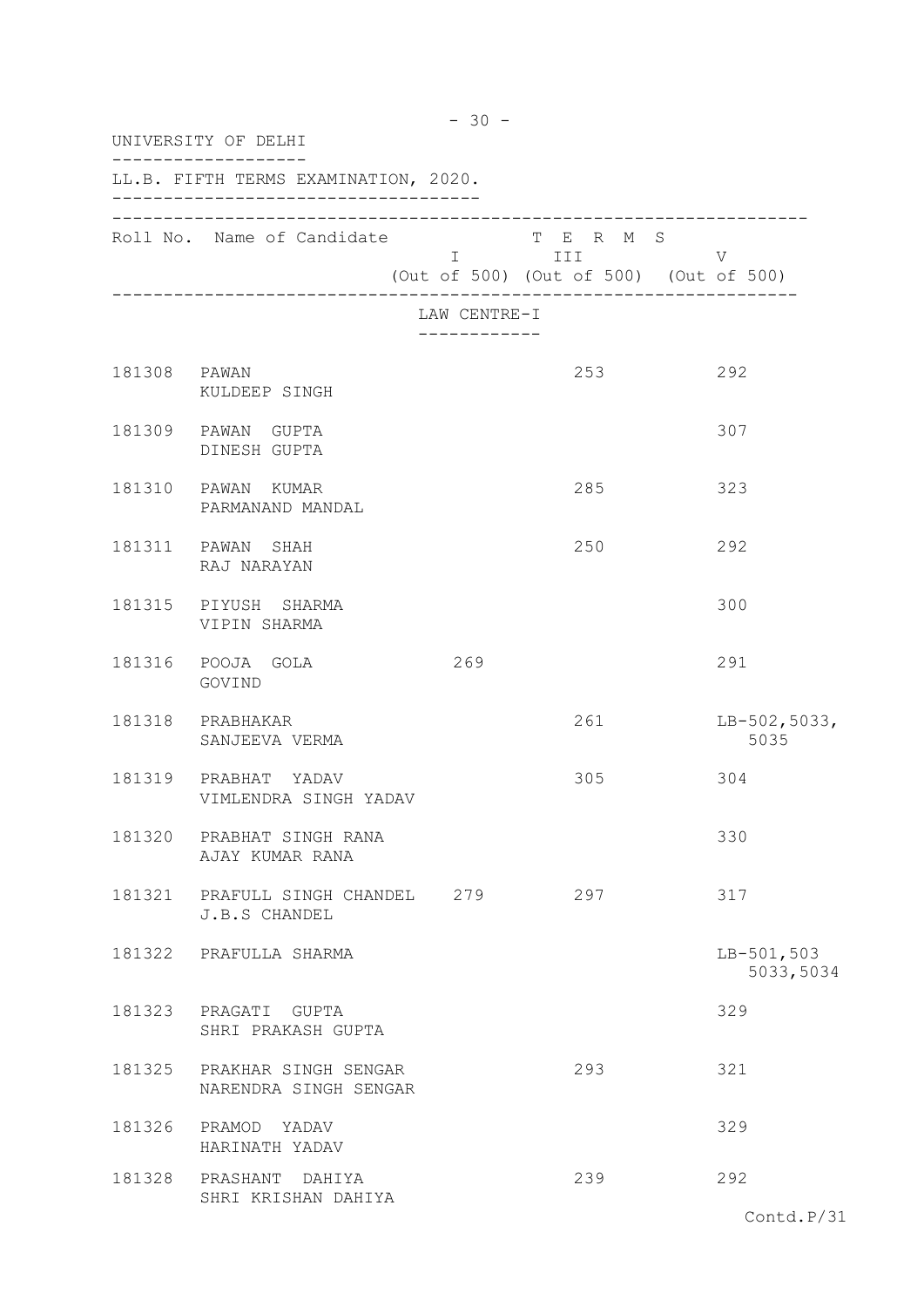|               | $-31 -$<br>UNIVERSITY OF DELHI                       |     |                                           |                                                              |                        |  |
|---------------|------------------------------------------------------|-----|-------------------------------------------|--------------------------------------------------------------|------------------------|--|
|               | LL.B. FIFTH TERMS EXAMINATION, 2020.                 |     |                                           |                                                              |                        |  |
|               | Roll No. Name of Candidate                           |     |                                           | TERMS<br>$I$ III V<br>(Out of 500) (Out of 500) (Out of 500) |                        |  |
|               |                                                      |     | LAW CENTRE-I<br>------------              |                                                              |                        |  |
|               | 181330 PRASHANT NAIN<br>JASHVIR SINGH NAIN           |     |                                           |                                                              | 334                    |  |
|               | 181331 PRASHANT RAJ<br>RAJA RAM PRASAD               |     |                                           |                                                              | 301                    |  |
|               | 181332 PRASHANT KUMAR SHAKYA<br>BRAJRAJ SINGH SHAKYA |     |                                           | 239                                                          | 306                    |  |
|               | 181333 PRATIK VERMA<br>VIJAY KUMAR VERMA             | 266 |                                           |                                                              | 294                    |  |
|               | 181335 PRAVEEN JAISWAL<br>VIRENDRA KUMAR JAISWAL     |     |                                           | Absent<br>$(ER-LB-304)$                                      | 327                    |  |
|               | 181336 PRAVEEN KUMAR<br>VISHNUDEO NARAYAN SINGH      |     |                                           |                                                              | $LB-502,5031,$<br>5037 |  |
|               | 181337 PREETI MUKHERIA<br>DEVRAJ MUKHERIA            |     |                                           |                                                              | 324                    |  |
|               | 181338 PREM SHANKAR<br>UMESH SHARMA                  |     | $LB-101, 303$<br>104,105<br>$(ER-LB-102)$ |                                                              | 282                    |  |
| 181339 PRINCE |                                                      |     | 262                                       |                                                              | 297                    |  |
| 181340        | PRITHVI RAJ CHAUHAN<br>RAMANAND CHAUHAN              | 270 |                                           | 273                                                          | 294                    |  |
| 181344        | PRIYANK<br>PRADEEP SINGH                             |     |                                           | 250                                                          | 312                    |  |
| 181345        | PRIYANKA TRIPATHI<br>NARENDRA TRIPATHI               |     |                                           | 296                                                          | 337                    |  |
| 181346 PULKIT | SURESH KUMAR                                         |     |                                           | 293                                                          | 345                    |  |
|               | 181347 PUNEET SINGH CHAUHAN<br>SURESH KUMAR CHAUHAN  |     |                                           |                                                              | 326                    |  |
| 181348        | PUSHKAR KUMAR<br>AWADHESH TIWARI                     |     |                                           | 301                                                          | 282<br>Contd.P/32      |  |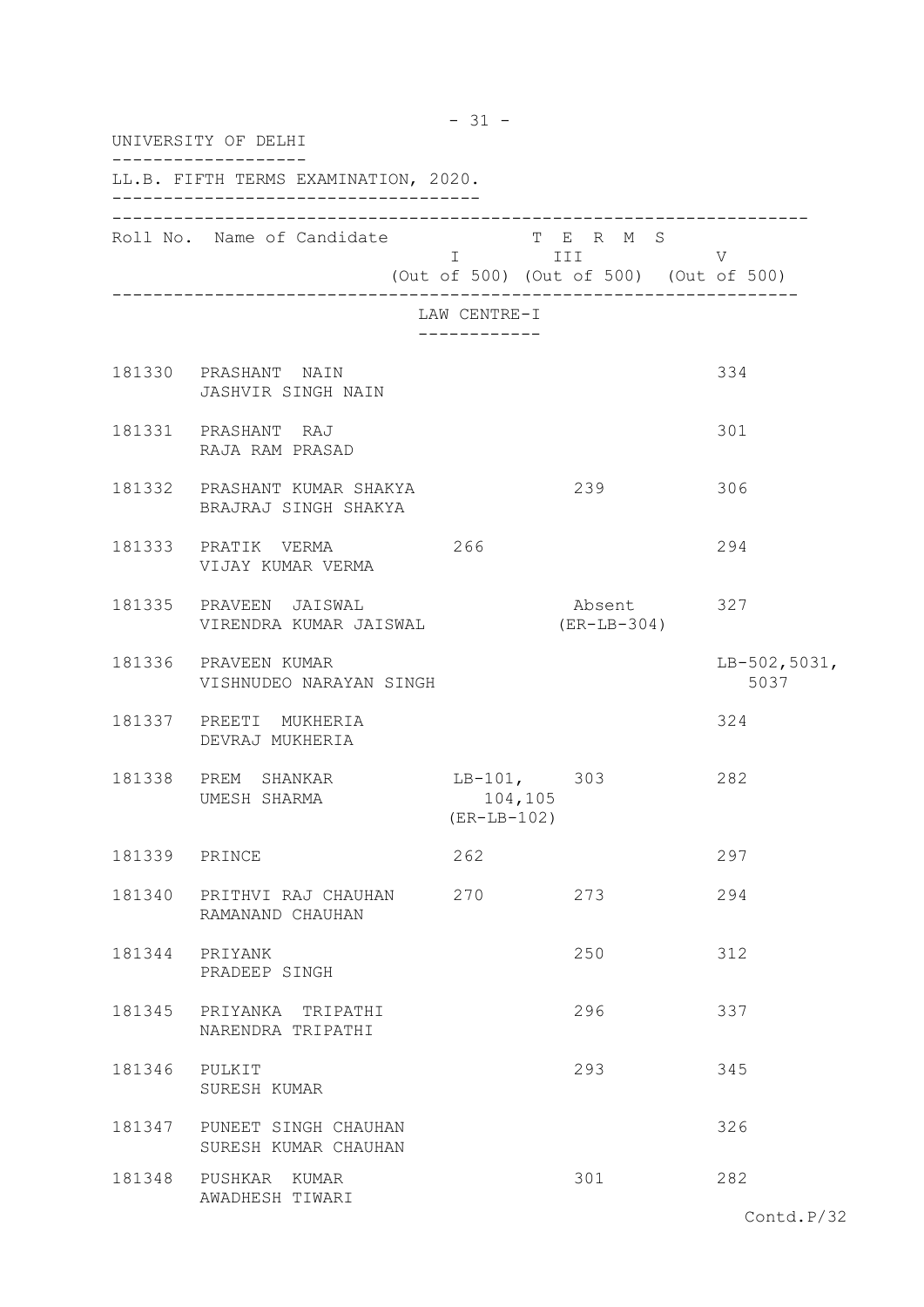| UNIVERSITY OF DELHI |                                                     |                         |                      |                                        |
|---------------------|-----------------------------------------------------|-------------------------|----------------------|----------------------------------------|
|                     | LL.B. FIFTH TERMS EXAMINATION, 2020.                |                         |                      |                                        |
|                     | Roll No. Name of Candidate                          |                         | T E R M S<br>I III V | (Out of 500) (Out of 500) (Out of 500) |
|                     |                                                     | LAW CENTRE-I            |                      |                                        |
|                     | 181349 PUSHPA RANA<br>RAMESH SINGH RANA             |                         |                      | 295                                    |
|                     | 181350 RABI KARMOKAR<br>HARI KARMOKAR               |                         |                      | 290                                    |
|                     | 181351 RACHIT GUMBER<br>RAJ KUMAR GUMBER            |                         |                      | 351                                    |
|                     | 181352 RADHA GORO<br>SUBHASH GORO                   |                         |                      | 305                                    |
|                     | 181353 RADHIKA SINGHAL<br>HARENDER SINGHAL          |                         | 271                  | 307                                    |
|                     | 181354 RAGHUVANSH RAJ<br>NAWAL KISHOR PASWAN        |                         | 245                  | 281                                    |
|                     | 181356 RAHUL KUMAR MEENA 277<br>SHIVCHARAN JAKHIWAL |                         |                      | 315                                    |
|                     | 181357 RAHUL SINGH ROY<br>GOUTAM SINGH ROY          |                         | 283                  | 339                                    |
| 181358 RAJAT        | JAGBIR SINGH                                        |                         | 274                  | 301                                    |
|                     | 181361 RAJEEV MISHRA<br>YAGAYAVALAKAYA MISHRA       | 264                     | 292                  | 307                                    |
|                     | 181362 RAJEEV RANJAN<br>BIPIN KUMAR YADAV           |                         | 279                  | 289                                    |
|                     | 181364 RAJESH KUMAR<br>RAJENDRA PRASAD              |                         |                      | 320                                    |
|                     | 181365 RAJESHWAR SINGH<br>KUNDAN SINGH              | 233                     | 259                  | 291                                    |
|                     | 181368 RAKESH KUMAR JAT<br>BHANI RAM                | Absent<br>$(ER-LB-102)$ | 312                  | 300                                    |
|                     | 181369 RAKSHIT YADAV<br>SATBIR SINGH YADAV          |                         | 263                  | 294                                    |

- 32 -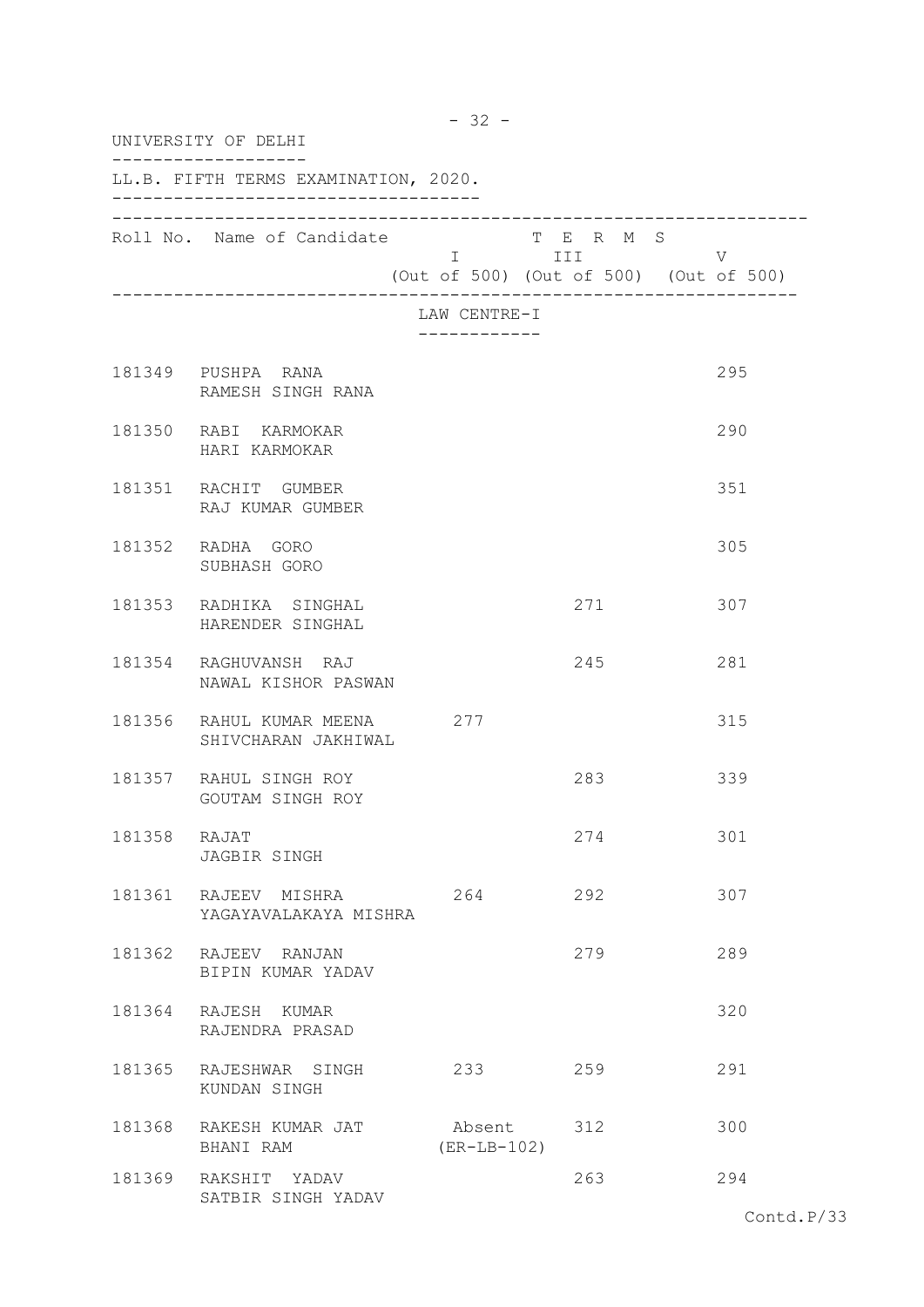| UNIVERSITY OF DELHI |                                                                    |                              |                                                                                                                                                                      |     |  |  |
|---------------------|--------------------------------------------------------------------|------------------------------|----------------------------------------------------------------------------------------------------------------------------------------------------------------------|-----|--|--|
|                     | LL.B. FIFTH TERMS EXAMINATION, 2020.                               |                              |                                                                                                                                                                      |     |  |  |
|                     | Roll No. Name of Candidate                                         |                              | T E R M S<br>I III DA SANTA DE LA TITULA DE LA CATALLA DE LA CATALLA DE LA CATALLA DE LA CATALLA DE LA CATALLA DE LA CATAL<br>(Out of 500) (Out of 500) (Out of 500) | V   |  |  |
|                     |                                                                    | LAW CENTRE-I<br>------------ |                                                                                                                                                                      |     |  |  |
|                     | 181370 RAM PRASAD SINGH YADAV<br>RAJENDRA YADAV                    |                              |                                                                                                                                                                      | 320 |  |  |
|                     | 181371 RAMANDEEP SINGH<br>BHUPINDER SINGH                          |                              | 259                                                                                                                                                                  | 302 |  |  |
|                     | 181372 RAMESH KUMAR<br>AMAR NATH                                   |                              | 266                                                                                                                                                                  | 301 |  |  |
|                     | 181373 RAMESH KUMAR SINGH 235<br>KRISHNA NANDAN SINGH              |                              | 279                                                                                                                                                                  | 307 |  |  |
|                     | 181374 RAMKRISHNA RAJAK<br>HARILAL RAJAK                           |                              | $LB-302, 304, 300$<br>(ER-LB-303)                                                                                                                                    |     |  |  |
|                     | 181375 RANDHIR KUMAR<br>MAHENDRA PRASAD YADAV                      | 248                          | 251                                                                                                                                                                  | 334 |  |  |
|                     | 181376 RANDHIR SINGH Absent 298<br>JAI SINGH (ER-LB-101, 102, 104) |                              |                                                                                                                                                                      | 304 |  |  |
|                     | 181377 RASHMI KUMARI<br>DIGVIJAY NARAYAN SINGH                     |                              |                                                                                                                                                                      | 308 |  |  |
| 181378              | RASHMITA<br>VIJENDRA PAL                                           |                              | 272                                                                                                                                                                  | 315 |  |  |
|                     | 181379 RATNA PATEL<br>ASHOK PATEL                                  |                              |                                                                                                                                                                      | 332 |  |  |
| 181380 RAVI         | RAJNITI SINGH                                                      |                              | 305                                                                                                                                                                  | 309 |  |  |
|                     | 181382 RAVI PRAKASH<br>OM PRAKASH SHAH                             |                              | LB-303,304 288<br>$(ER-LB-301)$                                                                                                                                      |     |  |  |
| 181383              | RAVI PRATAP<br>AWADHESH PRASAD                                     |                              | 261                                                                                                                                                                  | 276 |  |  |
|                     | 181384 RAVI KANT YADAV<br>DHARMENDRA KUMAR YADAV                   |                              | 314                                                                                                                                                                  | 313 |  |  |
|                     | 181385 RAVI SHANKAR GUPTA<br>S.P. GUPTA                            |                              | LB-302,304 343<br>$(ER-LB-303)$                                                                                                                                      |     |  |  |

- 33 -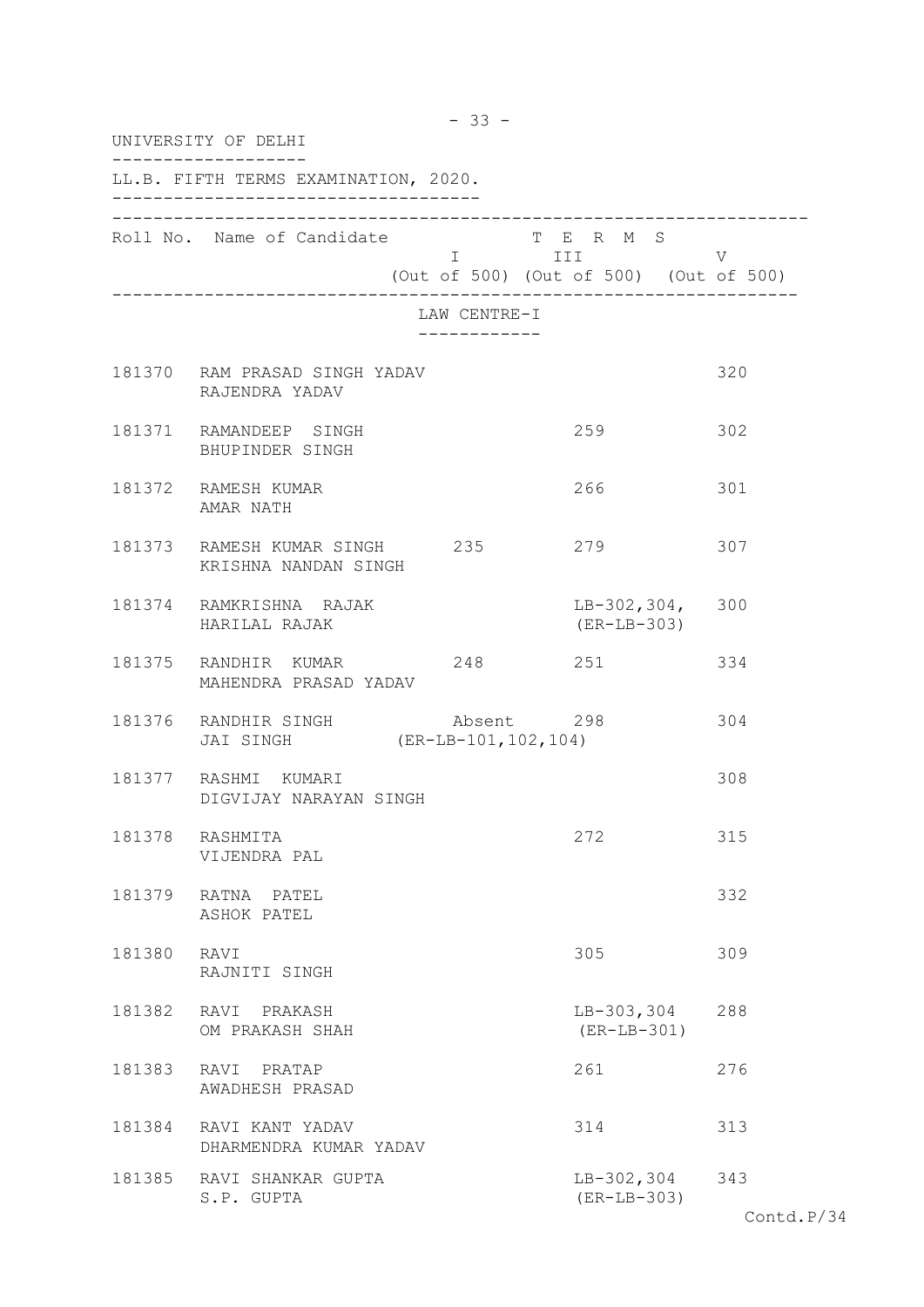|        | UNIVERSITY OF DELHI                               |                              |                                                                                                                                                                                                                                                                                         |                            |  |  |
|--------|---------------------------------------------------|------------------------------|-----------------------------------------------------------------------------------------------------------------------------------------------------------------------------------------------------------------------------------------------------------------------------------------|----------------------------|--|--|
|        | LL.B. FIFTH TERMS EXAMINATION, 2020.              |                              |                                                                                                                                                                                                                                                                                         |                            |  |  |
|        | Roll No. Name of Candidate                        |                              | T E R M S<br>I III DIE STAATSTELLING IN 1970'S STATE OOK HET SAARDE STAATS ON DE STAATSTELLING IN 1970'S STAATSTELLING IN 1<br>STATE OOK IN 1970'S STAATSTELLING IN 1970'S STAATSTELLING IN 1970'S STAATSTELLING IN 1970'S STAATSTELLING IN 1<br>(Out of 500) (Out of 500) (Out of 500) | V                          |  |  |
|        |                                                   | LAW CENTRE-I<br>------------ |                                                                                                                                                                                                                                                                                         |                            |  |  |
|        | 181387 RAVINDRA YADAV<br>UMA SHANKER YADAV        |                              |                                                                                                                                                                                                                                                                                         | 318                        |  |  |
|        | 181388 RAVINDRA SINGH CHARAN<br>GANPAT DAN CHARAN |                              | 284                                                                                                                                                                                                                                                                                     | 311                        |  |  |
|        | 181389 REENA CHOUDHARY<br>DAYA CHAND              |                              |                                                                                                                                                                                                                                                                                         | 295                        |  |  |
|        | 181390 REKHA RANI                                 |                              | $LB-302$                                                                                                                                                                                                                                                                                | $LB-502,503,$<br>5035      |  |  |
|        | 181391 RENUKA ANAND<br>RAMESHWAR DAYAL            |                              |                                                                                                                                                                                                                                                                                         | 294                        |  |  |
|        | 181393 RICHA CHHABRA<br>BHARAT BHUSHAN            |                              |                                                                                                                                                                                                                                                                                         | 317                        |  |  |
|        | 181396 RITU BHATI<br>PRATAP SINGH BHATI           |                              | 295                                                                                                                                                                                                                                                                                     | 309                        |  |  |
|        | 181397 RITWIK RAJ<br>SHAILENDRA KUMAR             | 269                          | 275                                                                                                                                                                                                                                                                                     | 309                        |  |  |
| 181398 | RIYA<br>KRISHAN KUMAR                             |                              |                                                                                                                                                                                                                                                                                         | $LB-501,502,$<br>5033,5035 |  |  |
|        | 181399 ROHAN KRITI<br>SALIL KUMAR SINGH           |                              |                                                                                                                                                                                                                                                                                         | 320                        |  |  |
|        | 181401 ROHIT PATEL<br>SHARVAN PATEL               |                              |                                                                                                                                                                                                                                                                                         | 334                        |  |  |
| 181402 | ROOP KUMAR<br>MUKESH KUMAR                        |                              |                                                                                                                                                                                                                                                                                         | 311                        |  |  |
| 181403 | RUCHI RAJPUT<br>KSHATRA PAL SINGH                 | 270                          | 307                                                                                                                                                                                                                                                                                     | 313                        |  |  |
|        | 181404 RUPAL NAYAL<br>RAKESH SINGH NAYAL          |                              |                                                                                                                                                                                                                                                                                         | 329                        |  |  |
|        | 181405 RUPANSH KUMAR JAIN                         |                              | 292                                                                                                                                                                                                                                                                                     | 307<br>Contd.P/35          |  |  |

- 34 -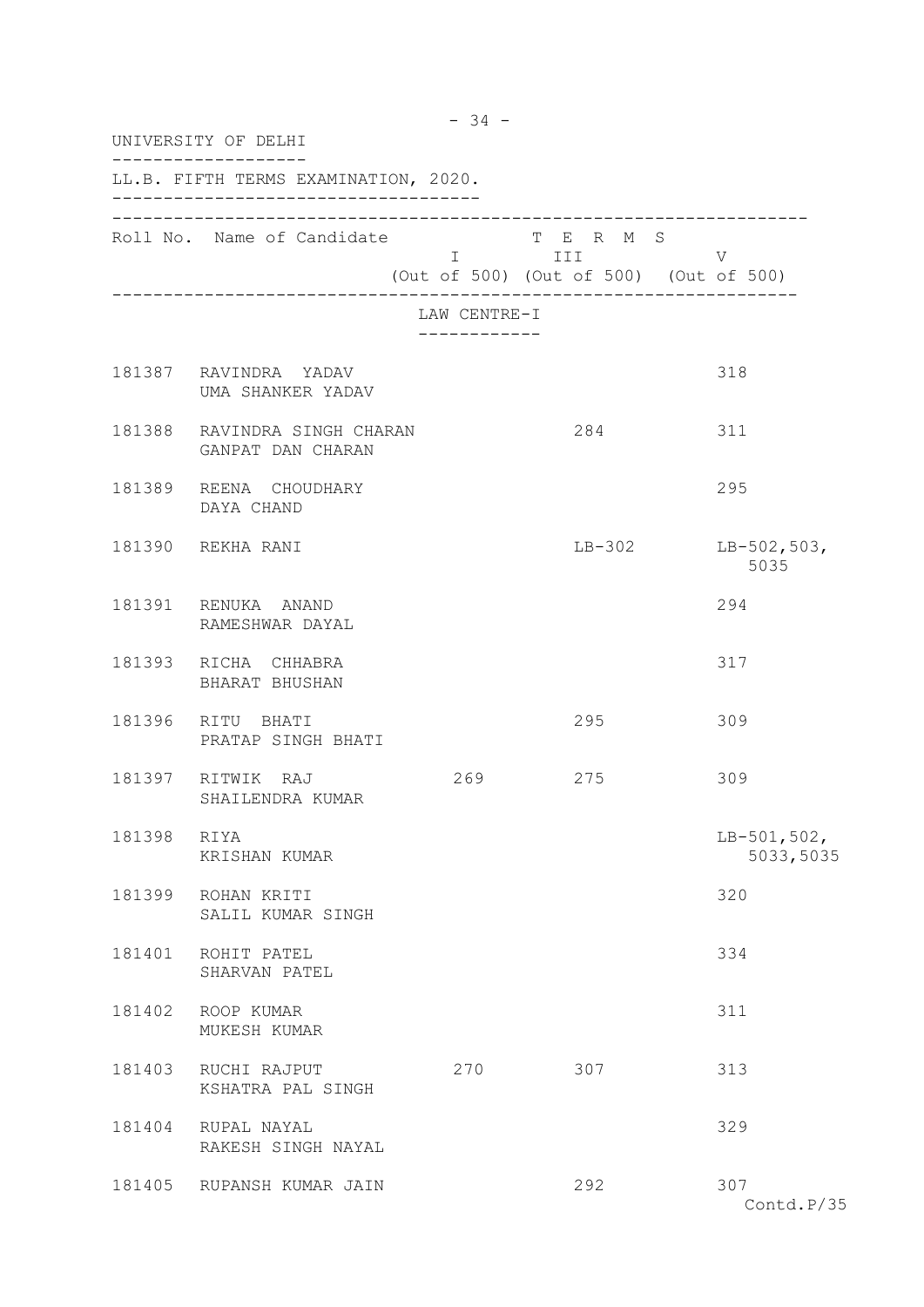|              | $-35 -$<br>UNIVERSITY OF DELHI                      |                              |                                                              |                           |  |  |
|--------------|-----------------------------------------------------|------------------------------|--------------------------------------------------------------|---------------------------|--|--|
|              | LL.B. FIFTH TERMS EXAMINATION, 2020.                |                              |                                                              |                           |  |  |
|              | Roll No. Name of Candidate                          |                              | T E R M S<br>I III<br>(Out of 500) (Out of 500) (Out of 500) | V                         |  |  |
|              |                                                     | LAW CENTRE-I<br>------------ |                                                              |                           |  |  |
|              | 181406 SACHENDRA KUMAR MISHRA<br>RAMPRASAD MISHRA   |                              |                                                              | 327                       |  |  |
|              | 181408 SACHIN GAHLAWAT<br>SURESH GAHLAWAT           |                              | 274                                                          | 310                       |  |  |
|              | 181410 SACHIN PATHAK<br>AWADHESH PATHAK             |                              | 259                                                          | 334                       |  |  |
|              | 181411 SACHIN YADAV<br>RAJESH KUMAR (ER-LB-101,102) | Absent 279                   |                                                              | 311                       |  |  |
|              | 181412 SACHIN SINGH SIKARWAR<br>DEVENDRA SINGH      |                              |                                                              | 280                       |  |  |
|              | 181413 SAFEER BAWA A S<br>A B SUBIRE                |                              | 277 LB-302, 303, 307<br>304                                  |                           |  |  |
| 181414 SAGAR | ATAR SINGH DANGI                                    |                              | 289                                                          | $LB-501,502,$<br>503,5037 |  |  |
|              | 181415 SAGAR KUMAR<br>UPENDRA SINGH                 |                              | 296                                                          | 333                       |  |  |
|              | 181416 SAHIL VERMA<br>VED PRAKASH VERMA             |                              |                                                              | 306                       |  |  |
|              | 181417 SAHIL VIDHURI<br>SHISHU BHAN                 |                              |                                                              | 304                       |  |  |
|              | 181418 SAKET KUMAR CHARANPAHARIA<br>PRAMOD KUMAR    |                              | 265                                                          | 291                       |  |  |
|              | 181419 SAKSHAM PARMAR<br>NARINDER PARMAR            |                              | 281                                                          | 279                       |  |  |
|              | 181420 SAKSHI ARORA<br>HEMANT KUMAR ARORA           | 288                          | 293                                                          | 335                       |  |  |
|              | 181421 SAKSHI GAUTAM<br>RAJENDRA SINGH GAUTAM       |                              | $LB-301$<br>(ER-LB-3034)                                     | 336                       |  |  |
|              | 181422 SAMAR PRATAP<br>FANI BHUSHAN PANDEY          |                              |                                                              | 325<br>Contd.P/36         |  |  |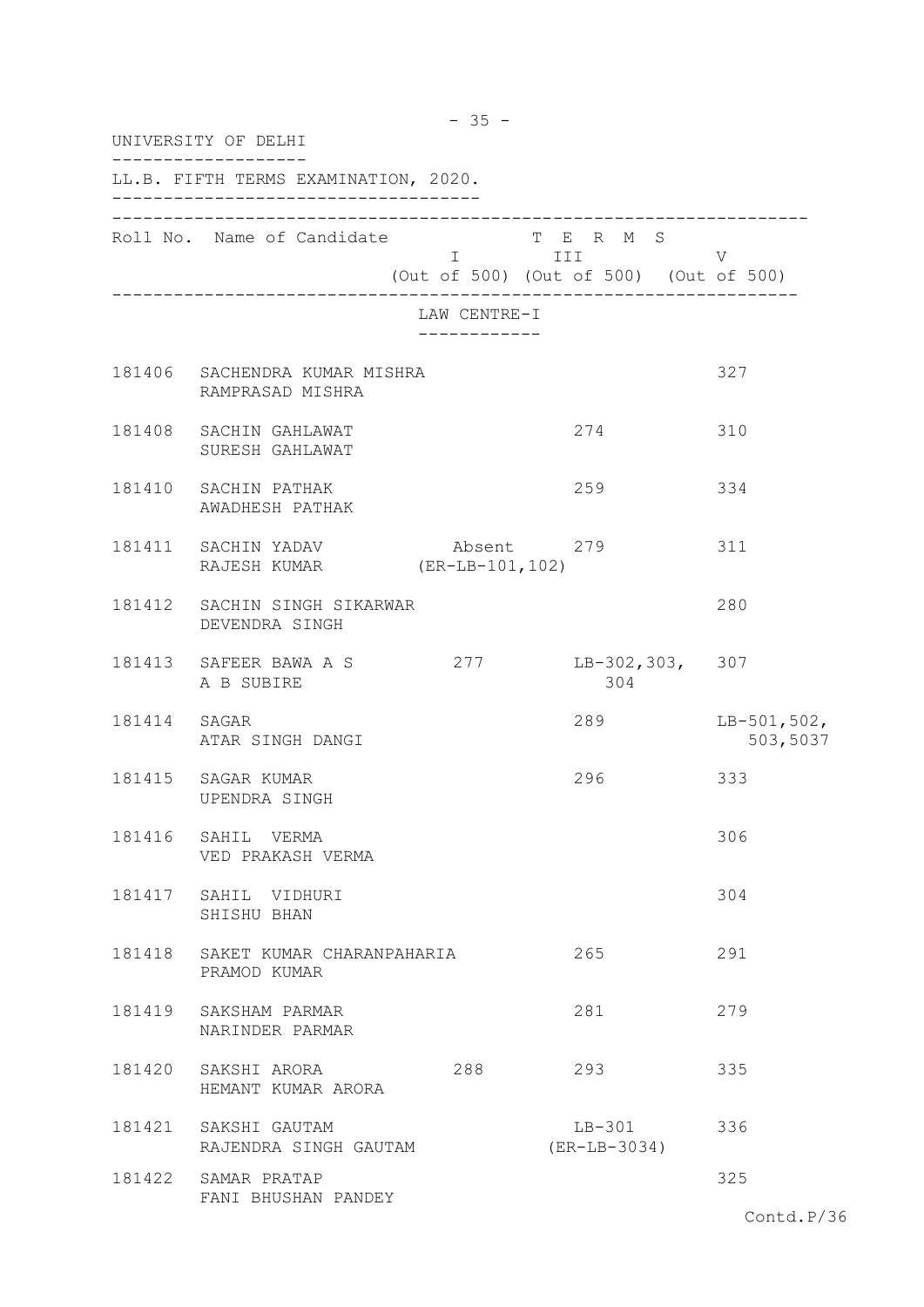| UNIVERSITY OF DELHI                           |                              |                                                                   |                            |  |  |
|-----------------------------------------------|------------------------------|-------------------------------------------------------------------|----------------------------|--|--|
| LL.B. FIFTH TERMS EXAMINATION, 2020.          |                              |                                                                   |                            |  |  |
| Roll No. Name of Candidate                    |                              | T E R M S<br>I III DATU<br>(Out of 500) (Out of 500) (Out of 500) | V                          |  |  |
|                                               | LAW CENTRE-I<br>------------ |                                                                   |                            |  |  |
| 181423 SAMEER PHOGAT<br>ASHOK                 |                              |                                                                   | 308                        |  |  |
| 181424 SANDEEP KUMAR<br>RAJINDER SINGH KHATRI |                              | LB-302,304 320<br>$(ER-LB-301)$                                   |                            |  |  |
| 181425 SANGITA PAUL<br>GOURANGA CH PAUL       |                              | 299                                                               | $LB-501,502,$<br>5034,5037 |  |  |
| 181426 SANJAY SINGH<br>SATYA PAL SINGH        | 243                          | 267                                                               | 297                        |  |  |
| 181427 SANJITH KUMAR K S<br>SRINIVASAN K K    |                              |                                                                   | 292                        |  |  |
| 181428 SANJOLI JAIN<br>PRASAN KUMAR JAIN      |                              | 273                                                               | 320                        |  |  |
| 181429 SANKALP SINGH<br>SANJAY PRATAP SINGH   |                              |                                                                   | 323                        |  |  |
| 181430 SANTOSH KUMAR<br>RAMBALI PRASAD        | 288                          | LB-304,3034 290<br>$(ER-LB-303)$                                  |                            |  |  |
| 181431 SARAH IMRAN<br>IMRAN KHAN              |                              |                                                                   | 355                        |  |  |
| 181432 SARANGAN A<br>R.ANANDHARAJ             |                              | 303                                                               | 308                        |  |  |
| 181433 SATAKCHI SINHA<br>ARUN KUMAR SINHA     |                              | 298                                                               | 334                        |  |  |
| 181434 SATISH KUMAR<br>VIRENDER SINGH         |                              | 278                                                               | 315                        |  |  |
| 181435 SANYAM AGGARWAL<br>SK AGGARWAL         |                              | 311                                                               | 331                        |  |  |
| 181436 SATYAJIT KUMAR<br>RAMVILASH ROY        |                              | 250                                                               | 303                        |  |  |
| 181437 SATYAM CHAUHAN<br>RAJESH CHAUHAN       |                              | 300                                                               | 343                        |  |  |

- 36 -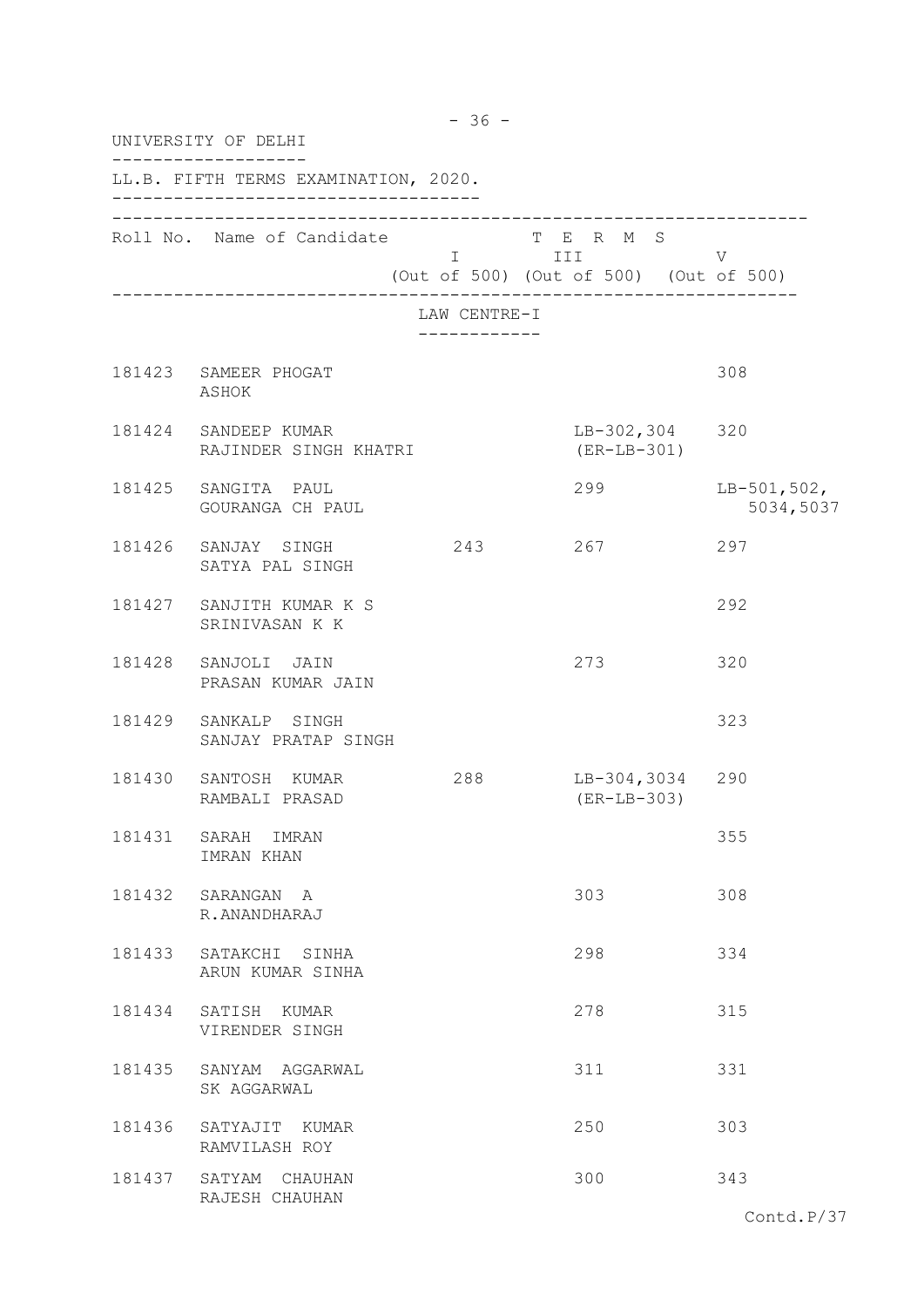| UNIVERSITY OF DELHI |                                                       |                              |                                                     |     |  |  |
|---------------------|-------------------------------------------------------|------------------------------|-----------------------------------------------------|-----|--|--|
|                     | LL.B. FIFTH TERMS EXAMINATION, 2020.                  |                              |                                                     |     |  |  |
|                     | Roll No. Name of Candidate                            |                              | T E R M S<br>(Out of 500) (Out of 500) (Out of 500) | V   |  |  |
|                     |                                                       | LAW CENTRE-I<br>------------ |                                                     |     |  |  |
|                     | 181438 SATYAM SINHA<br>NALIN SHEKHAR PRASAD           |                              | 318                                                 | 312 |  |  |
|                     | 181439 SATYAVRAT SHANKAR DEV ARYA<br>SHANKAR DEV ARYA |                              | 310                                                 | 301 |  |  |
|                     | 181440 SAURABH<br>SANJAY KUMAR                        |                              | 303                                                 | 299 |  |  |
|                     | 181441 SAURABH GAUTAM 264<br>RAM DAS KUREEL           |                              | 307                                                 | 306 |  |  |
|                     | 181443 SAURABH PRUTHI<br>RAJESH PRUTHI                |                              |                                                     | 364 |  |  |
|                     | 181445 SAURABHI SINGH<br>SATISH SINGH YADAV           |                              | 287                                                 | 338 |  |  |
|                     | 181446 SAURAV NARAYAN<br>AJAY NARAYAN CHOUDHARY       |                              | 285                                                 | 338 |  |  |
|                     | 181447 SHABAHAT<br>SHAFIQ AHMAD                       |                              |                                                     | 310 |  |  |
| 181448              | SHAGUN<br>VINAY KUMAR                                 |                              | 296                                                 | 304 |  |  |
|                     | 181449 SHAILENDRA SINGH<br>JAI NARAYAN SINGH          |                              |                                                     | 340 |  |  |
|                     | 181450 SHAILENDRA SINGH<br>RANDHIR SINGH              |                              | 301                                                 | 322 |  |  |
|                     | 181451 SHAILESH CHAUHAN<br>LALIT RAJ CHAUHAN          |                              | 255                                                 | 313 |  |  |
| 181452              | SHAJAD ALI NAGRA<br>SAFI MOHMMED                      |                              | 289                                                 | 313 |  |  |
| 181453              | SHALINI SINGH<br>SADHU SINGH                          |                              | 298                                                 | 311 |  |  |
| 181454              | SHAMBHWI<br>SANJAY KUMAR                              |                              | 288                                                 | 310 |  |  |

- 37 -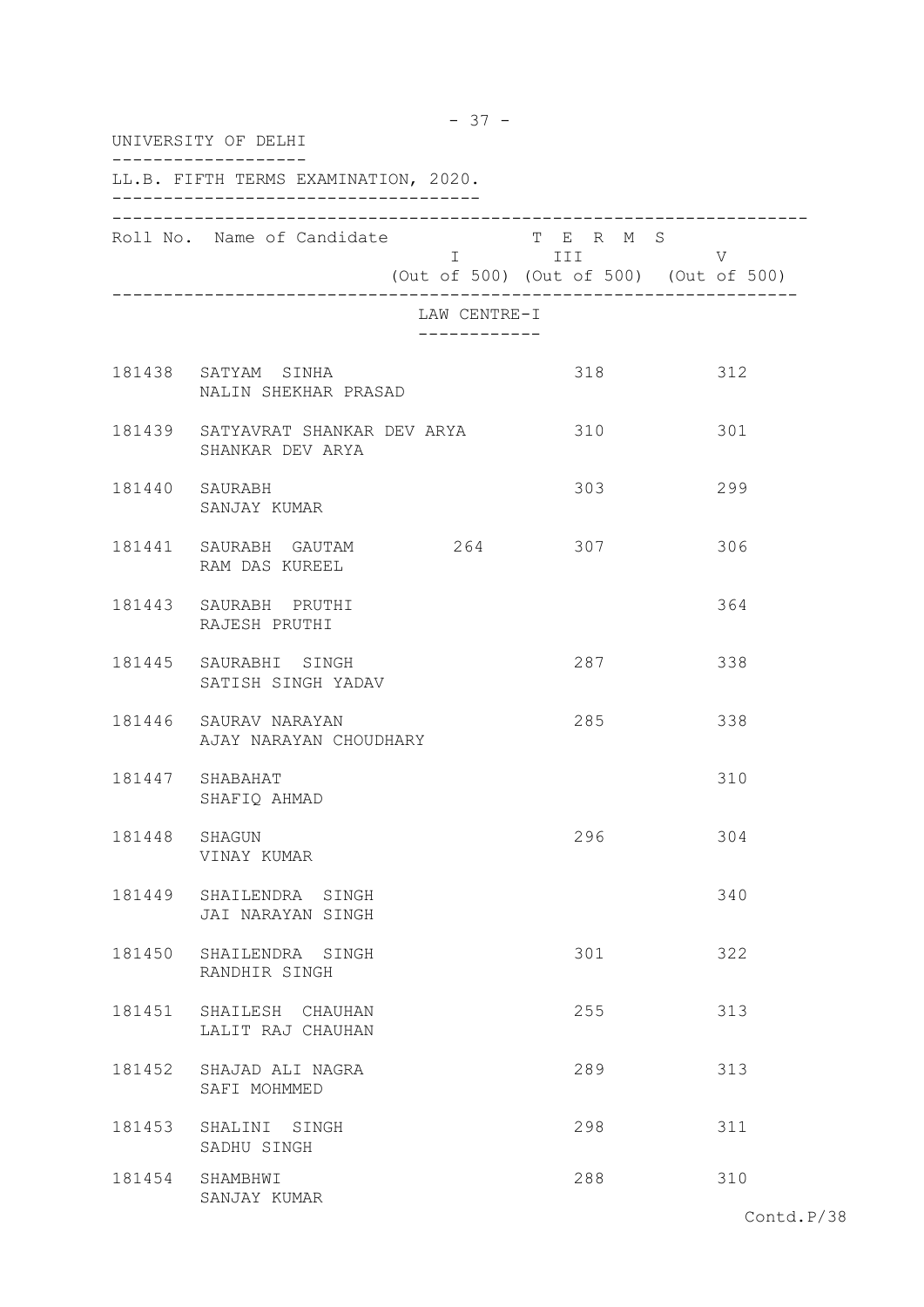|        | UNIVERSITY OF DELHI                                         |                              |                                                                                                                                                                                                                                                                                       |     |  |  |
|--------|-------------------------------------------------------------|------------------------------|---------------------------------------------------------------------------------------------------------------------------------------------------------------------------------------------------------------------------------------------------------------------------------------|-----|--|--|
|        | LL.B. FIFTH TERMS EXAMINATION, 2020.                        |                              |                                                                                                                                                                                                                                                                                       |     |  |  |
|        | Roll No. Name of Candidate                                  |                              | T E R M S<br>I III DA SANTA DE LA TITULA DE LA CATALLA DE LA CATALLA DE LA CATALLA DE LA CATALLA DE LA CATALLA DE LA CATAL<br>DE LA CATALLA DE LA CATALLA DE LA CATALLA DE LA CATALLA DE LA CATALLA DE LA CATALLA DE LA CATALLA DE LA CATAL<br>(Out of 500) (Out of 500) (Out of 500) | V   |  |  |
|        |                                                             | LAW CENTRE-I<br>____________ |                                                                                                                                                                                                                                                                                       |     |  |  |
|        | 181455 SHANI KUMAR GOUTAM<br>R. K GOUTAM                    |                              | 263                                                                                                                                                                                                                                                                                   | 317 |  |  |
|        | 181456 SHANKAR DAYAL<br>YAMUNA PASWAN                       | 256                          | 289                                                                                                                                                                                                                                                                                   | 328 |  |  |
|        | 181458 SHARMA TWINKLE MANOJ KUMAR 285<br>MANOJ KUMAR SHARMA |                              |                                                                                                                                                                                                                                                                                       | 301 |  |  |
|        | 181459 SHASHANK SINGH<br>LAKSHMAN SINGH                     |                              | LB-301,303 324<br>$(ER-LB-302, 3034)$                                                                                                                                                                                                                                                 |     |  |  |
|        | 181460 SHAURYA CHAUHAN<br>HEMANT CHAUHAN                    |                              | 263                                                                                                                                                                                                                                                                                   | 295 |  |  |
|        | 181461 SHAURYA SHARMA<br>JAGMOHAN SHARMA                    |                              | LB-301,304 331<br>(ER-LB-3031)                                                                                                                                                                                                                                                        |     |  |  |
|        | 181462 SHEFALI<br>ASHOK KUMAR                               |                              |                                                                                                                                                                                                                                                                                       | 330 |  |  |
|        | 181463 SHEFALI JAIN<br>AJAY JAIN                            |                              |                                                                                                                                                                                                                                                                                       | 348 |  |  |
|        | 181465 SHEYAKUR RAHMAN<br>SAFIKUR RAHMAN                    | 252                          | 251                                                                                                                                                                                                                                                                                   | 280 |  |  |
|        | 181466 SHIKHER BADIAL<br>SAT PAUL                           |                              | 274                                                                                                                                                                                                                                                                                   | 299 |  |  |
|        | 181468 SHIVAJ TIWARI<br>SANTOSH KUMAR TIWARI                |                              | 269                                                                                                                                                                                                                                                                                   | 305 |  |  |
|        | 181470 SHIVANGI BHARDWAJ<br>PRAVIN KUMAR                    |                              | 307                                                                                                                                                                                                                                                                                   | 353 |  |  |
| 181471 | SHIVANGI LAL<br>GIRDHARI LAL                                |                              |                                                                                                                                                                                                                                                                                       | 325 |  |  |
|        | 181472 SHIWANI PRIYA<br>BIJAY KUMAR SAHU                    |                              |                                                                                                                                                                                                                                                                                       | 336 |  |  |
|        | 181473 SHIWANSHU PORWAL<br>NARESH PORWAL                    |                              | 301                                                                                                                                                                                                                                                                                   | 313 |  |  |

- 38 -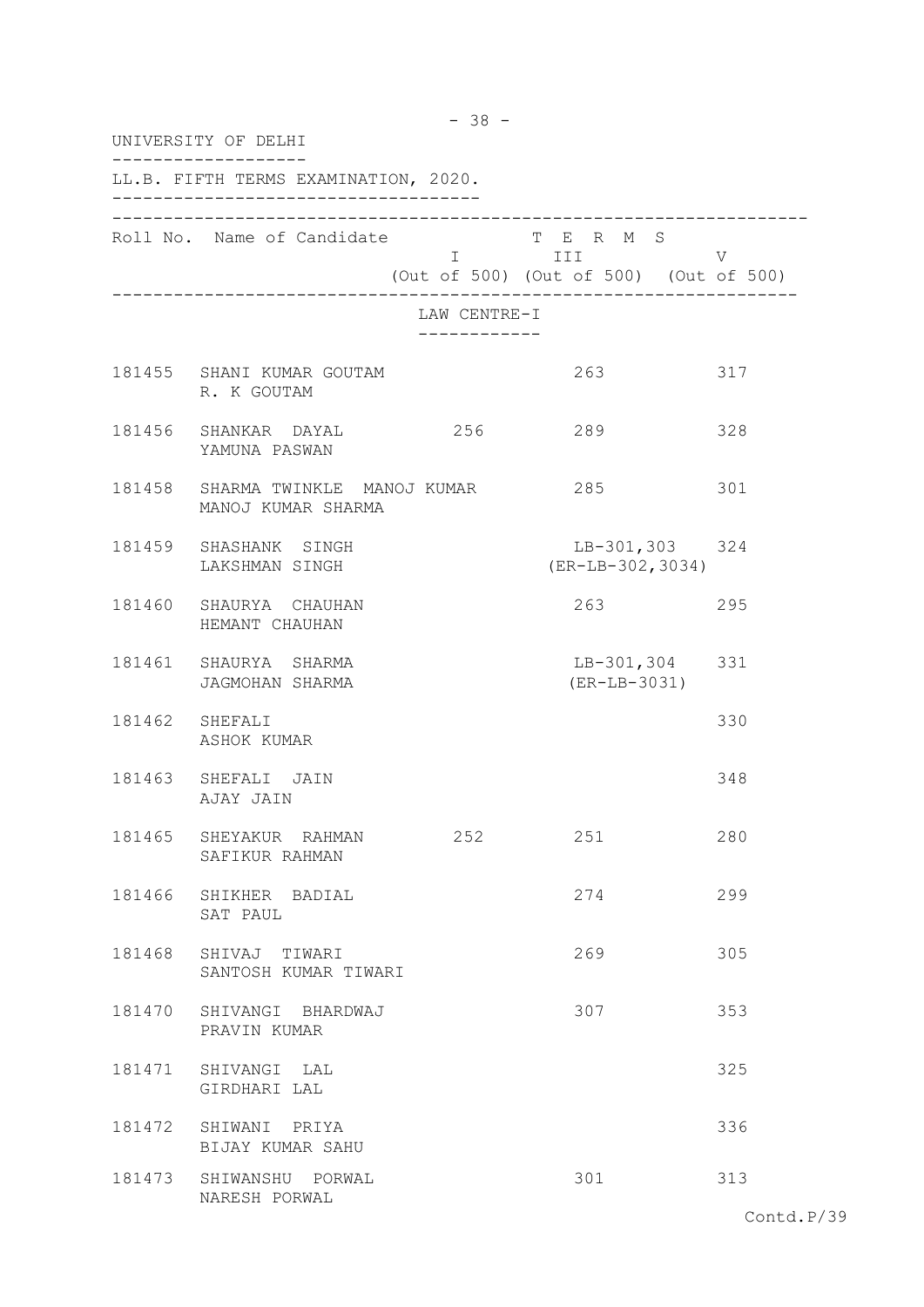|        | UNIVERSITY OF DELHI                                     |              |                                                                |                            |  |  |
|--------|---------------------------------------------------------|--------------|----------------------------------------------------------------|----------------------------|--|--|
|        | LL.B. FIFTH TERMS EXAMINATION, 2020.                    |              |                                                                |                            |  |  |
|        | Roll No. Name of Candidate                              |              | T E R M S<br>I III V<br>(Out of 500) (Out of 500) (Out of 500) |                            |  |  |
|        |                                                         | LAW CENTRE-I |                                                                |                            |  |  |
|        | 181474 SHRADDHA TRIPATHI<br>RAJESH TRIPATHI             |              |                                                                | 341                        |  |  |
|        | 181475 SHRADDHA YADAV<br>RAM SHANKAR YADAV              |              |                                                                | 305                        |  |  |
|        | 181476 SHRAVAN KUMAR SHARMA<br>RAJENDRA PRASAD SHARMA   |              |                                                                | $LB-501,503,$<br>5031,5033 |  |  |
|        | 181477 SHRUTI TRIPATHI<br>VED PRAKASH TRIPATHI          |              |                                                                | 328                        |  |  |
|        | 181478 SHUBHAM BANSAL 290<br>PRAMOD CHAUDHARY           |              | 286                                                            | 304                        |  |  |
|        | 181479 SHUBHAM CHAUHAN<br>MUKESH KUMAR                  |              |                                                                | 315                        |  |  |
|        | 181480 SHUBHAM GUPTA<br>SURENDRA PRASAD GUPTA           | 277 288      |                                                                | 292                        |  |  |
|        | 181481 SHUBHAM PANDAY<br>JAI PRAKASH NARAYAN PANDAY     |              |                                                                | 310                        |  |  |
| 181482 | SHUBHAM PANDEY<br>SUSHIL KUMAR PANDEY                   |              | 289                                                            | 302                        |  |  |
|        | 181483 SHUBHAM TRIVEDI<br>RAKESH KUMAR TRIVEDI          |              | 290                                                            | 296                        |  |  |
| 181486 | SHUBHAM RAJ ANAND<br>SATISH KUMAR                       |              | $LB-301, 302, 337$<br>3034<br>$(ER-LB-303)$                    |                            |  |  |
| 181487 | SHUBHANKAR SINGH<br>VINOD KUMAR                         | 244          | 274                                                            | 318                        |  |  |
| 181488 | SHUBHANSHU KUMAR<br>TRIPATHI<br>SURENDRA KUMAR TRIPATHI | 263          | 272                                                            | 308                        |  |  |
| 181489 | SHWETA DAS<br>YOGENDRA KUMAR DAS                        | 282          | 266                                                            | 300                        |  |  |

- 39 -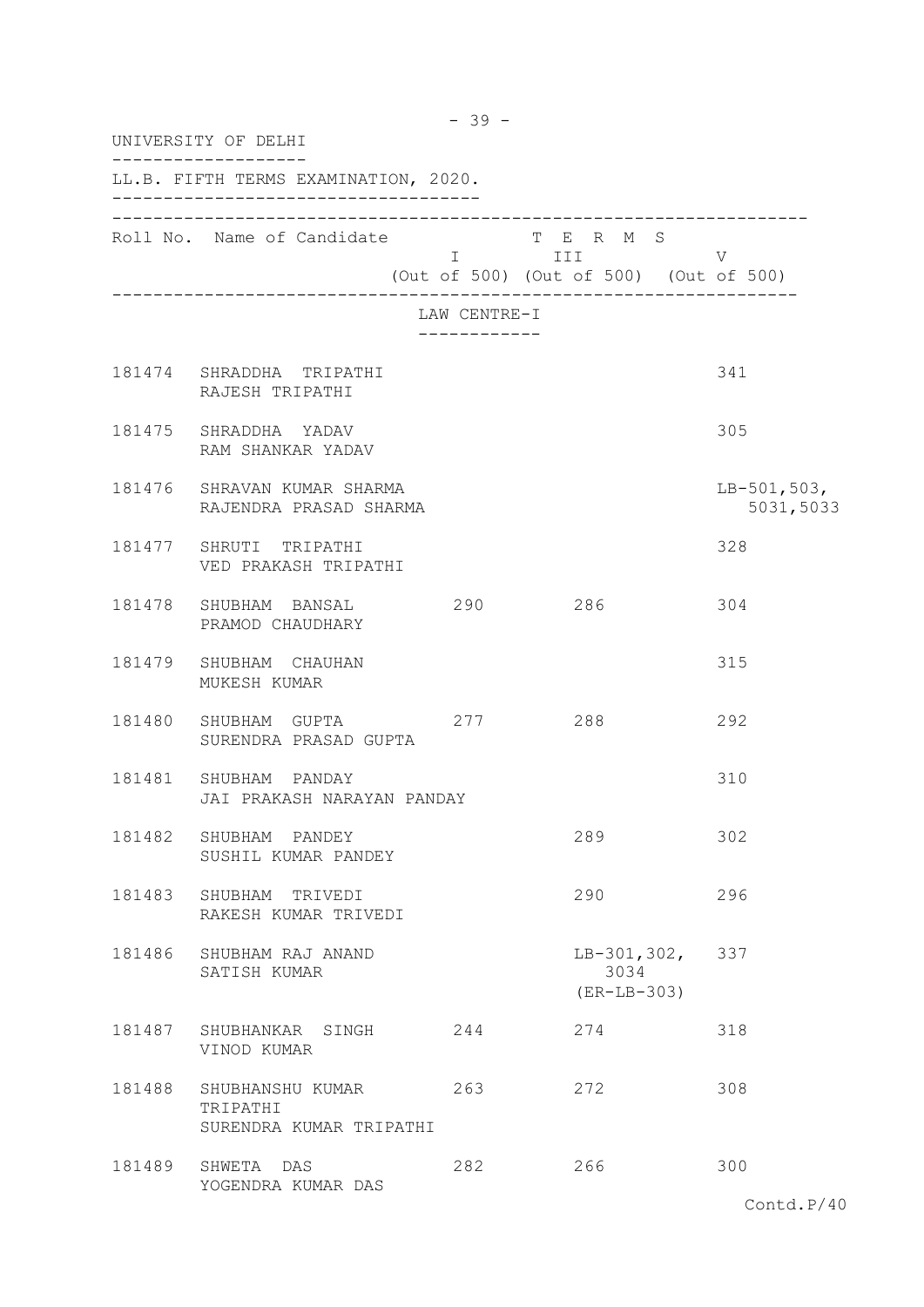|        | UNIVERSITY OF DELHI                                |                              |                                                                                                                                                                                                                                              |                                             |  |  |
|--------|----------------------------------------------------|------------------------------|----------------------------------------------------------------------------------------------------------------------------------------------------------------------------------------------------------------------------------------------|---------------------------------------------|--|--|
|        | LL.B. FIFTH TERMS EXAMINATION, 2020.               |                              |                                                                                                                                                                                                                                              |                                             |  |  |
|        | Roll No. Name of Candidate                         |                              | T E R M S<br>I III DA SANTA DE LA TITULA DE LA CATALLA DE LA CATALLA DE LA CATALLA DE LA CATALLA DE LA CATALLA DE LA CATAL<br>DE LA CATALLA DE LA CATALLA DE LA CATALLA DE LA CATALLA DE LA CATALLA DE LA CATALLA DE LA CATALLA DE LA CATALL | V<br>(Out of 500) (Out of 500) (Out of 500) |  |  |
|        |                                                    | LAW CENTRE-I<br>------------ |                                                                                                                                                                                                                                              |                                             |  |  |
|        | 181490 SIDDHARTH GAUTAM<br>DWARIKA NATH DAS        |                              |                                                                                                                                                                                                                                              | 316                                         |  |  |
|        | 181492 SOMESH SINGH<br>M S SIKARWAR                |                              | 257                                                                                                                                                                                                                                          | 306                                         |  |  |
|        | 181493 SOMYA SIROHI<br>ASHWANI SIROHI              |                              |                                                                                                                                                                                                                                              | 348                                         |  |  |
|        | 181494 SONAKSHI CHAUDHARY 300<br>MUKESH KUMAR      |                              | 277                                                                                                                                                                                                                                          | 355                                         |  |  |
|        | 181495 SONIKA<br>CHAMAN LAL                        | 268                          | 298                                                                                                                                                                                                                                          | 315                                         |  |  |
|        | 181496 SPARSH GOEL<br>DHANENDRA PAL GOEL           |                              | 299                                                                                                                                                                                                                                          | 334                                         |  |  |
|        | 181497 SRISHTI SINGH<br>RAJESH KUMAR               |                              | 280                                                                                                                                                                                                                                          | 328                                         |  |  |
|        | 181498 SUDEEP KUMAR ROY 272<br>SAMAR KUMAR ROY     |                              | 283                                                                                                                                                                                                                                          | 313                                         |  |  |
| 181499 | SUMIT KUMAR<br>SURESH CHANDER                      |                              | 280                                                                                                                                                                                                                                          | 317                                         |  |  |
|        | 181500 SUNIL CHOUDHARY<br>DALU RAM                 |                              | 261                                                                                                                                                                                                                                          | 343                                         |  |  |
|        | 181501 SURABHI KUMARI<br>GOPAL CHANDRA DAS         |                              |                                                                                                                                                                                                                                              | 311                                         |  |  |
|        | 181502 SURAJ DHAR DWIVEDI<br>YOGESH DHAR DWIVEDI   |                              | 298                                                                                                                                                                                                                                          | 346                                         |  |  |
|        | 181503 SURAJ KUMAR JHA 283<br>DHARMENDRA KUMAR JHA |                              | 271                                                                                                                                                                                                                                          | 315                                         |  |  |
|        | 181504 SURBHI GUPTA<br>MUKESH KUMAR GUPTA          |                              | 275                                                                                                                                                                                                                                          | 328                                         |  |  |
|        | 181505 SURENDER<br>UPENDER PRASAD                  |                              |                                                                                                                                                                                                                                              | 305                                         |  |  |

 $- 40 -$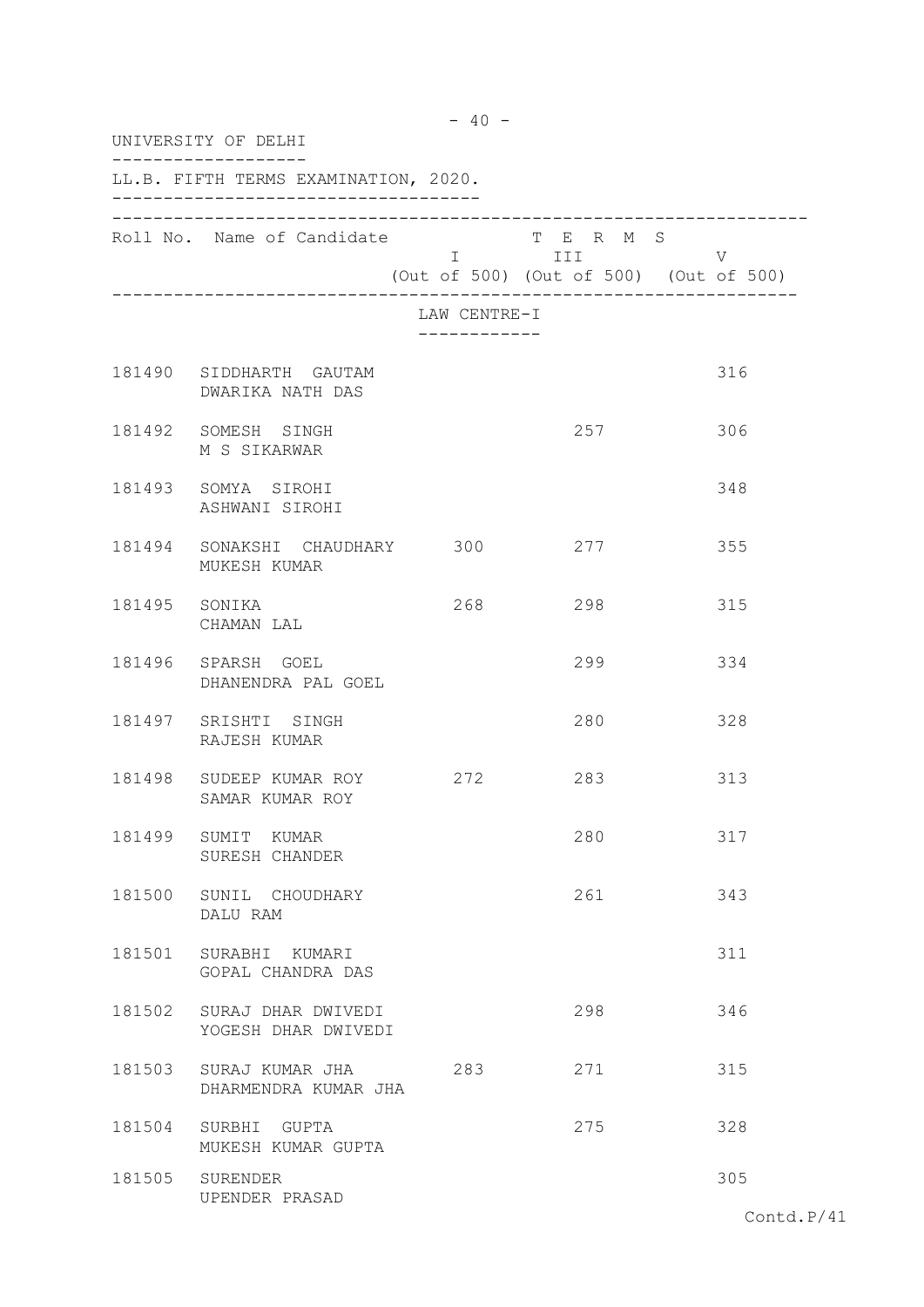|        | UNIVERSITY OF DELHI<br>LL.B. FIFTH TERMS EXAMINATION, 2020. |                              |                                                                   |     |  |  |
|--------|-------------------------------------------------------------|------------------------------|-------------------------------------------------------------------|-----|--|--|
|        |                                                             |                              |                                                                   |     |  |  |
|        | Roll No. Name of Candidate                                  |                              | T E R M S<br>I III DATU<br>(Out of 500) (Out of 500) (Out of 500) | V   |  |  |
|        |                                                             | LAW CENTRE-I<br>------------ |                                                                   |     |  |  |
|        | 181506 SURENDRA SINGH<br>VIJAY SINGH                        |                              |                                                                   | 319 |  |  |
|        | 181507 SURYA PRATAP SHARMA<br>RAM VIJAY SHARMA              |                              | 262                                                               | 312 |  |  |
|        | 181508 SUSANTA KUMAR GHOSH<br>PRASANTA KUMAR GHOSH          |                              | 281                                                               | 292 |  |  |
|        | 181509 SUSHANT RAJ<br>RAM HARISH                            | 260                          | 271                                                               | 285 |  |  |
|        | 181511 SUSHIL KUMAR SINGH<br>DR JANARDAN SINGH              |                              |                                                                   | 309 |  |  |
|        | 181512 SWETA SINGH<br>JAI PRAKASH SINGH                     |                              | 285                                                               | 321 |  |  |
|        | 181515 TANISHK PRATAP<br>SUBHASH SINGH PANWAR               |                              | 316                                                               | 295 |  |  |
|        | 181516 TARUN BHARDWAJ<br>SATISH BHARDWAJ                    |                              | 261                                                               | 327 |  |  |
| 181517 | TASMIYA<br>TALEHA<br>SERAJ MUHAMMED                         |                              |                                                                   | 336 |  |  |
|        | 181518 TEMJENWABANG JAMIR<br>SENTIMEREN JAMIR               |                              | LB-302,3034 296                                                   |     |  |  |
|        | 181521 TUSHAR NAGPAL<br>SHAMMI NAGPAL                       |                              | 300                                                               | 341 |  |  |
|        | 181522 TUSHAR SWAMI<br>NAVEEN SWAMI                         |                              |                                                                   | 300 |  |  |
|        | 181523 UMANG RATHI<br>SANJAY RATHI                          |                              |                                                                   | 341 |  |  |
|        | 181524 URVASHI<br>UPENDRA PRASAD SINHA                      |                              | 302                                                               | 316 |  |  |
|        | 181525 UTTKARSH BHATT<br>R. K SHARMA                        |                              | 308                                                               | 321 |  |  |

- 41 -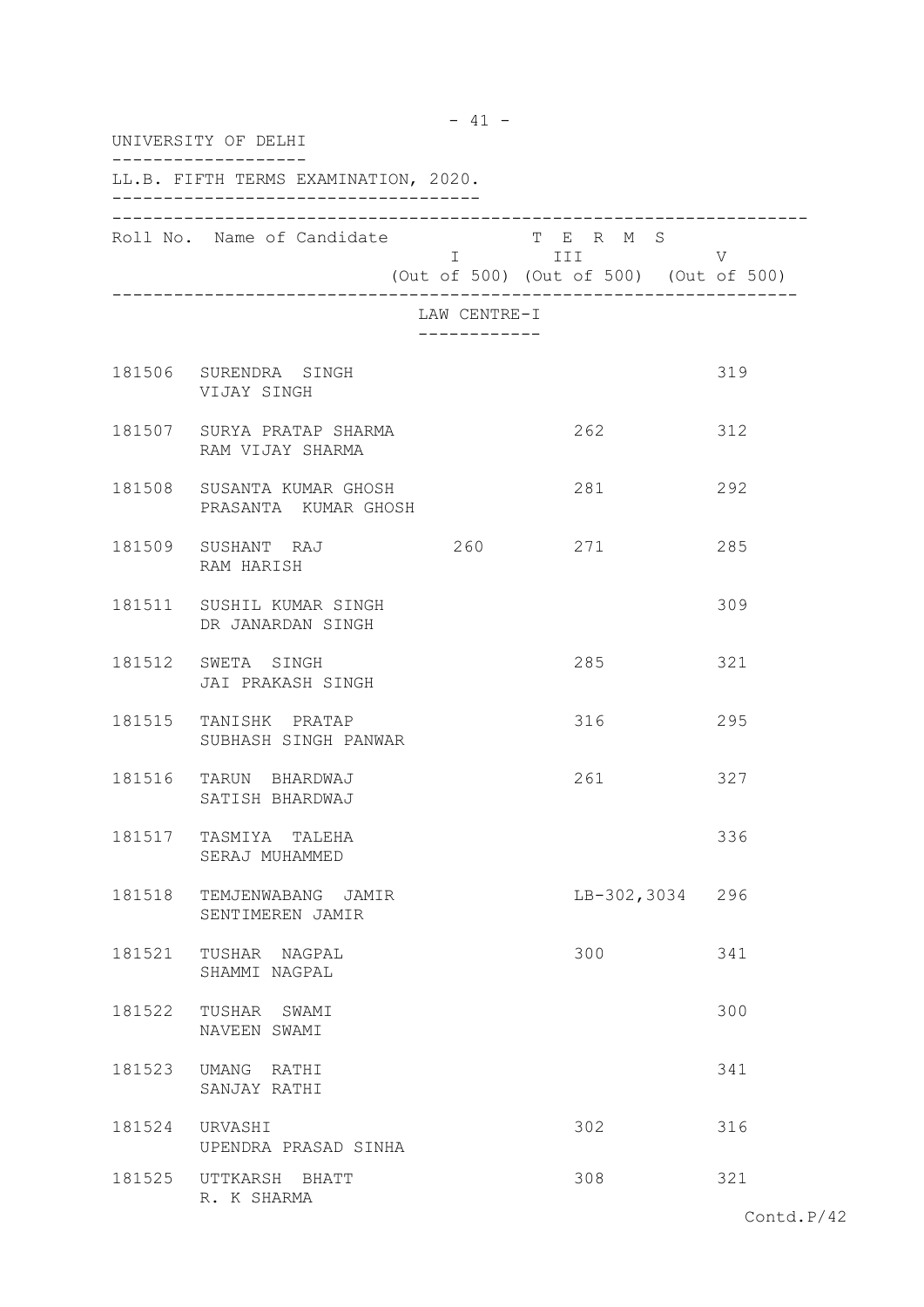|        | UNIVERSITY OF DELHI                                                       |     |                              |                                                                     |                            |  |
|--------|---------------------------------------------------------------------------|-----|------------------------------|---------------------------------------------------------------------|----------------------------|--|
|        | LL.B. FIFTH TERMS EXAMINATION, 2020.                                      |     |                              |                                                                     |                            |  |
|        | Roll No. Name of Candidate                                                |     |                              | T E R M S<br><b>I</b> III<br>(Out of 500) (Out of 500) (Out of 500) | V                          |  |
|        |                                                                           |     | LAW CENTRE-I<br>------------ |                                                                     |                            |  |
|        | 181526 VAIBHAV SHISHODIA<br>RAJ BAHADUR SHISHODIA                         |     |                              |                                                                     | 300                        |  |
|        | 181527 VAIBHAV YADAV Absent 306<br>MOHAN YADAV (ER-LB-101, 102, 104, 105) |     |                              |                                                                     | 311                        |  |
|        | 181528 VAISHALI CHAUHAN 246 318<br>ANIL KUMAR SINGH                       |     |                              |                                                                     | 340                        |  |
|        | 181529 VANDANA TYAGI<br>SUDHIR TYAGI                                      |     |                              | 306                                                                 | 331                        |  |
| 181530 | VANDITA TIWARI<br>LATE RAMGOPAL TIWARI                                    |     |                              | 291                                                                 | 341                        |  |
|        | 181532 VARSHA SINGH<br>PALI SINGH                                         | 264 |                              |                                                                     | 298                        |  |
|        | 181533 VASU GOYAL<br>SANJEEV GOYAL                                        |     |                              |                                                                     | 332                        |  |
|        | 181534 VEDANSH PANDEY 283 264<br>SUBODH KUMAR PANDEY                      |     |                              |                                                                     | $LB-502,503,$<br>5031,5037 |  |
| 181535 | VEDANT CHAUDHARY<br>SUDHIR KUMAR                                          |     |                              | 292                                                                 | 300                        |  |
| 181536 | VEDANT VASHIST<br>GAURAV VASHIST                                          |     |                              | 297                                                                 | 333                        |  |
| 181537 | VERSHA SINGH<br>SUDHIR KUMAR                                              |     |                              | 283                                                                 | 346                        |  |
| 181538 | VICKY<br>SH. IQBAL CHAND                                                  | 244 |                              | 264                                                                 | 295                        |  |
| 181539 | VICKY DEDHA<br>CHATAR SINGH DEDHA                                         |     |                              | 245                                                                 | $LB-501,503,$<br>5033,5035 |  |
| 181541 | VIKAS<br>MANGE RAM BIDHAN                                                 |     |                              | 278                                                                 | 288                        |  |
| 181542 | VIKAS JAIN<br>JAI KUMAR JAIN                                              |     |                              | 288                                                                 | 289                        |  |
|        |                                                                           |     |                              |                                                                     | Contd. $P/43$              |  |

- 42 -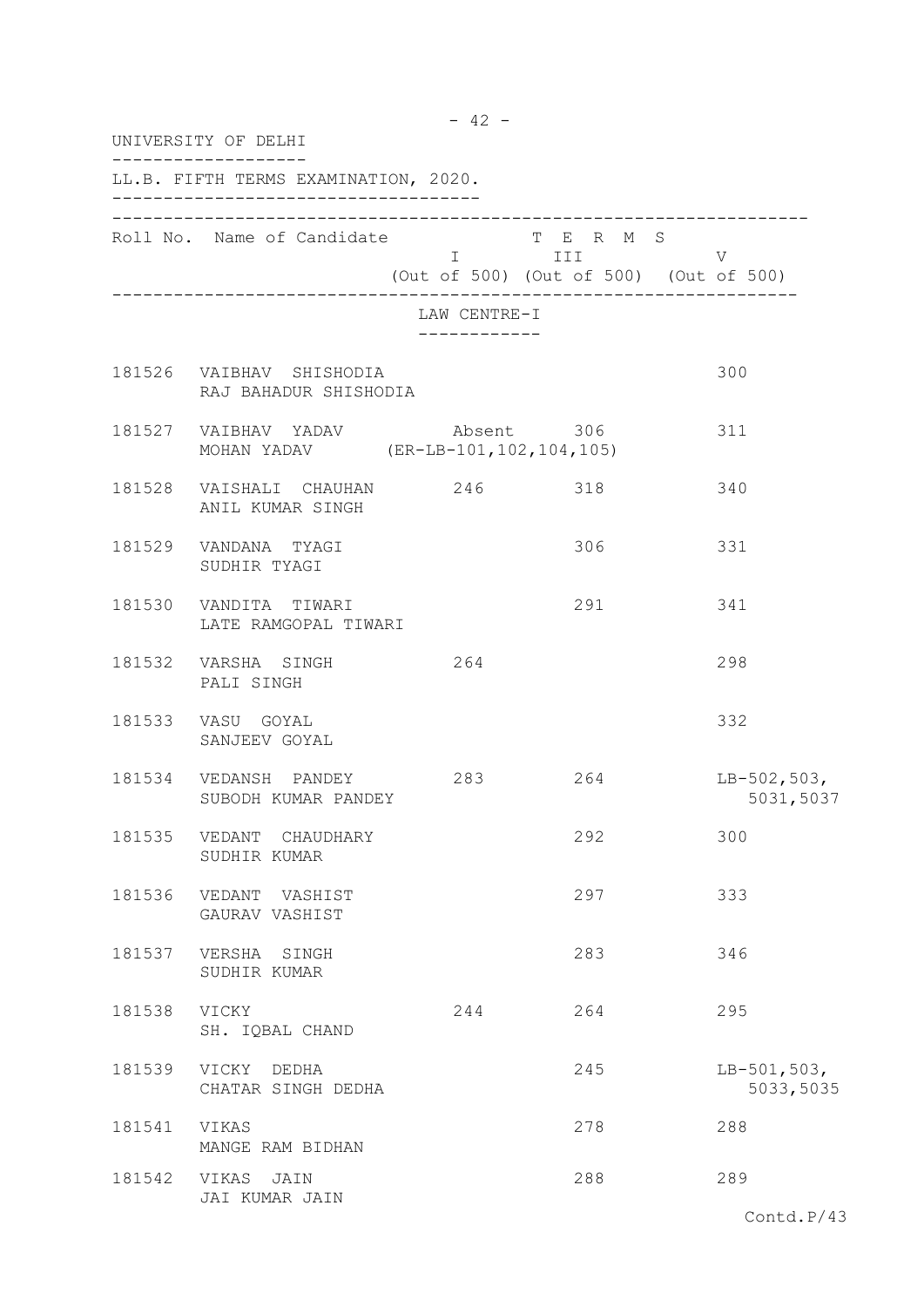| UNIVERSITY OF DELHI |                                                        |                               |                                                                     |                                                 |  |  |
|---------------------|--------------------------------------------------------|-------------------------------|---------------------------------------------------------------------|-------------------------------------------------|--|--|
|                     | LL.B. FIFTH TERMS EXAMINATION, 2020.                   |                               |                                                                     |                                                 |  |  |
|                     | Roll No. Name of Candidate                             |                               | T E R M S<br><b>I</b> III<br>(Out of 500) (Out of 500) (Out of 500) | V                                               |  |  |
|                     |                                                        | LAW CENTRE-I<br>------------- |                                                                     |                                                 |  |  |
|                     | 181543 VIKAS MAKWANA<br>MOHAN BHAI MAKWANA             |                               | 259                                                                 | 305                                             |  |  |
|                     | 181544 VIKAS RAI<br>SANT LAL RAI                       | 297                           |                                                                     | 305                                             |  |  |
|                     | 181545 VIKAS TOMAR<br>RAJPAL TOMAR                     |                               |                                                                     | 316                                             |  |  |
|                     | 181546 VIKAS VERMA<br>SURENDRA SINGH VERMA             | 230                           | 245                                                                 | 314                                             |  |  |
|                     | 181548 VIKASH KUMAR<br>SHIV CHAND KUMAR PRASAD         | 243                           |                                                                     | $LB-301,302,$ $LB-502,503,$<br>304<br>5031,5035 |  |  |
|                     | 181549 VIKASH PATEL<br>OM PRAKASH PATEL                | 263                           | 322                                                                 | 310                                             |  |  |
|                     | 181550 VIKASH KUMAR SINHA 281                          |                               | 261                                                                 | $LB-502,503,$<br>5031,5037                      |  |  |
|                     | 181551 VIKHYAT MEHERWAL 231 251<br>RAJVEER SINGH       |                               |                                                                     | 295                                             |  |  |
| 181553              | VINAY KUMAR SINGH<br>CHANDRA CHURNA SINGH              | 254                           | 299                                                                 | 309                                             |  |  |
|                     | 181555 VIMAL KUMAR TRIPATHI<br>KRISHNA VIRAJE TRIPATHI |                               | $LB-301$<br>(ER-LB-304)                                             | 333                                             |  |  |
|                     | 181557 VINAY KANSOTIA<br>KHUB RAM                      |                               |                                                                     | 335                                             |  |  |
|                     | 181558 VINAYAK SHARMA<br>AVDHESH KUMAR SHARMA          |                               | 274                                                                 | 306                                             |  |  |
| 181560              | VINIT PATHAK<br>KRISHNA KUMAR PATHAK                   |                               | 268                                                                 | 291                                             |  |  |
|                     | 181561 VIPIN GUPTA<br>AJAY KUMAR GUPTA                 | 292                           | 272                                                                 | 322                                             |  |  |
|                     | 181562 VIPIN KUMAR BHARTI<br>PRATAP SINGH              |                               | 260                                                                 | 291                                             |  |  |

- 43 -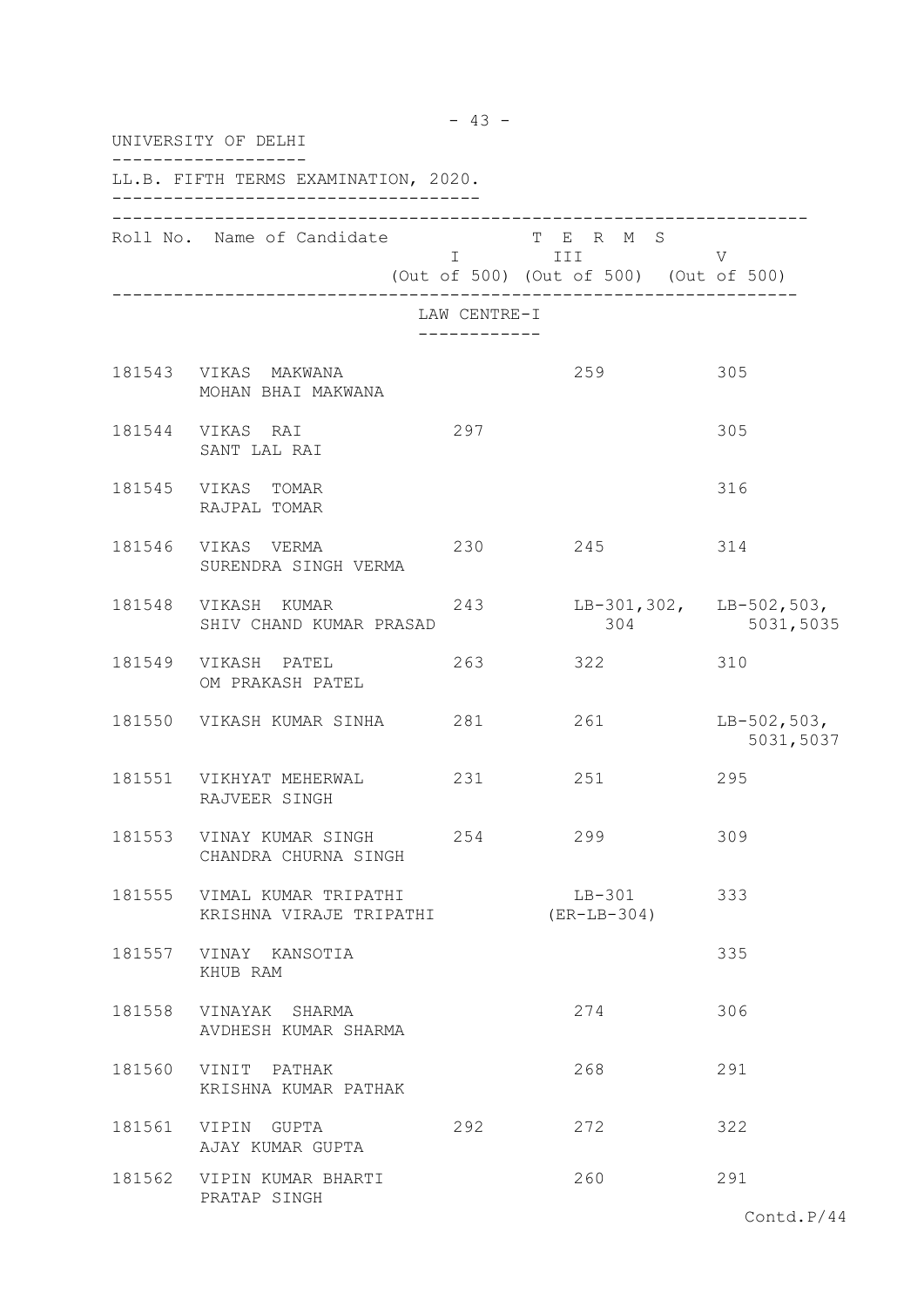| UNIVERSITY OF DELHI                               |                         |                         |                                             |  |  |
|---------------------------------------------------|-------------------------|-------------------------|---------------------------------------------|--|--|
| LL.B. FIFTH TERMS EXAMINATION, 2020.              |                         |                         |                                             |  |  |
| Roll No. Name of Candidate                        |                         | T E R M S<br>I III DATU | V<br>(Out of 500) (Out of 500) (Out of 500) |  |  |
|                                                   | LAW CENTRE-I            |                         |                                             |  |  |
| 181563 VIPLAW KUMAR SINGH 268<br>BHISHAM SINGH    |                         | 258                     | 298                                         |  |  |
| 181564 VIRESH DAHIYA<br>KULDEEP SINGH DAHIYA      |                         | 302                     | 315                                         |  |  |
| 181567 VISHAL DANGWAL 276<br>DIWAN SINGH DANGWAL  |                         | 289                     | 323                                         |  |  |
| 181568 VISHAL KUMAR<br>KAILASHPATI KUSHAWAHA      |                         | 268                     | 301                                         |  |  |
| 181570 VISHWA PRAKASH RAI<br>BHAGI RATH RAI       |                         |                         | $LB-501,5031,$<br>5033                      |  |  |
| 181571 VISHWAJEET SINGH<br>MANNU LAL              |                         | 267                     | 303                                         |  |  |
| 181572 VIVEK BENIWAL<br>DARIYA SINGH              |                         | 276                     | 312                                         |  |  |
| 181573 VIVEK KUMAR<br>GANESHA RAM                 |                         |                         | 321                                         |  |  |
| 181575 YASH CHAUHAN<br>RAJKUMAR                   |                         |                         | 319                                         |  |  |
| 181576 YASHASWI<br>JAGDISH RAI                    | 264                     | 266                     | 311                                         |  |  |
| 181578 YASHMITA DHIMAN<br>SATISH KUMAR DHIMAN     |                         |                         | 334                                         |  |  |
| 181579 YASHVARDHAN SINGH<br>KANWAR YOGENDRA SINGH |                         | 325                     | $LB-501,502,$<br>5033,5034                  |  |  |
| 181581 YASHVIR SOLANKI<br>SATBIR SINGH SOLANKI    |                         |                         | 324                                         |  |  |
| 181582 YOGENDER<br>DAYA CHAND                     |                         | 252                     | 299                                         |  |  |
| 181584 YOGESH KUMAR<br>MANGAL SINGH               | Absent<br>$(ER-LB-105)$ |                         | 296                                         |  |  |

- 44 -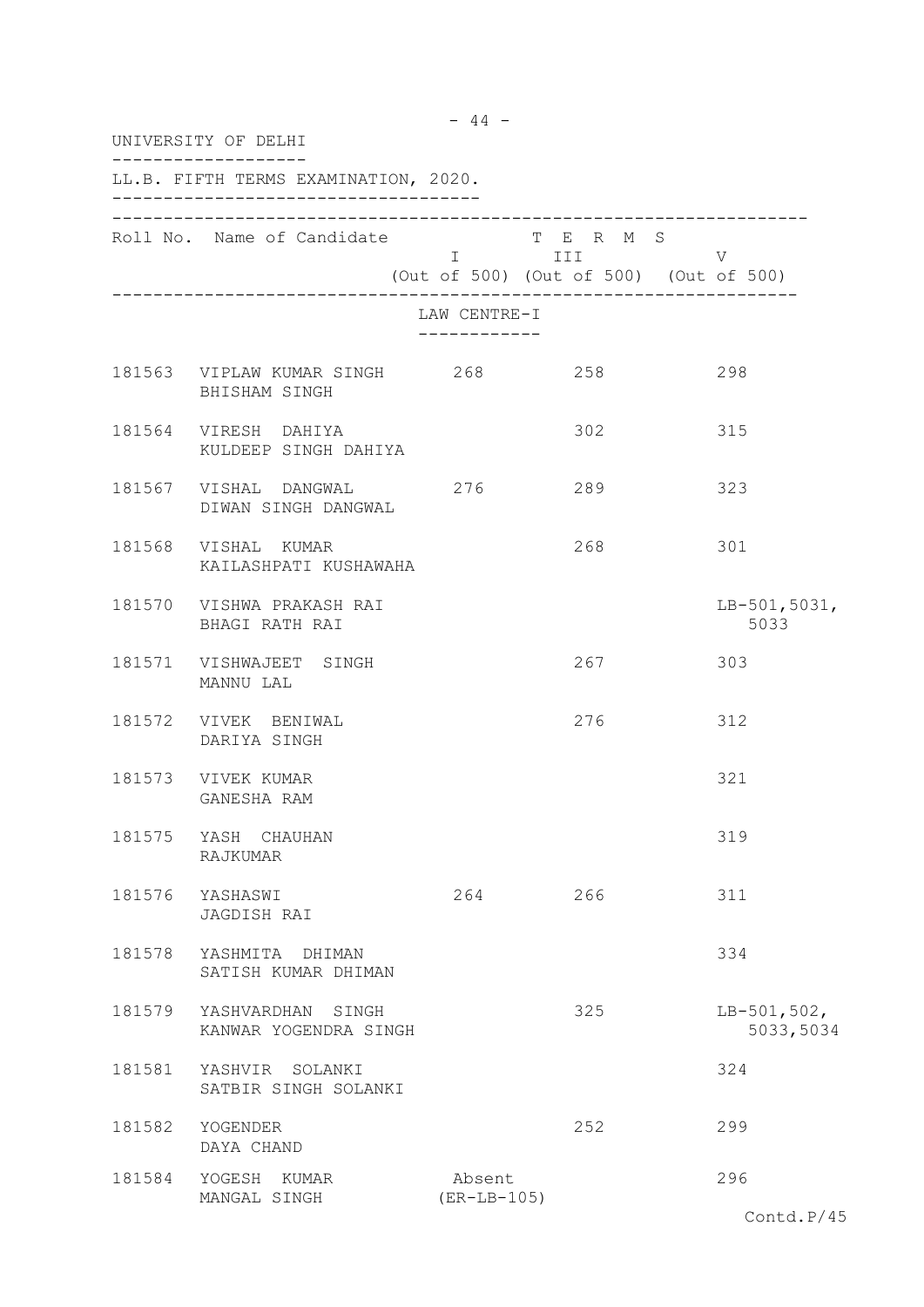| UNIVERSITY OF DELHI |                                                     |                              |                                                                   |                                       |  |
|---------------------|-----------------------------------------------------|------------------------------|-------------------------------------------------------------------|---------------------------------------|--|
|                     | LL.B. FIFTH TERMS EXAMINATION, 2020.                |                              |                                                                   |                                       |  |
|                     | Roll No. Name of Candidate                          |                              | T E R M S<br>I III DATU<br>(Out of 500) (Out of 500) (Out of 500) | V                                     |  |
|                     |                                                     | LAW CENTRE-I<br>------------ |                                                                   |                                       |  |
|                     | 181585 YOGESH PAINKRA<br>RAJ PRATAP SAI             |                              | Absent 304<br>$(ER-LB-301, 303)$                                  |                                       |  |
|                     | 181586 YUKTI JAIN<br>SANJAY JAIN                    |                              | 271                                                               | 303                                   |  |
|                     | 181589 ALOK GAUTAM<br>HARISH CHANDRA PRASAD         |                              |                                                                   | 294                                   |  |
|                     | 181591 NAMRATA YADAV<br>KANIK RAM YADAV             |                              |                                                                   | 342                                   |  |
|                     | 181592 AJAY ANIL BHOSALE<br>ANIL BHOSALE            |                              |                                                                   | 312                                   |  |
|                     | 181595 PRASHANT SINGH HOODA<br>MUKESH HOODA         |                              | 289                                                               | 312                                   |  |
|                     | 181597 ANSHUMAN JEESU<br>KUMAR JEETENDER SINGH      |                              | 313                                                               | 351                                   |  |
|                     | 181599 SURABHI PANDEY<br>DEVENDRA KUMAR PANDEY      |                              | 286                                                               | 313                                   |  |
| 181600              | AADITYA WADHWA<br>AJAY WADHWA                       |                              |                                                                   | 301                                   |  |
|                     | 181601 RUCHI KRISHNA CHAUHAN<br>RAM KRISHNA CHAUHAN |                              | 290                                                               | 321                                   |  |
| EX-STUDENTS         |                                                     |                              |                                                                   |                                       |  |
|                     | 143004 SALMAN TEMURI<br>HASHIM TEMURI               |                              | 254                                                               |                                       |  |
| 150902              | ANIL SINGH BEDI<br>JOGINDER SINGH BEDI              |                              | 263                                                               | 256                                   |  |
| 150945              | ARUN PAL<br>ASHOK PAL                               |                              | 255                                                               |                                       |  |
|                     | 151075 FARHAN KHAN<br>F.Z. MURAD                    |                              | 241                                                               | Absent<br>$(ER-LB-502)$<br>Contd.P/46 |  |

- 45 -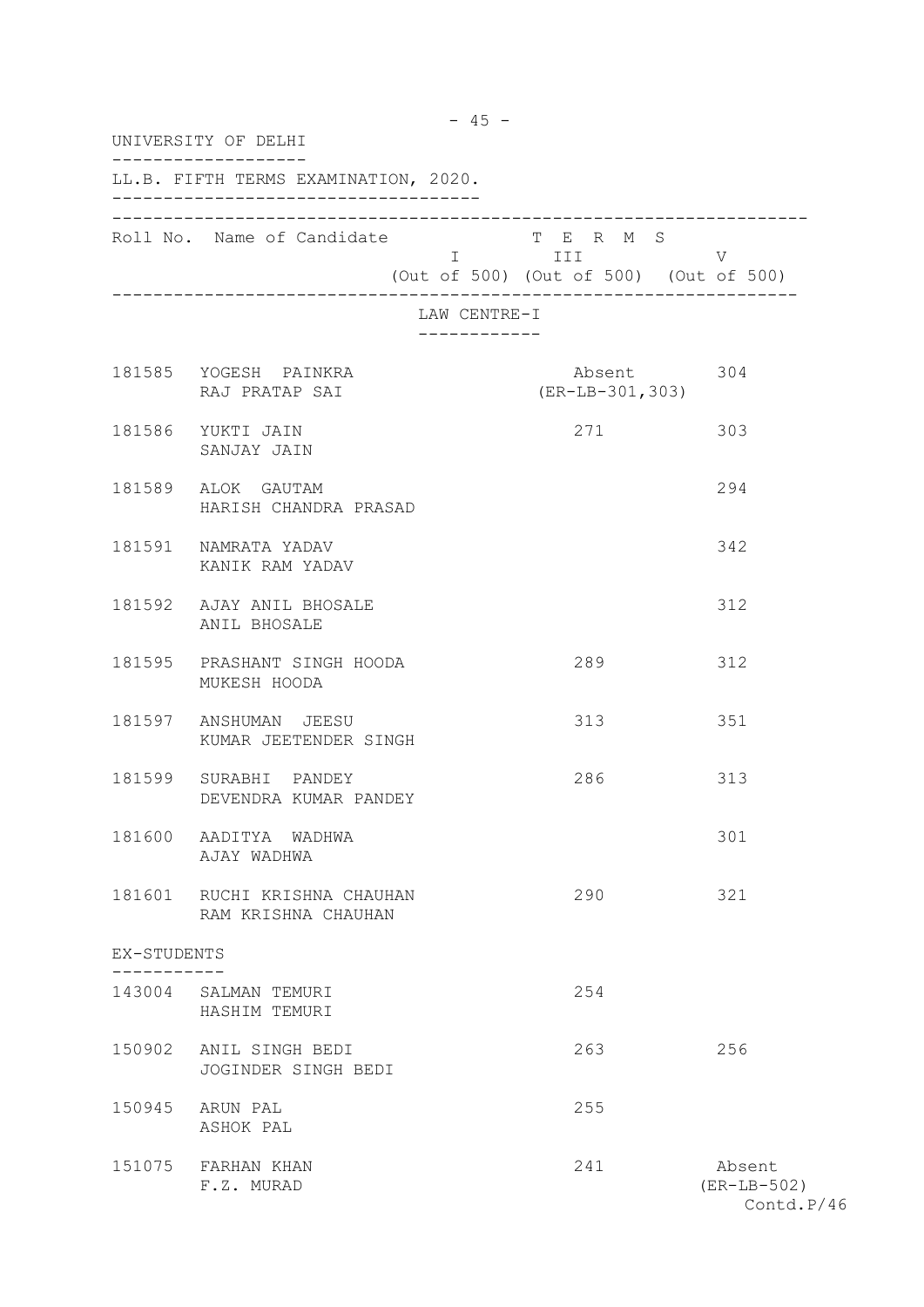|             | UNIVERSITY OF DELHI                                       |              |                      |                                        |  |
|-------------|-----------------------------------------------------------|--------------|----------------------|----------------------------------------|--|
|             | LL.B. FIFTH TERMS EXAMINATION, 2020.                      |              |                      |                                        |  |
|             | Roll No. Name of Candidate                                |              | T E R M S<br>I III V | (Out of 500) (Out of 500) (Out of 500) |  |
|             |                                                           | LAW CENTRE-I |                      |                                        |  |
| EX-STUDENTS |                                                           |              |                      |                                        |  |
|             | 151140 IVANKA AGARWAL<br>AALOK KANSAL                     |              |                      | 299                                    |  |
|             | 151162 KAMALA KANTA BARMAN<br>KAMINI RANJAN BARMAN        |              | 248                  | 288                                    |  |
|             | 151170 KANISHK PAHWA<br>MOHAN PAHWA                       |              |                      | 287                                    |  |
|             | 151235 MANISH KUMAR<br>ASHOK KUMAR                        |              |                      | 285                                    |  |
|             | 151246 MANOJ KUMAR<br>LAKHPAT SINGH                       |              | 241                  |                                        |  |
|             | 151274 MUKESH KUMAR<br>BHOPAL SINGH                       | 294          | 257                  |                                        |  |
|             | 151369 PRAMOD KUMAR SHARMA 256 248<br>SANJAI KUMAR SHARMA |              |                      |                                        |  |
|             | 151438 RAJIV KUMAR KESHRI 247 259<br>DEV NARAYAN KESHRI   |              |                      |                                        |  |
|             | 151576 SHIVANGINI BHATI<br>SANJAY BHATI                   | 252          |                      |                                        |  |
|             | 151693 TARUN KUMAR<br>DHARAMBIR SINGH                     |              |                      | 254                                    |  |
|             | 151710 VAIBHAV JOSHI<br>JAGAT RAM JOSHI                   | 260          |                      |                                        |  |
|             | 160976 ANIL KUMAR<br>HARPHOOL SINGH                       | 255          | 256                  |                                        |  |
|             | 160979 ANJALI TAJAYAN<br>ANGOOR PAL                       |              | 251                  |                                        |  |
|             | 160994 ANUBHAV GARG<br>SUNIL GARG                         |              | 258                  |                                        |  |

- 46 -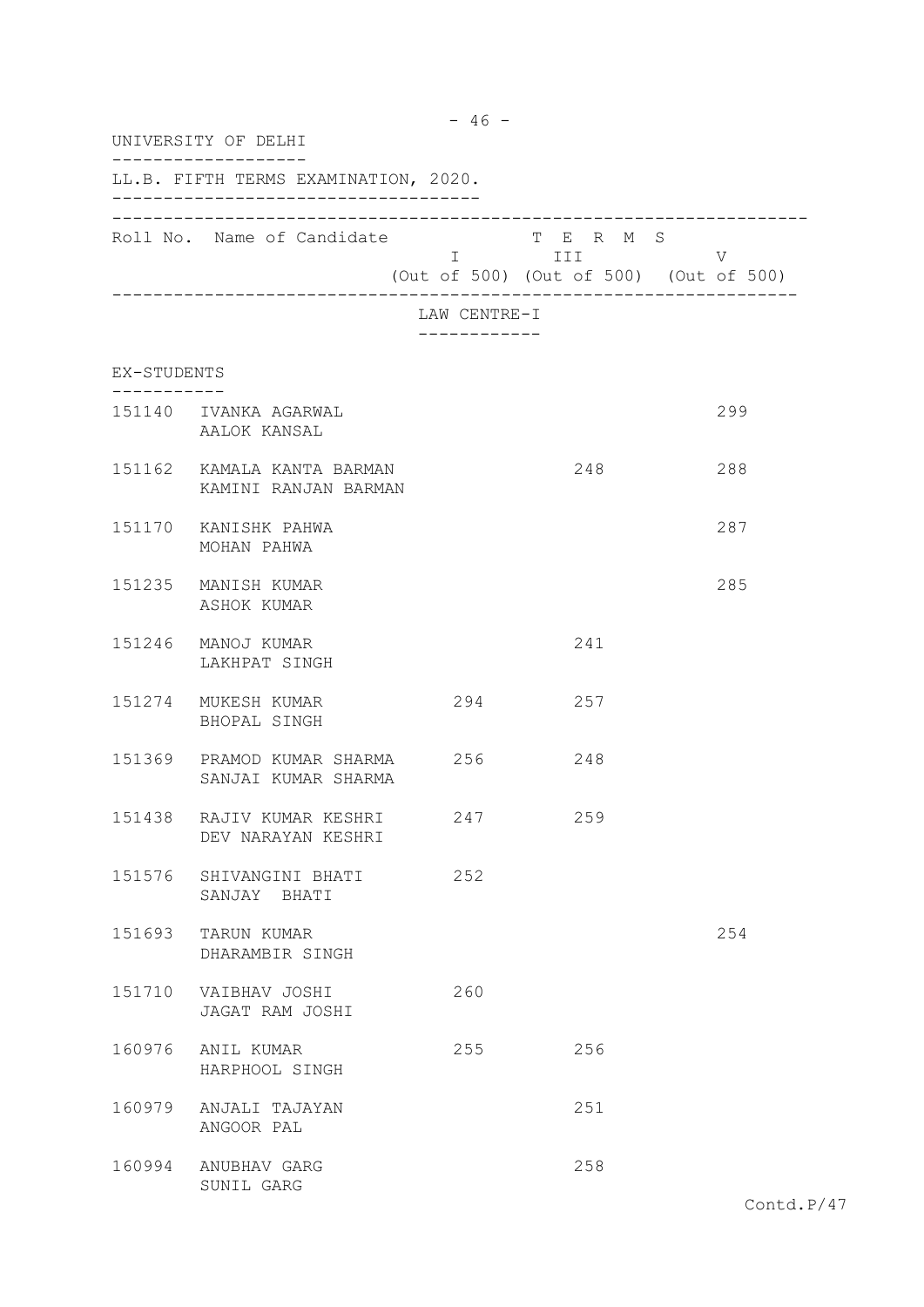|               | UNIVERSITY OF DELHI                               |                             |                    |                                             |
|---------------|---------------------------------------------------|-----------------------------|--------------------|---------------------------------------------|
|               | LL.B. FIFTH TERMS EXAMINATION, 2020.              |                             |                    |                                             |
|               | Roll No. Name of Candidate                        |                             | T E R M S<br>I III | V<br>(Out of 500) (Out of 500) (Out of 500) |
|               |                                                   | LAW CENTRE-I<br>----------- |                    |                                             |
| EX-STUDENTS   |                                                   |                             |                    |                                             |
|               | 160996 ANUBHAV SINGH<br>GOPAL SINGH               | 264 243                     |                    |                                             |
|               | 161007 ARPIT SHARMA<br>RAVINDER K SHARMA          |                             | 246                |                                             |
|               | 161021 ASHISH ASHIWAL<br>RAMESH KUMAR             |                             | 241                |                                             |
| 161043 BHAWNA | RAKESH KUMAR                                      |                             | 256                |                                             |
|               | 161064 DEACHEN CHOROL<br>TSERING ANGDU            |                             |                    | 273                                         |
|               | 161065 DEBORAH L S SERTO<br>SONGKHUPCHUNG SERTO   |                             | 250                |                                             |
|               | 161086 DHEERAJ KUMAR<br>NARENDRA KUMAR RAM        | 251                         |                    | 317                                         |
| 161111 GAURAV | PARMANAND                                         | 279                         |                    |                                             |
|               | 161124 H.C DEBORA LALNUNZIRI<br>J.H LALRAWNGBAWLA |                             | 270                |                                             |
|               | 161205 LALIT NAGAR<br>SURJEET SINGH NAGAR         |                             | Failed             | Absent<br>$(ER-LB-502)$                     |
|               | 161220 MANASVI<br>VINEET CHAUHAN                  |                             | 272                |                                             |
|               | 161238 MD. JAMAL ASHRAF<br>MOHAMMAD NAJEEB ASHRAF |                             | 245                |                                             |
|               | 161260 MOHIT KUMAR<br>SHEEL KUMAR                 |                             | 252                |                                             |
| 161286 NEERAJ | RAMOTAR                                           |                             | 241                | 240                                         |

- 47 -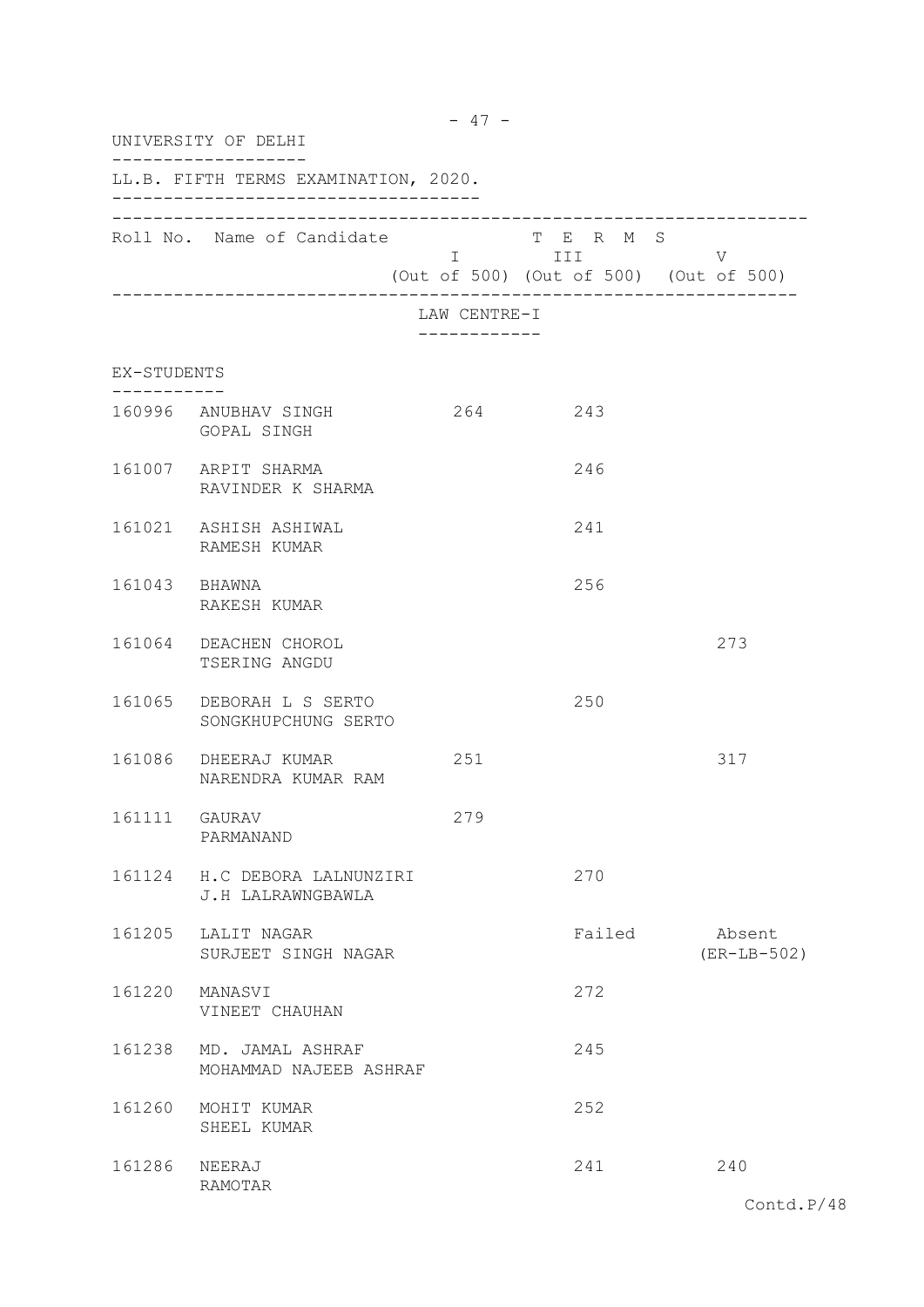| $-48 -$<br>UNIVERSITY OF DELHI |                                                        |                            |                    |                                                  |  |
|--------------------------------|--------------------------------------------------------|----------------------------|--------------------|--------------------------------------------------|--|
|                                | LL.B. FIFTH TERMS EXAMINATION, 2020.                   |                            |                    |                                                  |  |
|                                | Roll No. Name of Candidate                             |                            | T E R M S<br>I III | $\vee$<br>(Out of 500) (Out of 500) (Out of 500) |  |
|                                |                                                        | LAW CENTRE-I<br>---------- |                    |                                                  |  |
| EX-STUDENTS                    |                                                        |                            |                    |                                                  |  |
| 161301 NISHA                   | RAJ KUMAR                                              |                            |                    | 312                                              |  |
|                                | 161374 RAHUL GUPTA<br>VINAY PRAKASH GUPTA              | 249 256                    |                    |                                                  |  |
|                                | 161443 SALMAN SAIFI<br>SHAHBUDDIN                      |                            | 238                |                                                  |  |
|                                | 161500 SHUBHAM AGARWAL<br>ARUN KUMAR AGARWAL           | 258                        | 233                |                                                  |  |
|                                | 161504 SIDDHARTH SAMIR<br>SAMIR KUMAR MISHRA           |                            | 261                |                                                  |  |
|                                | 161540 SURENDRA PRASAD MEENA 248<br>RADHEY SHYAM MEENA |                            |                    |                                                  |  |
| 161547 SWATI                   | BILLU SINGH CHAUHAN                                    | Absent                     |                    |                                                  |  |
|                                | 161583 VINAY GOSWAMI<br>J G GOSWAMI                    |                            | Absent             |                                                  |  |
|                                | 161585 VINOD KUMAR<br>MAHAVEER                         |                            | 238                |                                                  |  |
|                                | 171019 ABHISHEK RAI<br>CHANDRABHAN RAI                 |                            | 250                |                                                  |  |
|                                | 171040 AJEET SINGH<br>BALJEET SINGH                    |                            |                    | 295                                              |  |
|                                | 171058 AMAN KUMAR<br>RAJ KUMAR                         |                            | 269                |                                                  |  |
|                                | 171102 APARNA YADAV<br>SAHAB LAL YADAV                 |                            | 283                |                                                  |  |
|                                | 171106 ARINDAM MAITI<br>BHASKAR MAITI                  |                            | 304                |                                                  |  |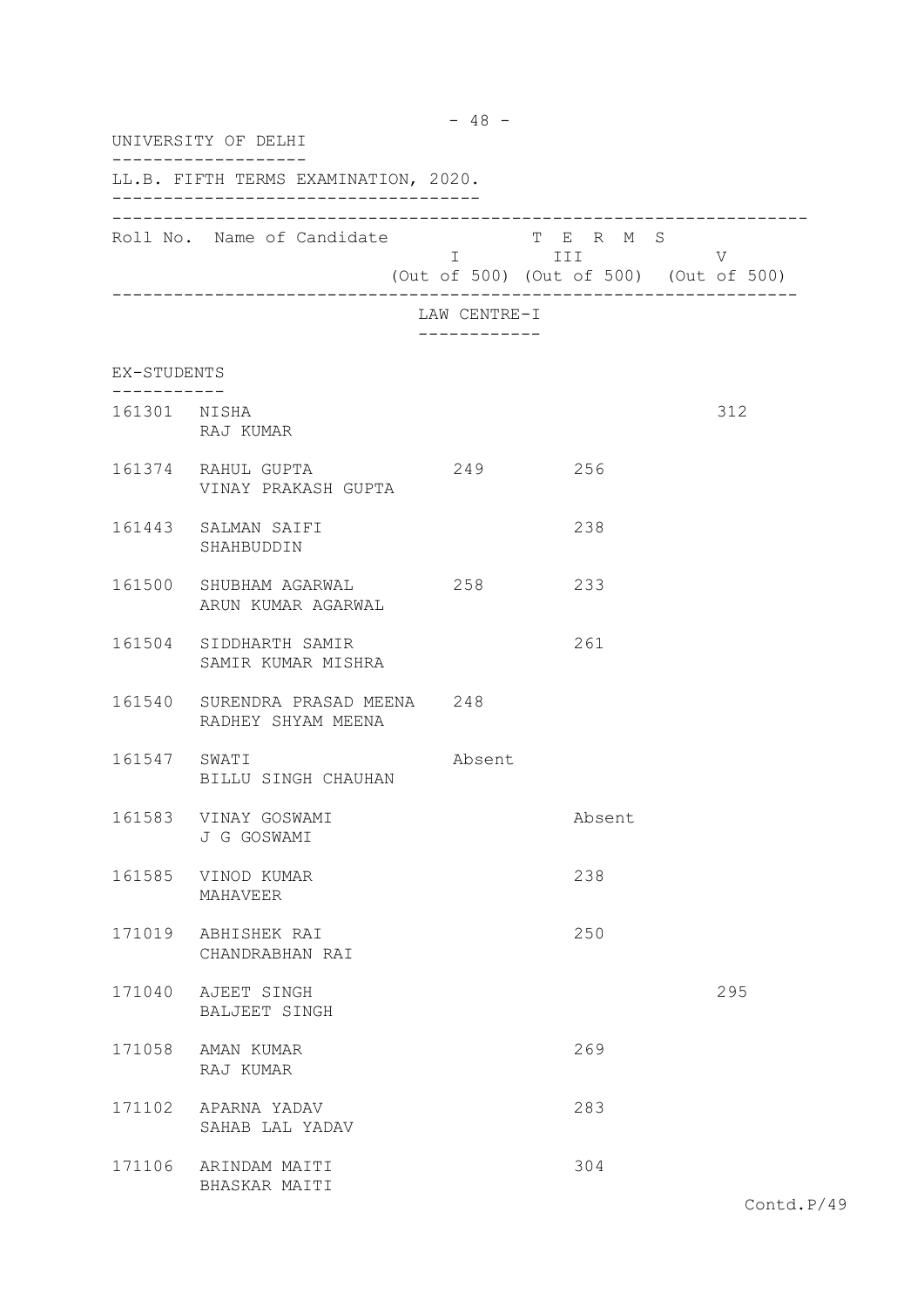| UNIVERSITY OF DELHI<br>LL.B. FIFTH TERMS EXAMINATION, 2020. |                                                |              |     |                          |  |
|-------------------------------------------------------------|------------------------------------------------|--------------|-----|--------------------------|--|
|                                                             |                                                |              |     |                          |  |
|                                                             |                                                | LAW CENTRE-I |     |                          |  |
| EX-STUDENTS                                                 |                                                |              |     |                          |  |
| - - - - - - - - -                                           | 171113 ARVIND MISHRA<br>VIRENDRA MISHRA        |              | 242 |                          |  |
|                                                             | 171118 ASHISH SINGH MUHANIA<br>MUKHTIYAR SINGH |              | 258 |                          |  |
|                                                             | 171146 BHARTI BASIST<br>VINOD BASIST           | 263          |     |                          |  |
|                                                             | 171147 BHASKAR SUNDARAM<br>SRI RAMJEE PRASAD   | 268          | 243 |                          |  |
|                                                             | 171151 BRIJESH GUPTA<br>DEEPAK KUMAR           |              | 248 |                          |  |
|                                                             | 171155 CHANDAN NATH<br>MAHESH NATH             |              | 245 |                          |  |
|                                                             | 171157 CHANDAN KUMAR JHA<br>AMIR CHANDRA JHA   |              | 272 | Absent<br>$(ER-LB-5031)$ |  |
|                                                             | 171167 CHIRAG TANTA<br>PREM TANTA              |              | 267 |                          |  |
|                                                             | 171183 DEEPTI SINGH<br>SURYAPRATAP SINGH       |              | 247 |                          |  |
|                                                             | 171184 DEV NARAIN TEWARI<br>OM NARAIN TEWARI   |              | 262 |                          |  |
|                                                             | 171188 DEVESH KAUSHIK<br>PREM CHAND            | 242          | 239 |                          |  |
|                                                             | 171196 DIGVIJAY PRASAD<br>ASHOK KUMAR DIXIT    |              | 273 |                          |  |
|                                                             | 171201 DISHA BIDHURI<br>BRAHMJEET SINGH        |              |     | 306                      |  |
|                                                             | 171203 DOGE LONA<br>JOMI LONA                  |              | 249 |                          |  |

- 49 -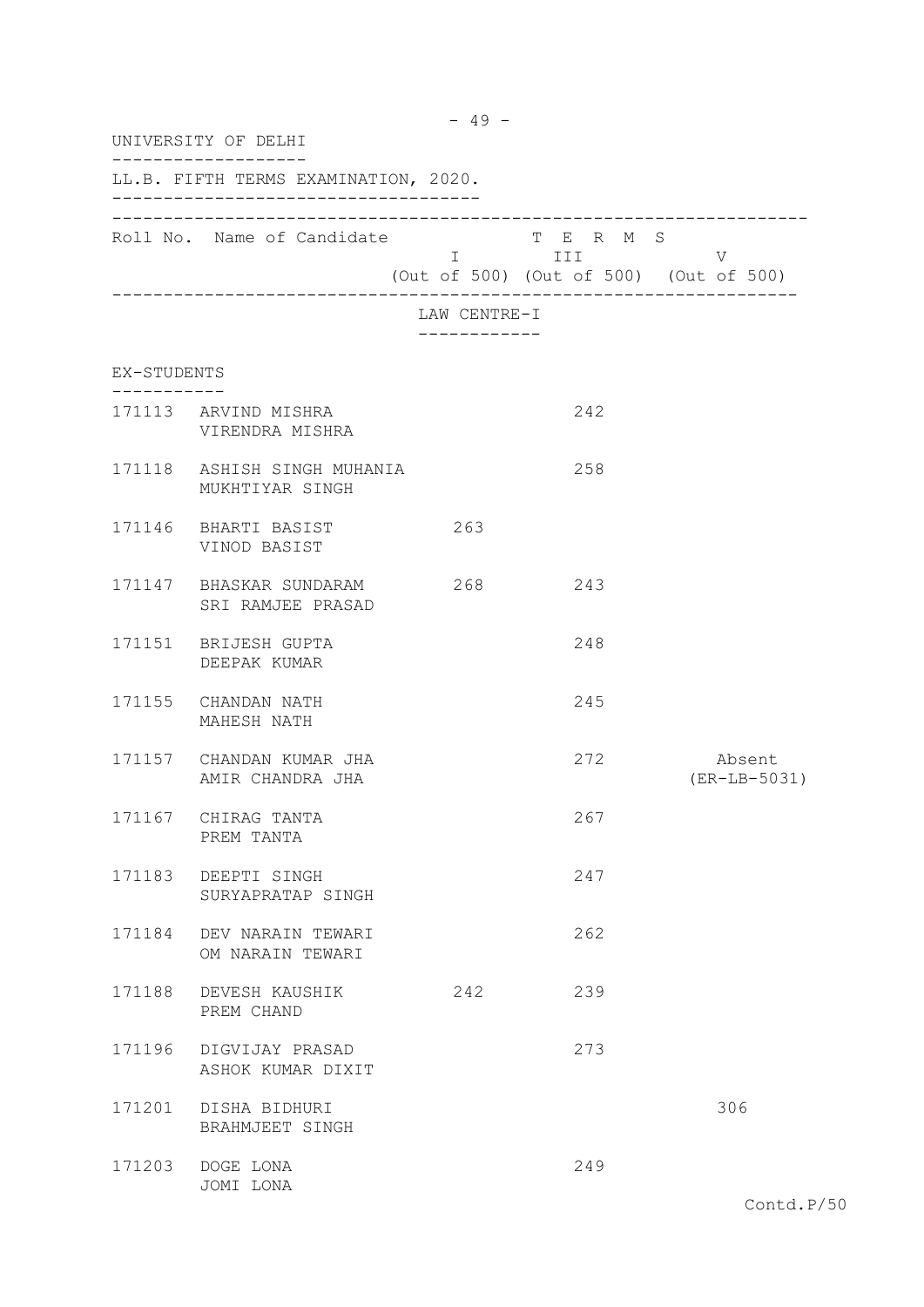| $-50 -$<br>UNIVERSITY OF DELHI |                                                 |                                                                   |  |  |  |
|--------------------------------|-------------------------------------------------|-------------------------------------------------------------------|--|--|--|
|                                | LL.B. FIFTH TERMS EXAMINATION, 2020.            |                                                                   |  |  |  |
|                                | Roll No. Name of Candidate                      | T E R M S<br>I III<br>V<br>(Out of 500) (Out of 500) (Out of 500) |  |  |  |
|                                |                                                 | LAW CENTRE-I                                                      |  |  |  |
| EX-STUDENTS                    |                                                 |                                                                   |  |  |  |
|                                | 171207 FARAZ AHMAD KHAN<br>MAZHARUL HASSAN KHAN | Absent                                                            |  |  |  |
|                                | 171220 GIRDHARI LAL<br>RAJ PATI                 | 240<br>313                                                        |  |  |  |
|                                | 171226 HARSH VARDHAN<br>SATYA PAL SINGH         | $LB-302,303,$<br>3032                                             |  |  |  |
|                                | 171305 LALIT KUMAR MEENA<br>MOOLA RAM MEENA     | Absent                                                            |  |  |  |
|                                | 171325 MANJEET SINGH<br>JAGDEV SINGH            | 249<br>Absent                                                     |  |  |  |
|                                | 171345 MOHD YAWAR<br>MOHD ASLAM                 | 245<br>252                                                        |  |  |  |
|                                | 171346 MOHD ZAHID AZAD<br>SHOKAT AZAD           | 257                                                               |  |  |  |
| 171508                         | RINI MARIA MINJ<br>RAJESH MINJ                  | 267                                                               |  |  |  |
|                                | 171530 ROHIT KUNDALIYA<br>RAMESH                | 245                                                               |  |  |  |
|                                | 171546 SAHIL RATHEE<br>NARESH KUMAR RATHEE      | 258                                                               |  |  |  |
| 171556                         | SANDEEP KUMAR<br>JAGDISH SINGH                  | 248<br>239<br>$LB-503$<br>(ER-LB-501,5035,<br>5037)               |  |  |  |
|                                | 171559 SANGAM<br>NARENDER                       | 261                                                               |  |  |  |
| 171581                         | SHAILESH KUMAR SINGH<br>CHANDRA BHAN SINGH      | 270                                                               |  |  |  |
| 171596                         | SHIVAM RAINA<br>RAJEEV RAINA                    | 251                                                               |  |  |  |